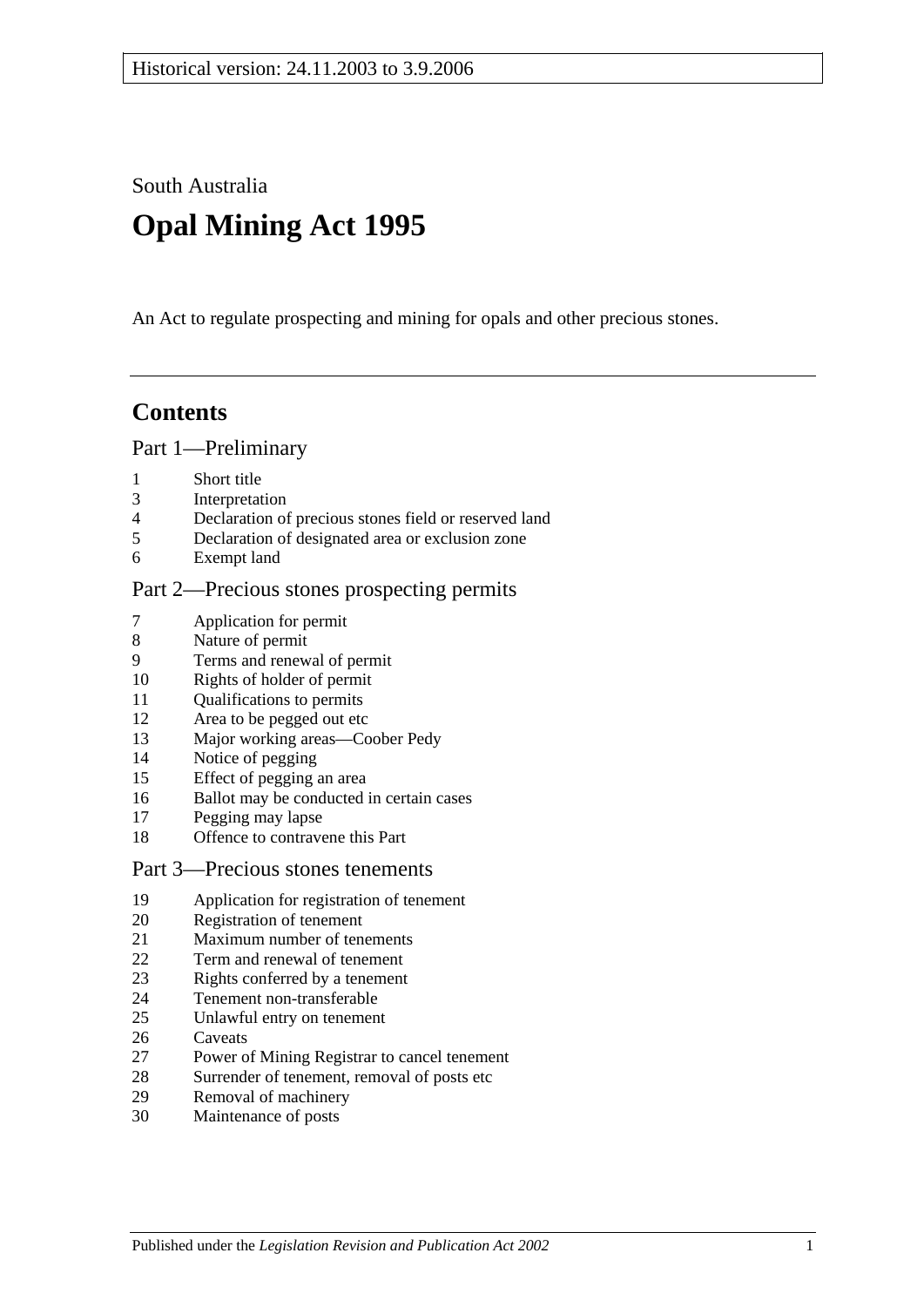### [Part 4—Entry on land and declared equipment](#page-26-0)

### [Division 1—Entry on land](#page-26-1)

- [Entry on land](#page-26-2)
- [Notice of entry](#page-26-3)
- [Duration of notice of entry](#page-27-0)

### [Division 2—Declared equipment](#page-28-0)

[Use of declared equipment](#page-28-1)

### [Part 5—Rehabilitation and compensation](#page-30-0)

- [Rehabilitation of land](#page-30-1)
- [Bonds](#page-31-0)
- [Application of bonds](#page-31-1)
- [Compensation](#page-32-0)

### [Part 6—Opal mining co-operation agreements](#page-34-0)

- [Interpretation](#page-34-1)
- [Nature of agreement](#page-34-2)
- [Parties to an agreement](#page-34-3)
- [Content of an agreement](#page-34-4)
- [Registration of agreement](#page-35-0)<br>44 Agreement may be varied
- [Agreement may be varied or revoked](#page-35-1)
- [Appeal to Warden's Court](#page-36-0)
- [Persons bound by agreement](#page-36-1)
- [Enforcement of agreement](#page-36-2)
- [Restriction on mining operations by third parties](#page-37-0)

[Part 7—Native title land](#page-38-0)

### [Division 1—Prospecting](#page-38-1)

[Qualification of rights conferred by permit](#page-38-2)

### [Division 2—Production](#page-38-3)

- [Limits on grant of tenement](#page-38-4)
- [Applications for tenements](#page-38-5)

### [Division 3—Application for declaration](#page-39-0)

[Application for declaration](#page-39-1)

### [Division 4—Negotiating procedure](#page-39-2)

- [Types of agreement authorising mining operations on native title land](#page-39-3)<br>54 Negotiation of agreements
- [Negotiation of agreements](#page-40-0)
- [Notification of parties affected](#page-40-1)
- [What happens when there are no registered native title parties with whom to negotiate](#page-41-0)
- [Expedited procedure where impact of operations is minimal](#page-41-1)
- [Negotiating procedure](#page-41-2)
- [Agreement](#page-42-0)
- [Effect of registered agreement](#page-42-1)
- [Application for determination](#page-43-0)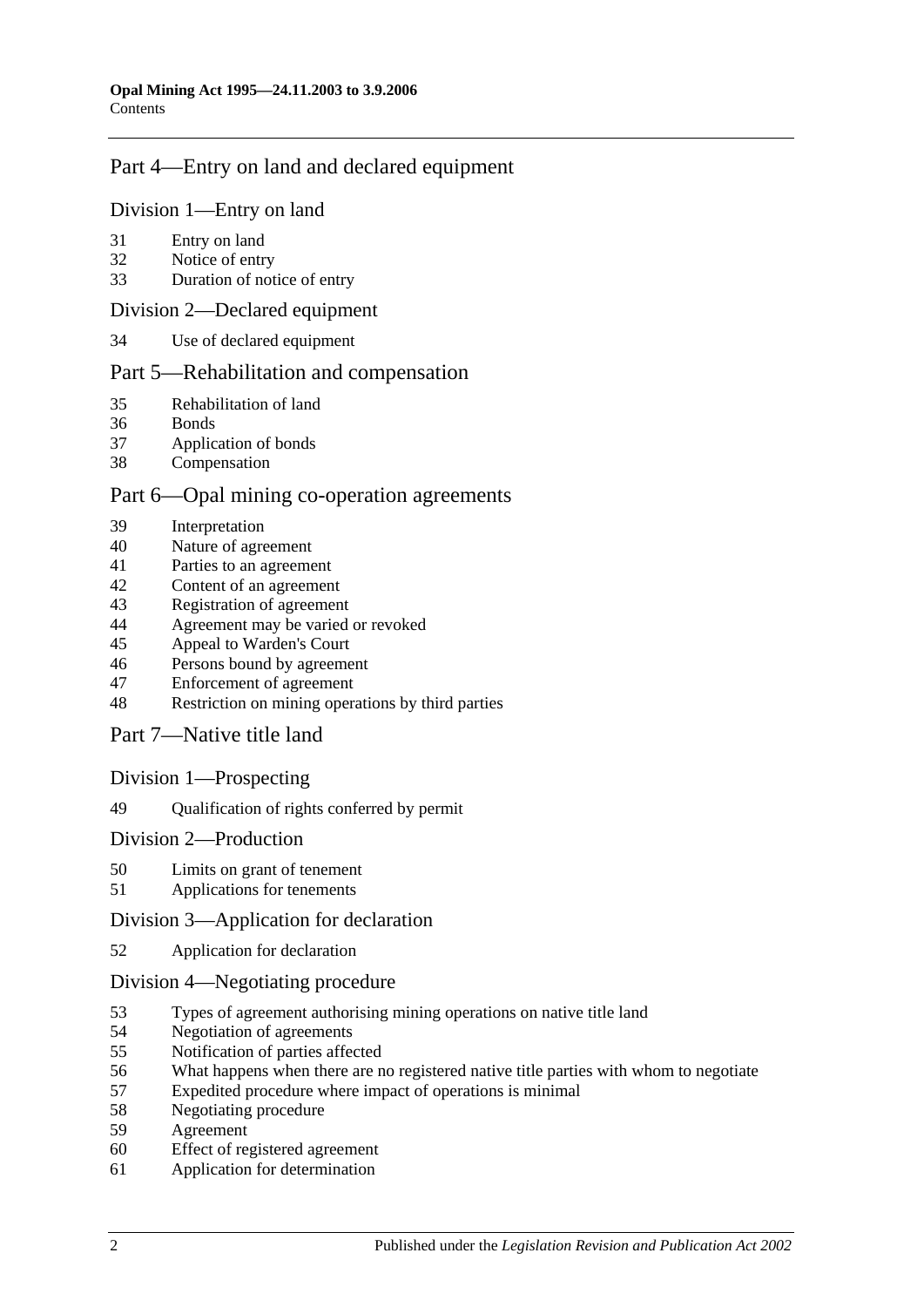- [Criteria for making determination](#page-43-1)
- [Limitation on powers of Court](#page-44-0)
- [Effect of determination](#page-45-0)
- [Ministerial power to overrule determinations](#page-45-1)
- [No re-opening of issues](#page-46-0)

### [Division 5—Miscellaneous](#page-46-1)

- Non-application [of this Part to Pitjantjatjara and Maralinga lands](#page-46-2)
- [Compensation to be held on trust in certain cases](#page-46-3)
- [Non-monetary compensation](#page-46-4)
- [Review of compensation](#page-47-0)
- 70A [Opal Mining Native Title Register](#page-48-0)

#### [Part 8—Special powers of Warden's Court](#page-50-0)

- [Jurisdiction relating to tenements and monetary claims](#page-50-1)
- [Cancellation of permit](#page-50-2)
- [Cancellation of pegging](#page-51-0)
- [Forfeiture of tenement](#page-51-1)

### [Part 9—Miscellaneous](#page-54-0)

- [The Mining Register](#page-54-1)
- [Appointment of authorised persons](#page-54-2)
- [Delegations](#page-56-0)
- [Exemptions](#page-56-1)
- [Passing of property](#page-56-2)
- [Acts of officers, employees and agents](#page-56-3)
- [Offences](#page-57-0)
- [Proceedings for offences](#page-57-1)
- [Prohibition orders](#page-58-0)
- [Power of Mining Registrar to require pegs to be removed](#page-58-1)
- [Compliance orders](#page-58-2)
- [Evidentiary provision](#page-59-0)
- [Avoidance of double compensation](#page-59-1)
- [Disposal of waste](#page-59-2)
- [Persons under 18](#page-60-0)
- [Safety net](#page-60-1)
- [Land subject to more than one tenement](#page-60-2)
- [Interaction with Mining Act](#page-60-3)
- [Interaction with other Acts](#page-61-0)
- [Public roads and access routes](#page-61-1)
- [Approval of associations](#page-61-2)
- [Immunity from liability](#page-62-0)
- [Powers of attorney](#page-62-1)
- [Regulations](#page-62-2)

### [Schedule 1—Transitional provisions](#page-64-0)

- [Precious stones fields; reserved land](#page-64-1)
- [Existing permits, tenements etc—Precious stones](#page-64-2)
- [Exploration licences](#page-64-3)
- [Appointments](#page-64-4)

#### [Legislative history](#page-66-0)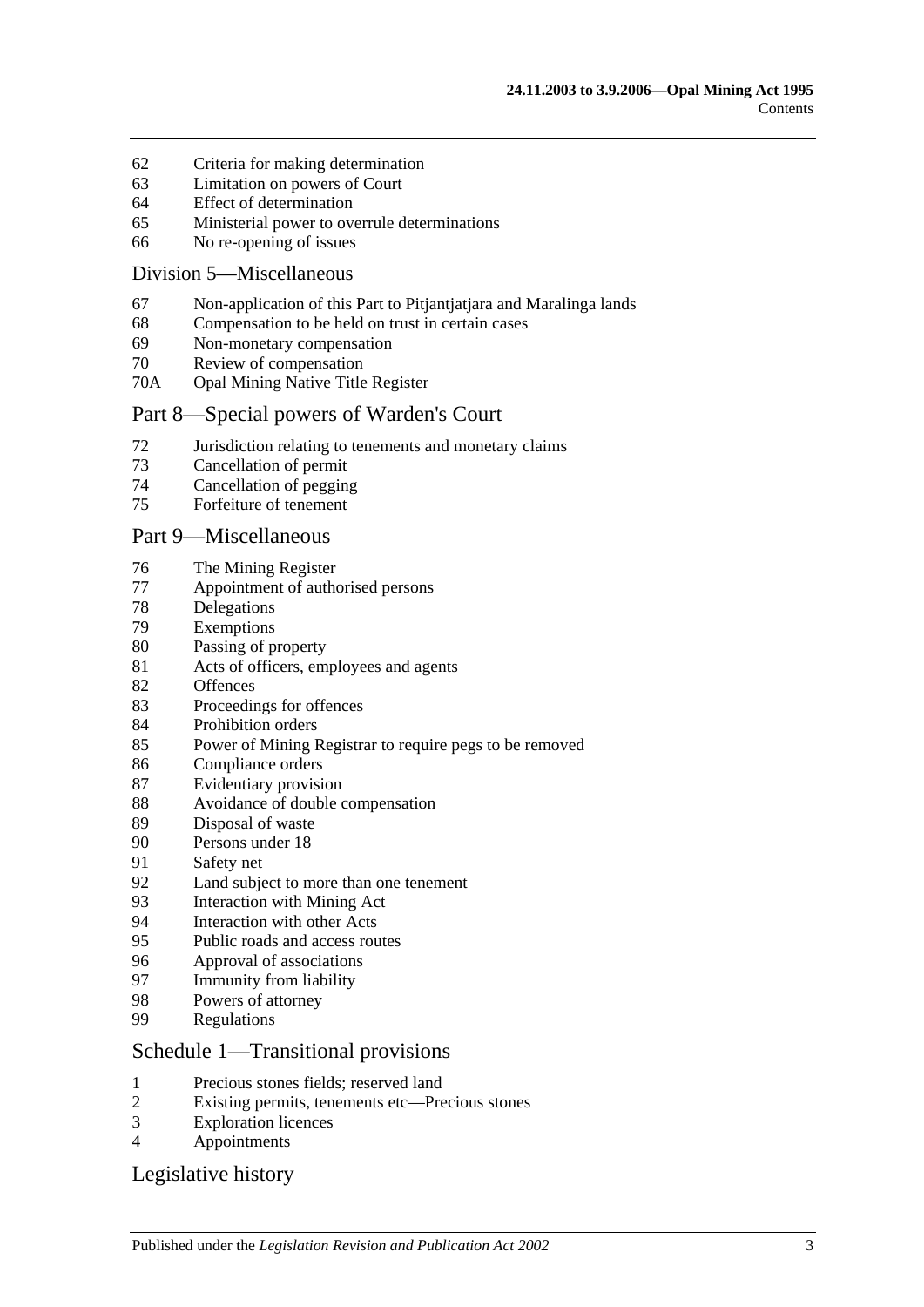**Opal Mining Act 1995—24.11.2003 to 3.9.2006** Contents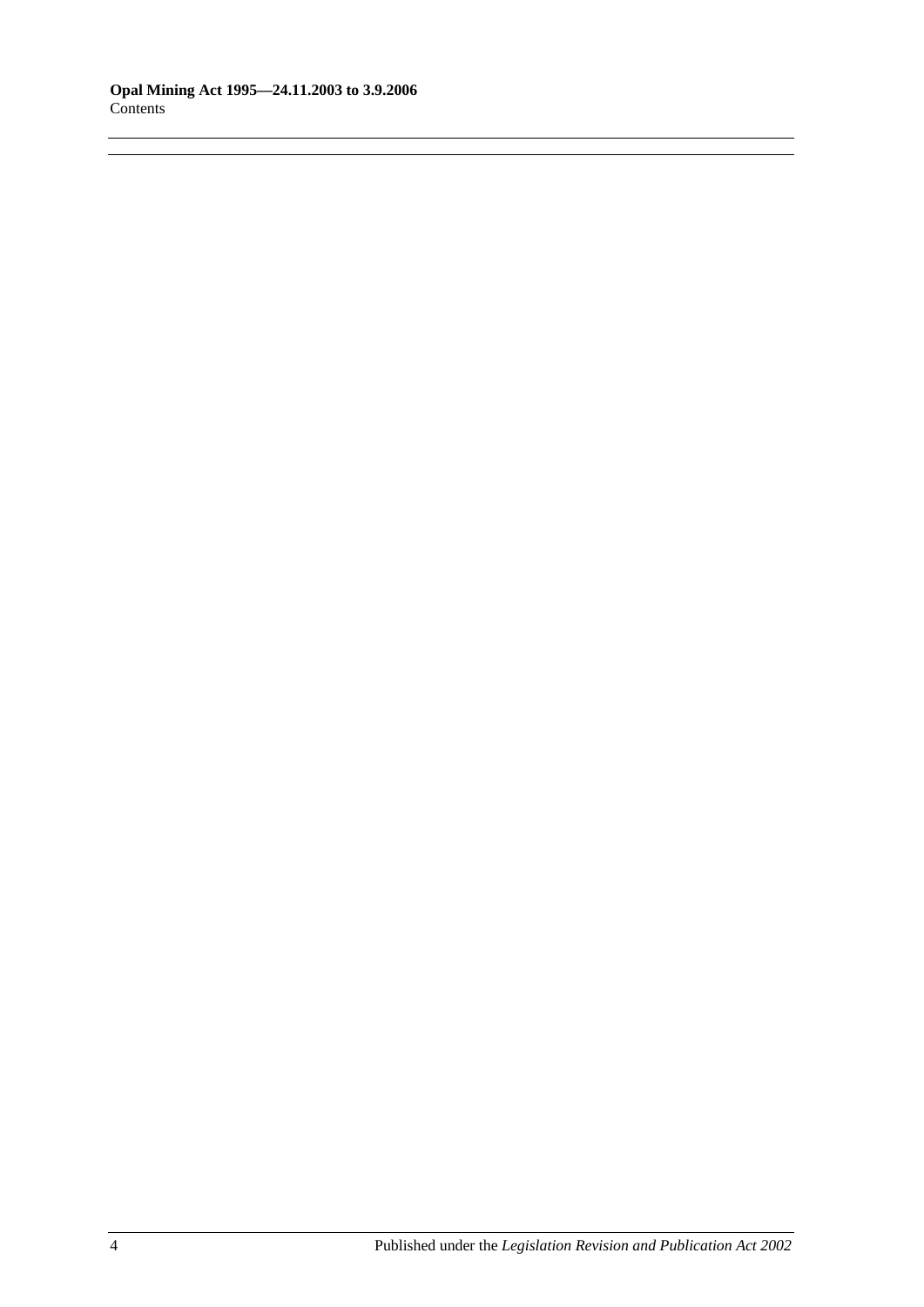### <span id="page-4-0"></span>**The Parliament of South Australia enacts as follows:**

## **Part 1—Preliminary**

### <span id="page-4-1"></span>**1—Short title**

This Act may be cited as the *Opal Mining Act 1995*.

### <span id="page-4-2"></span>**3—Interpretation**

(1) In this Act, unless the contrary intention appears—

*appropriate court* means—

- (a) the Supreme Court; or
- (b) the ERD Court; or
- (c) if proceedings do not involve a monetary claim, or a claim for more than  $$150,000$ —the Warden's Court:

*approved association* means an association granted an approval under [section](#page-61-2) 96;

*authorised person* means a person appointed as an authorised person under [section](#page-54-2) 77;

*Chief Inspector* means the Chief Inspector of Mines;

*corporation* means a body corporate;

*council* means a council or controlling authority under the *[Local Government](http://www.legislation.sa.gov.au/index.aspx?action=legref&type=act&legtitle=Local%20Government%20Act%201934)  Act [1934](http://www.legislation.sa.gov.au/index.aspx?action=legref&type=act&legtitle=Local%20Government%20Act%201934)* and includes a body corporate that is, by virtue of an Act, taken to be vested with the powers of a council;

*declared equipment* means—

- (a) a trench digger or excavator; or
- (b) mechanically driven equipment, equipped with a blade or bucket of a width exceeding 750 mm, capable of ripping, gouging, scooping or digging earth or rock material; or
- (c) equipment that is capable of digging, boring or tunnelling underground, generally in a horizontal plane, with a cross sectional dimension greater than 750 mm; or
- (d) equipment of a kind prescribed by the regulations for the purposes of this definition,

but does not include surface drilling equipment;

*designated area* means an area within a precious stones field declared by the Minister under [section](#page-7-1) 5 to be a designated area;

*Director* means the Director of Mines under the Mining Act;

*ERD Court* means the Environment, Resources and Development Court established under the *[Environment, Resources and Development Court Act](http://www.legislation.sa.gov.au/index.aspx?action=legref&type=act&legtitle=Environment%20Resources%20and%20Development%20Court%20Act%201993) 1993*; 2

*exclusion zone* means land declared by the Minister under [section](#page-7-1) 5 to be an exclusion zone for the purposes of this Act;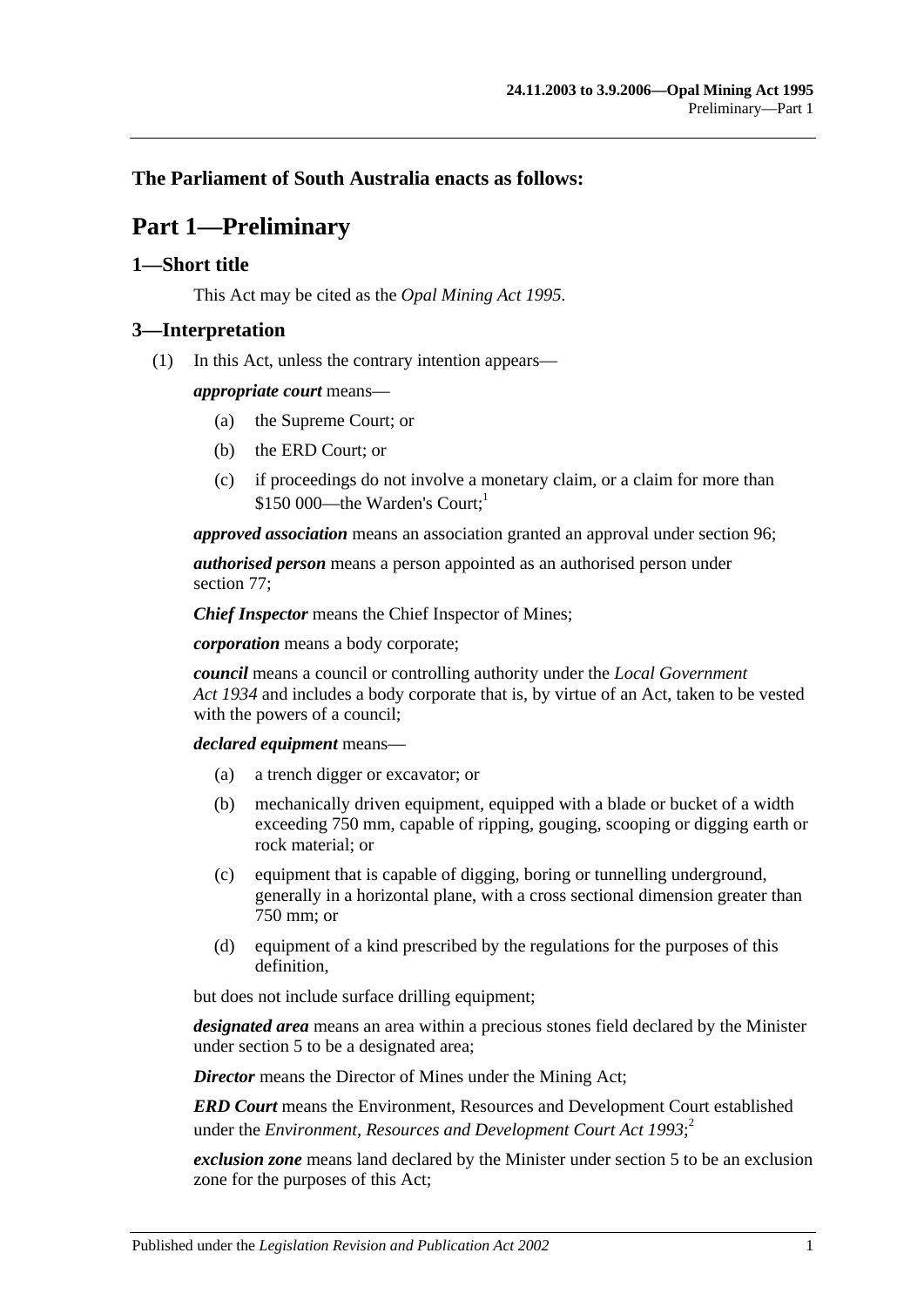*exempt land* means land that is exempt from mining operations under [section](#page-7-2) 6;

*exploration licence* means an exploration licence under the Mining Act;

*fossicking* means the gathering of precious stones—

- (a) as a recreation; or
- (b) without the intention to sell the stones or to utilise them for a commercial or industrial purpose,

but does not include the gathering of precious stones through the disturbance of land by machinery or explosives;

*holder* of a tenement means the person who is registered as the holder of the tenement under this Act;

*machinery* means a device operated other than solely by muscular force exerted by the operator;

*marine waters* means the coastal waters of the State (see the *Coastal Waters (State Powers) Act 1980* (Cwth)) or that part of the sea that is within the limits of the State, and includes estuaries and tidal waters;

*minerals* has the same meaning as under the Mining Act;

*Mining Act* means the *[Mining Act](http://www.legislation.sa.gov.au/index.aspx?action=legref&type=act&legtitle=Mining%20Act%201971) 1971*;

*mining operations* means operations carried out in the course of prospecting or mining for precious stones, or rehabilitation operations, but does not include fossicking;

*mining operator* or *operator* means a person by whom, or on whose behalf, mining operations are carried out under this Act;

*Mining Register* means the register kept by the Mining Registrar under the Mining Act;

*a mining registrar* means a mining registrar under the Mining Act;

*the Mining Registrar* means the Mining Registrar under the Mining Act;

*native title*, *native title holder* and *native title land*—see *[Native Title \(South Australia\)](http://www.legislation.sa.gov.au/index.aspx?action=legref&type=act&legtitle=Native%20Title%20(South%20Australia)%20Act%201994)  Act [1994](http://www.legislation.sa.gov.au/index.aspx?action=legref&type=act&legtitle=Native%20Title%20(South%20Australia)%20Act%201994)*<sup>3</sup> ;

*native title mining determination* means a determination authorising a mining operator to enter land and carry out mining operations on the land under [Part 7;](#page-38-0)

*opal development lease* means an opal development lease registered under [section](#page-18-2) 20;

*owner* of land means—

- (a) a person who holds a registered estate or interest in the land conferring a right to immediate possession of the land; or
- (b) a person who holds native title in the land; or
- (c) a person who has, by statute, the care, control or management of the land; or
- (d) a person who is lawfully in occupation of the land;

*precious stones* means opal and other minerals declared by regulation to be precious stones for the purposes of this Act;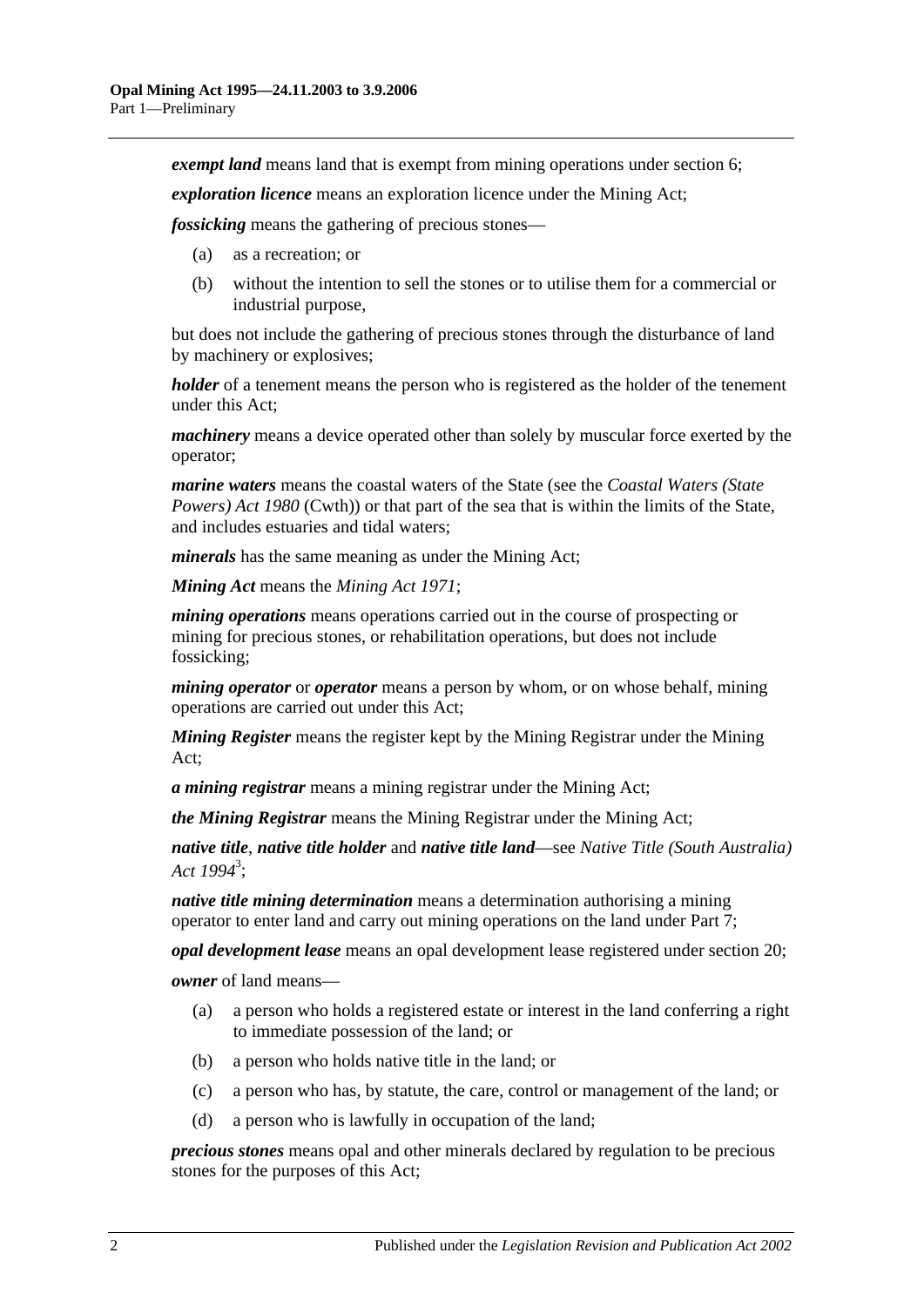*precious stones claim* means a precious stones claim registered under [section](#page-18-2) 20;

*precious stones prospecting permit* or *permit* means a precious stones prospecting permit issued under [section](#page-10-1) 7;

*precious stones field* means land declared to be a precious stones field by proclamation under [section](#page-7-0) 4;

*precious stones tenement* or *tenement* means—

- (a) a precious stones claim; or
- (b) an opal development lease;

*prescribed exempt land* means exempt land under [section](#page-7-3) 6(1)(a);

*prescribed notice of entry*—see [section](#page-26-3) 32;

*prospecting* means operations carried out in the course of exploring for precious stones, including the pegging out of an area for a tenement, other than operations that involve disturbance of land by declared equipment or explosives, and *to prospect* has a corresponding meaning;

*registered representative* of native title holders—see Part 4 *[Native Title \(South](http://www.legislation.sa.gov.au/index.aspx?action=legref&type=act&legtitle=Native%20Title%20(South%20Australia)%20Act%201994)  [Australia\) Act](http://www.legislation.sa.gov.au/index.aspx?action=legref&type=act&legtitle=Native%20Title%20(South%20Australia)%20Act%201994) 1994*;

*rehabilitation* of land includes the filling in or sealing of an excavation (including an open-cut excavation), the reinstatement, levelling, contouring and revegetation of land, and the erection of signs and fences, and *to rehabilitate* has a corresponding meaning;

*River Murray Protection Area* means a River Murray Protection Area under the *[River](http://www.legislation.sa.gov.au/index.aspx?action=legref&type=act&legtitle=River%20Murray%20Act%202003)  [Murray Act](http://www.legislation.sa.gov.au/index.aspx?action=legref&type=act&legtitle=River%20Murray%20Act%202003) 2003*;

*Warden's Court* means the Warden's Court established under the Mining Act.

- (2) The division of land under the Mining Act into strata will also have effect for the purposes of this Act and, accordingly, a reference in this Act to land, or an area, will, where appropriate, be taken to be a reference to the surface stratum or a subsurface stratum, as the case requires.
- (3) In this Act, a reference to mining operations over land includes a reference to mining operations involving land covered by water and a reference to the disturbance of land includes a reference to the disturbance of water.
- (4) A note to a provision of this Act forms part of the provision to which it relates.
	- 1 All native title questions arising in proceedings before the Warden's Court must be referred to the ERD Court—see Part 3 *[Native Title \(South Australia\) Act](http://www.legislation.sa.gov.au/index.aspx?action=legref&type=act&legtitle=Native%20Title%20(South%20Australia)%20Act%201994) 1994*.
	- 2 The *[Environment, Resources and Development Court Act](http://www.legislation.sa.gov.au/index.aspx?action=legref&type=act&legtitle=Environment%20Resources%20and%20Development%20Court%20Act%201993) 1993* and the *[Native Title](http://www.legislation.sa.gov.au/index.aspx?action=legref&type=act&legtitle=Native%20Title%20(South%20Australia)%20Act%201994)  [\(South Australia\) Act](http://www.legislation.sa.gov.au/index.aspx?action=legref&type=act&legtitle=Native%20Title%20(South%20Australia)%20Act%201994) 1994* contain provisions under which the ERD Court may refer cases to the Supreme Court, or the Supreme Court may remove cases commenced before the ERD Court into the Supreme Court.
	- 3 Part 5 of the *[Native Title \(South Australia\) Act](http://www.legislation.sa.gov.au/index.aspx?action=legref&type=act&legtitle=Native%20Title%20(South%20Australia)%20Act%201994) 1994* sets out the method of service on native title holders.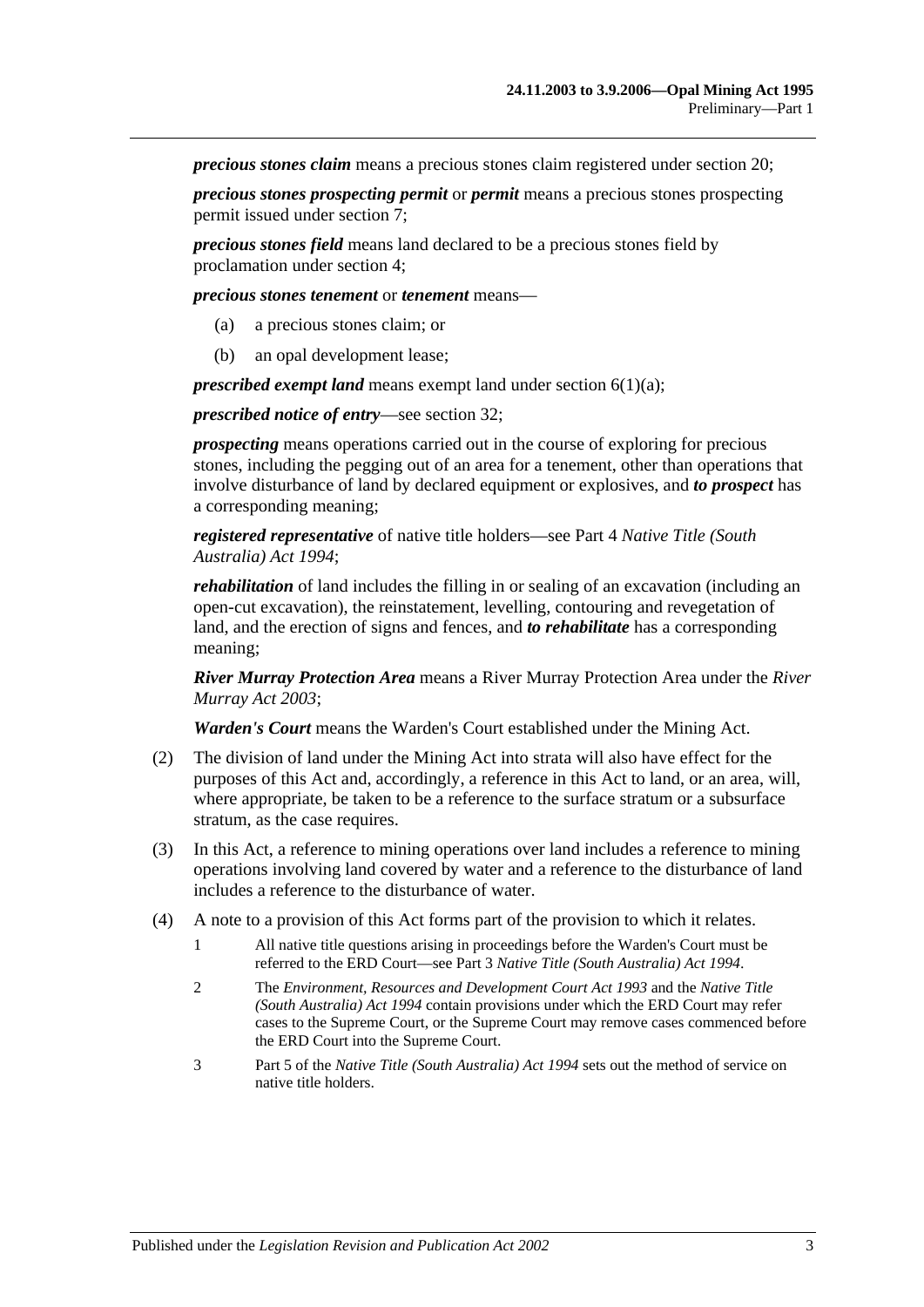### <span id="page-7-4"></span><span id="page-7-0"></span>**4—Declaration of precious stones field or reserved land**

- (1) The Governor may, by proclamation—
	- (a) declare land in the State (including land within the marine waters of the State) to be a precious stones field; or
	- (b) reserve from the operation of this Act, or a specified provision of this Act, land specified in the proclamation,

and the proclamation will have effect according to its terms.

- (2) The Governor may, by subsequent proclamation, vary or revoke a proclamation under [subsection](#page-7-4)  $(1)$ .
- (3) A precious stones field over mineral land under the Mining Act that has been divided into strata will consist only of the surface stratum (as defined by that Act).

### <span id="page-7-5"></span><span id="page-7-1"></span>**5—Declaration of designated area or exclusion zone**

- (1) The Minister may, by notice in the Gazette—
	- (a) declare an area within a precious stones field to be a designated area for the purposes of this Act;
	- (b) declare land in the State to be an exclusion zone for the purposes of this Act,

and the declaration will have effect according to its terms.

- (2) The Minister may, by subsequent notice in the Gazette, vary or revoke a declaration under [subsection](#page-7-5) (1).
- (3) The Minister must consult with such approved associations as the Minister thinks fit before the Minister makes a declaration under this section.
- (3a) If a declaration under this section applies to any part of a River Murray Protection Area, the Minister must first consult with the Minister to whom the administration of the *[River Murray Act](http://www.legislation.sa.gov.au/index.aspx?action=legref&type=act&legtitle=River%20Murray%20Act%202003) 2003* is committed.
- (4) If the Minister makes a declaration under this section, the Minister must ensure that a copy of the declaration is published in a newspaper circulating generally throughout the State.
- (5) If an area ceases to be part of a precious stones field, the declaration of a designated area within that area ceases to have effect.

### <span id="page-7-2"></span>**6—Exempt land**

- <span id="page-7-3"></span>(1) The following land is exempt from mining operations under this Act if it is outside a precious stones field:
	- (a) land that is situated—
		- (i) within 400 metres of a building or structure used as a place of residence (except a building or structure of a class excluded by regulation from the ambit of this paragraph); or
		- (ii) within 150 metres of—
			- (A) a building or structure, with a value of \$200 or more, used for an industrial or commercial purpose; or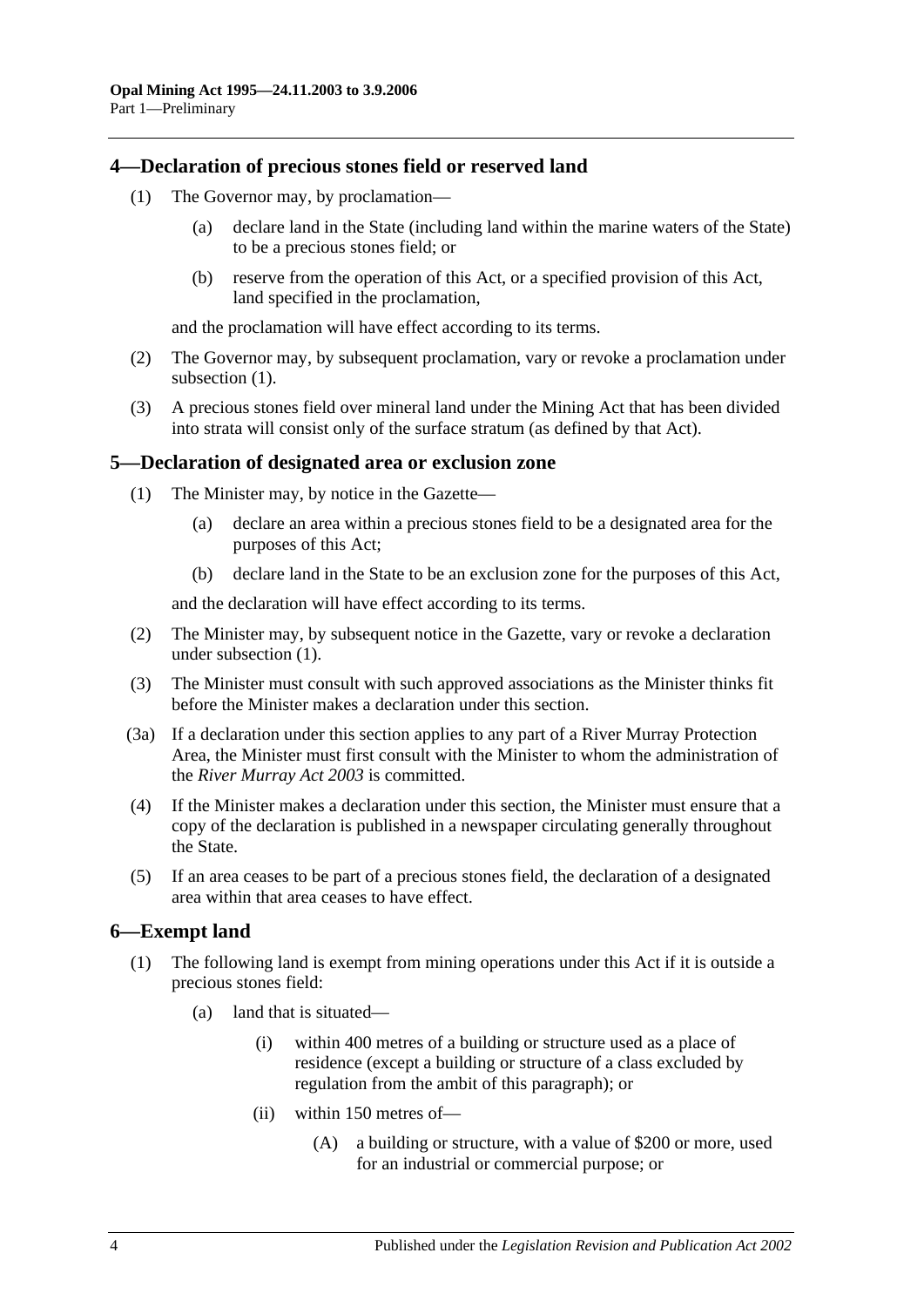(B) a spring, well, reservoir or dam,

(but not if it is an improvement made for the purposes of mining operations);

- (b) land that constitutes a distinct allotment of less than 2 000 square metres in a city, town or township;
- (c) land that is genuinely used as a yard, garden, plantation, orchard or vineyard;
- (d) land that is under crop;
- (e) land that is genuinely used as an airfield, railway, tramway or busway;
- (f) the grounds of a church, chapel, school, hospital or institution;
- (g) parklands or recreation grounds under the control of a council;
- (h) land—
	- (i) that is dedicated or reserved by or under a prescribed Act, or by or under an Act for a prescribed purpose; or
	- (ii) that is vested in a Minister for a prescribed purpose; or
	- (iii) that is comprised within an easement in favour of a Minister;
- (i) land that is constituted as a forest reserve under the *[Forestry Act](http://www.legislation.sa.gov.au/index.aspx?action=legref&type=act&legtitle=Forestry%20Act%201950) 1950*.
- (2) While land is exempt land—
	- (a) a person is not authorised under a precious stones prospecting permit to prospect for precious stones on the land; and
	- (b) a precious stones tenement must not be registered over the land (or a part of the land).
- (3) However—
	- (a) a person may peg out an area for a precious stones tenement on exempt land<sup>1</sup>, other than prescribed exempt land (see [subsection](#page-8-0) (4)); and
	- (b) a precious stones tenement may be registered over exempt land (or a part of exempt land) if—
		- (i) the land was not exempt land at the time the area of the tenement was pegged out; or
		- (ii) the tenement is registered in the name of the owner of the land.
- <span id="page-8-0"></span>(4) In the case of prescribed exempt land, a person must not enter or peg out an area within the land except with the written permission (which may be given subject to conditions) of the person who has the benefit of the relevant exemption under this section.
- <span id="page-8-1"></span> $(5)$  If—
	- (a) a person who has the benefit of an exemption under this section, by agreement with a mining operator, waives the exemption on terms and conditions set out in the agreement; or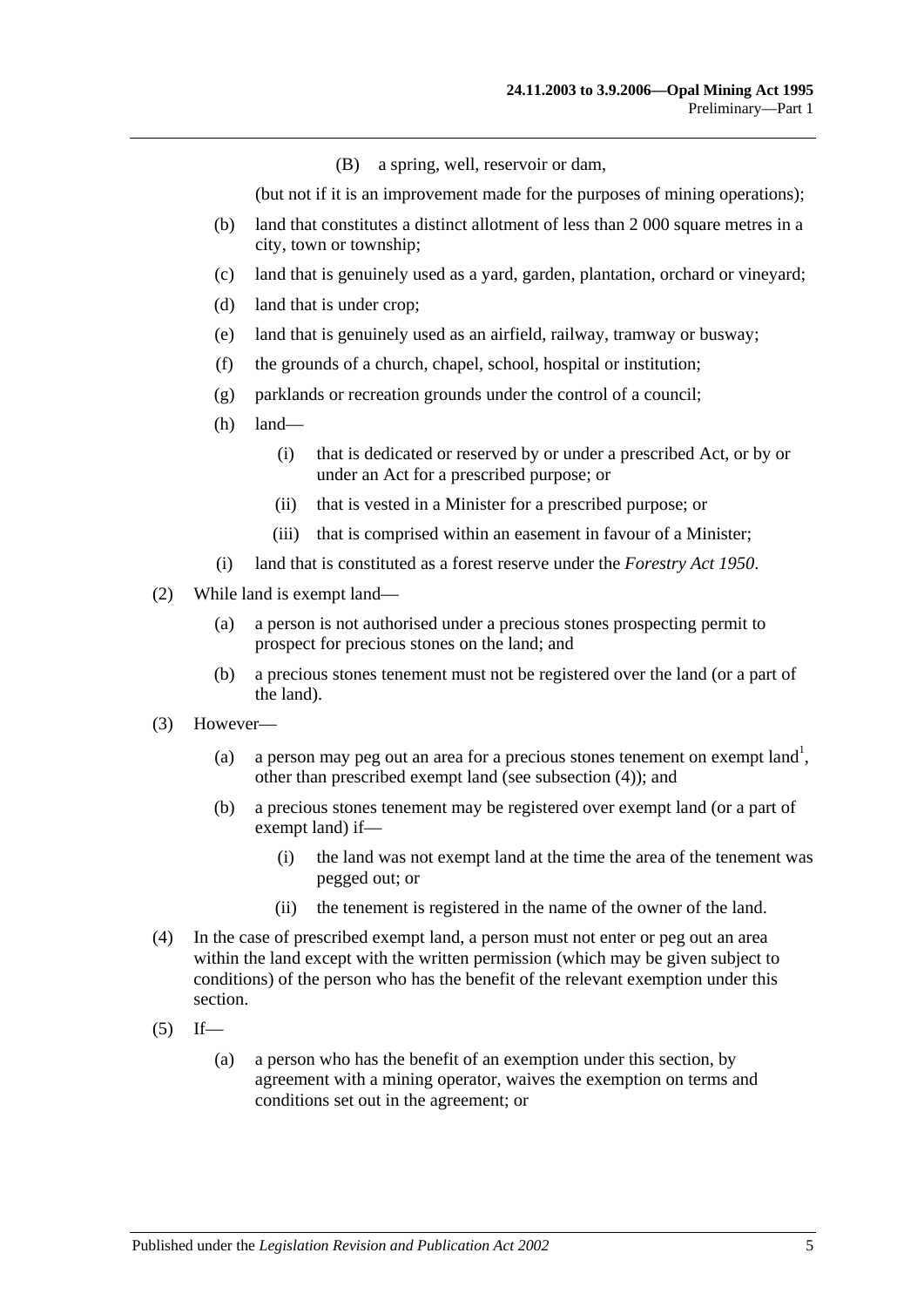(b) the appropriate court, on the application of a mining operator, waives the exemption on terms and conditions (which should include provision for payment of compensation to the person or persons who have the benefit of the exemption),

the land ceases to be exempt land.

- (6) Land that ceases to be exempt land under [subsection](#page-8-1) (5) will revert to being exempt land on completion of the mining operations for which the agreement or determination is made, or at an earlier time specified in the agreement or determination.
- (7) The following persons will be regarded as having the benefit of an exemption under this section:
	- (a) the owner of the exempt land; and
	- (b) in the case of land that is exempt under [subsection](#page-7-3)  $(1)(a)$  by reason of its proximity to other land on which a building, structure, spring, well, reservoir or dam is situated—the owner of the other land.
- (8) An agreement or determination is binding on, and enforceable by or against, the original parties to the agreement or determination and—
	- (a) successors in title to the owner of the land who originally had the benefit of the exemption; and
	- (b) the holders from time to time of precious stones tenements authorised under the terms of the agreement or determination.
- (9) An agreement by which an exemption is waived must comply with requirements determined by the Director and a copy of the agreement must be lodged with the Mining Registrar in accordance with the regulations.
	- 1 A person may peg out an area for a tenement with a view to negotiating a waiver, or to obtaining a determination of a court, under [subsection](#page-8-1) (5).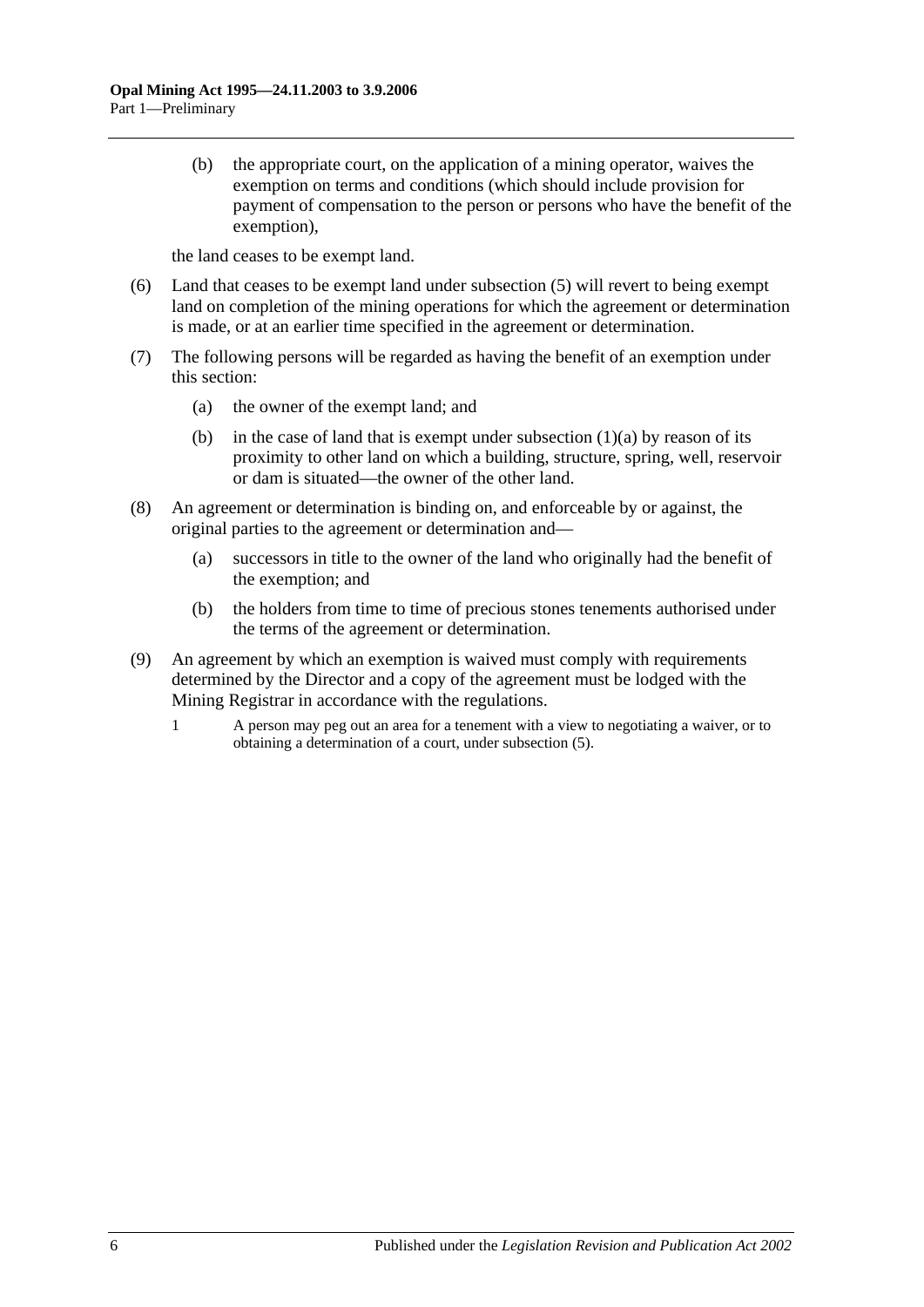## <span id="page-10-0"></span>**Part 2—Precious stones prospecting permits**

### <span id="page-10-1"></span>**7—Application for permit**

- (1) A person may apply for a precious stones prospecting permit.
- (2) The application—
	- (a) must be made in a form determined by the Director; and
	- (b) must be made personally or, in the case of a corporation, by an officer of the corporation who is authorised to make the application, at an office of the Mining Registrar; and
	- (c) must be accompanied by the prescribed application fee.
- (3) The applicant (in the case of a natural person) must be at least 16 years of age.
- (4) A mining registrar may issue a precious stones prospecting permit to a person who has made due application for the permit and paid the appropriate fee.
- (5) A person is not eligible to be issued, or to hold, a precious stones prospecting permit if the person is disqualified from holding a permit under this Act or the regulations.

### <span id="page-10-2"></span>**8—Nature of permit**

- (1) A person must not hold more than one precious stones prospecting permit.
- (2) A precious stones prospecting permit cannot be held jointly by two or more persons.
- (3) A precious stones prospecting permit is not transferable.
- (4) A person must not—
	- (a) lend a precious stones prospecting permit to another person; or
	- (b) permit another person to use, or to take the benefit, of his or her precious stones prospecting permit.

Maximum penalty: \$2 500.

### <span id="page-10-3"></span>**9—Terms and renewal of permit**

- (1) A precious stones prospecting permit will, subject to this Act, remain in operation for a term of one year from the date of issue.
- (2) A person may from time to time apply for the renewal of a precious stones prospecting permit.
- (3) The application—
	- (a) must be made any time after one month before the day on which the precious stones prospecting permit is due to expire; and
	- (b) must be made in a form determined by the Director; and
	- (c) must be made personally or, in the case of a corporation, by an officer of the corporation who is authorised to make the application, at an office of the Mining Registrar; and
	- (d) must be accompanied by the prescribed application fee.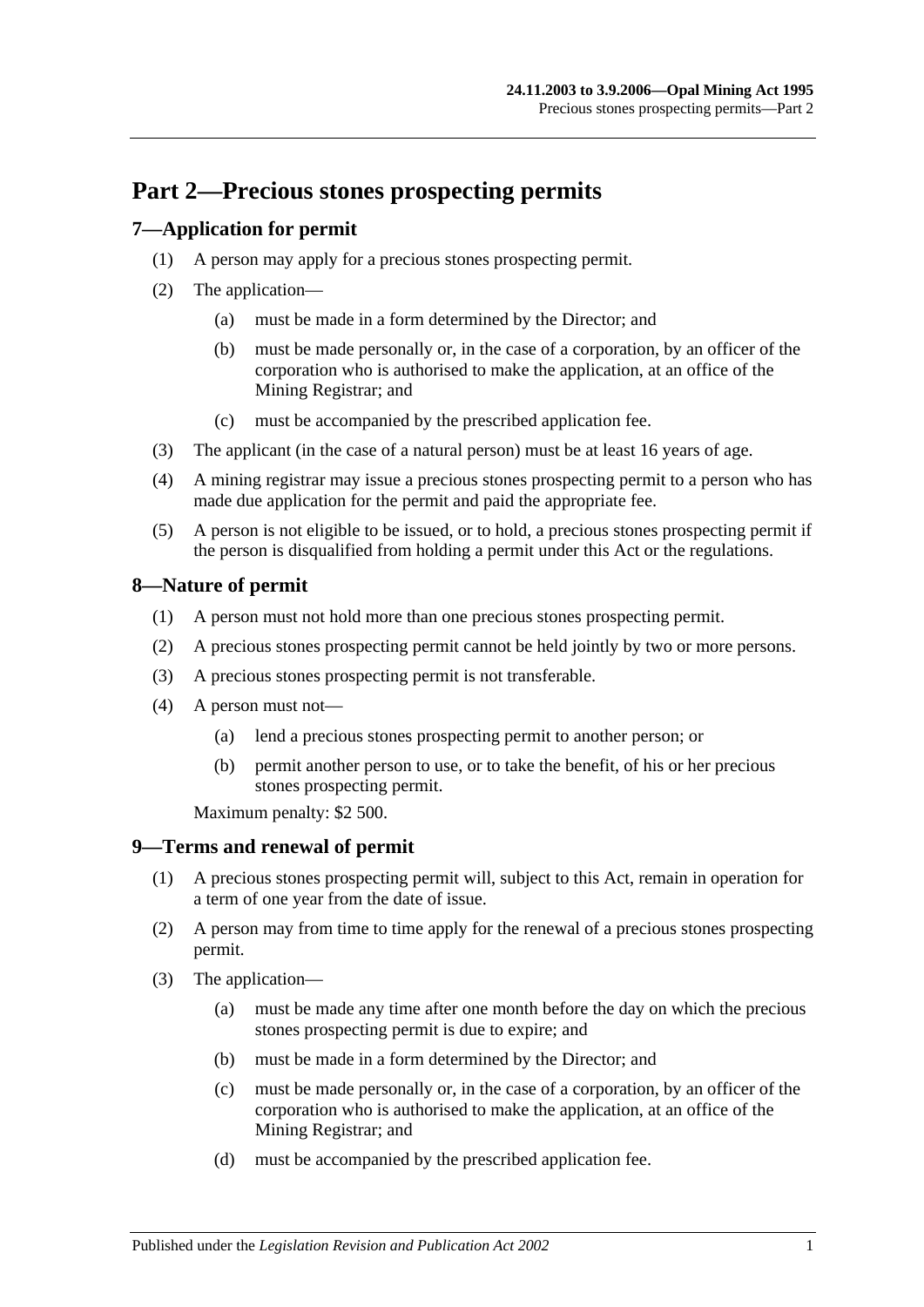- (4) A renewal will be issued by a mining registrar.
- (5) The period of renewal will be one year.
- (6) A precious stones prospecting permit may, subject to this Act and in accordance with the regulations, be surrendered.

### <span id="page-11-2"></span><span id="page-11-0"></span>**10—Rights of holder of permit**

- (1) A precious stones prospecting permit authorises the holder to prospect for precious stones and to peg out an area for a precious stones tenement in accordance with this Act.
- (2) However, the authority conferred by [subsection](#page-11-2) (1) is subject to various qualifications prescribed by this  $Act.<sup>1</sup>$
- (3) The holder of a precious stones prospecting permit (other than a corporation) must carry out any pegging of an area under the permit personally.
- (4) In the case of a corporation, any pegging out under the permit must be carried out by a person who holds a specific authority from the corporation to act on its behalf.
- (5) The pegging must comply with requirements prescribed by the regulations.
	- 1 See especiall[y section](#page-11-1) 11.

### <span id="page-11-1"></span>**11—Qualifications to permits**

- (1) A precious stones prospecting permit does not authorise a person to prospect for precious stones on exempt land.<sup>1</sup>
- (2) A precious stones prospecting permit does not authorise the conduct of operations that involve the disturbance of land by declared equipment or explosives, other than where explosives are used to assist in sinking a prospecting shaft.
- (3) A precious stones prospecting permit does not authorise the pegging out of an area for a precious stones tenement on land that has been granted in fee simple, or is subject to native title conferring an exclusive right to possession of the land, except with the written consent of the owner of the land.
- (4) If the holder of a precious stones prospecting permit is a corporation, the precious stones prospecting permit does not authorise the pegging out of an area for a precious stones tenement—
	- (a) on land that is within a precious stones field unless—
		- (i) the land is within a designated area; or
		- (ii) the land is not within 500 metres of a registered tenement at the time of pegging; $^{2}$  or
		- (iii) the corporation was lawfully prospecting on land within the precious stones field at the time the precious stones field was declared and the pegging occurs during the course of that prospecting, or within three months of a cessation of that prospecting; or
	- (b) on land that is within an exclusion zone.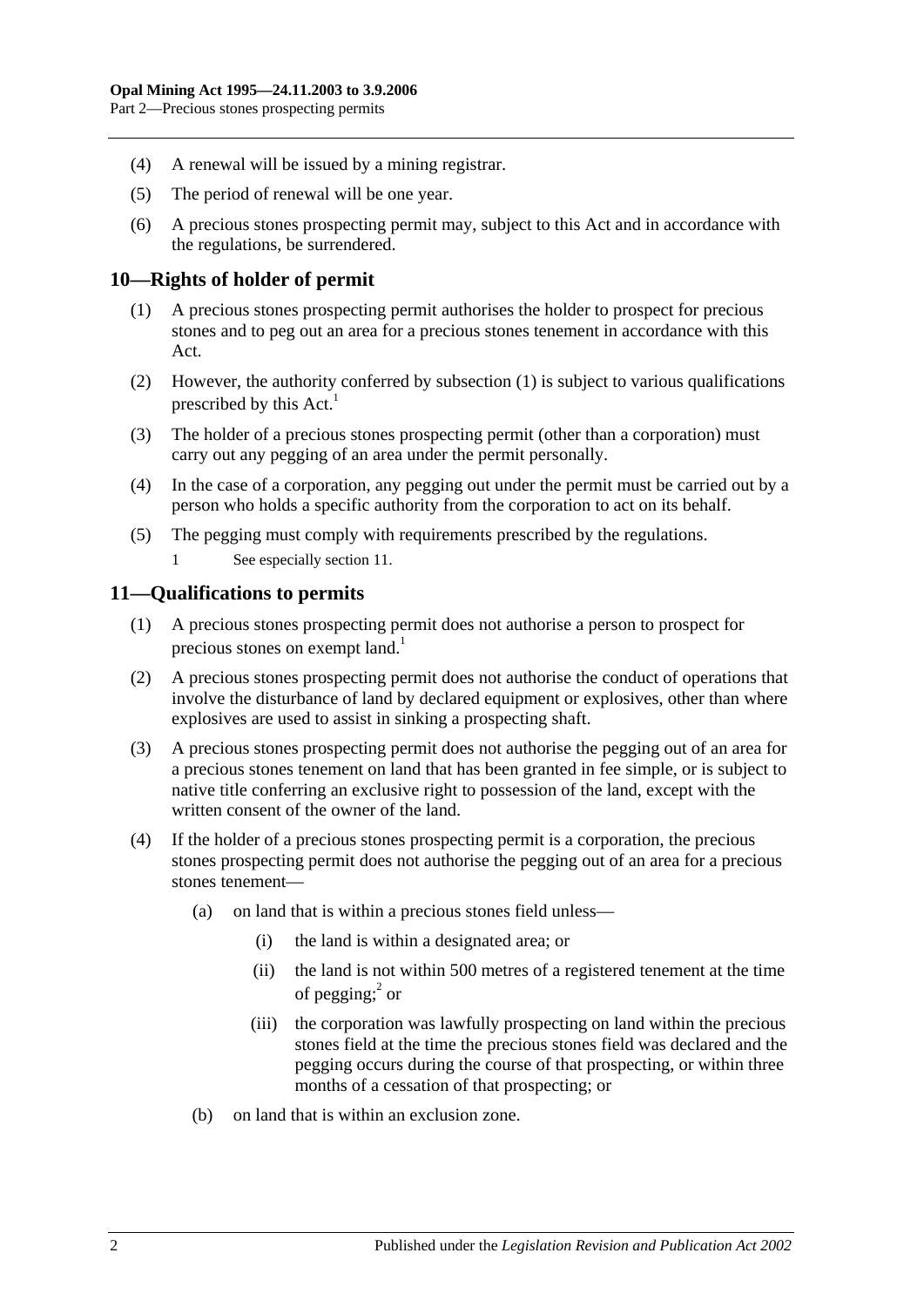- (5) A precious stones prospecting permit does not authorise the pegging out of an area for an opal development lease on land that is within a precious stones field unless—
	- (a) the land is within a designated area; or
	- (b) the land is not within 500 metres of a registered tenement at the time of pegging and is not over ground that has been previously disturbed by mining operations.
- (6) A precious stones prospecting permit does not authorise the pegging out of an area for a precious stones tenement on land that is within an opal development area under the Mining  $Act.<sup>3</sup>$
- (7) A precious stones prospecting permit does not authorise the pegging out of an area for a precious stones tenement on land—
	- (a) that is within an area that has been pegged out by another person (that pegging out not having lapsed or been cancelled); or
	- (b) that is within an existing precious stones tenement.<sup>4</sup>
- (8) If a precious stones tenement lapses or is cancelled under this Act—
	- (a) if the tenement is an opal development lease—
		- (i) the holder of the lease must not peg an area for another opal development lease on land that was within the previous lease; and
		- (ii) no other person may peg an area for another opal development lease on land within the previous lease unless at least 30 days have elapsed since the previous lease came to an end; and
	- (b) if the tenement is a precious stones claim—the holder of the claim must not, without the written approval of the Mining Registrar, peg an area for another tenement on land within the previous tenement unless at least 12 months have elapsed since the previous tenement came to an end.
- <span id="page-12-0"></span>(9) A person may appeal against a decision of the Mining Registrar not to grant an approval under [subsection](#page-12-0) (8)(b) to the Warden's Court and the court may, on appeal—
	- (a) confirm the Mining Registrar's decision; or
	- (b) reverse the Mining Registrar's decision.
- (10) A person must not have pegged out at the same time—
	- (a) more than one area for an opal development lease;
	- (b) more than one area for a precious stones claim in a part of a precious stones field that is not within a designated area, subject to the qualification that a person may peg out two areas for precious stones claims in such a case if one or both of the claims are within the area (or former area) of an opal development lease<sup>5</sup>;
	- (c) more than two areas for precious stones claims.
- (11) A person must not peg out an area if to do so would be contrary to the regulations.
	- 1 Detailed provisions about exempt land appear in [section](#page-7-2) 6.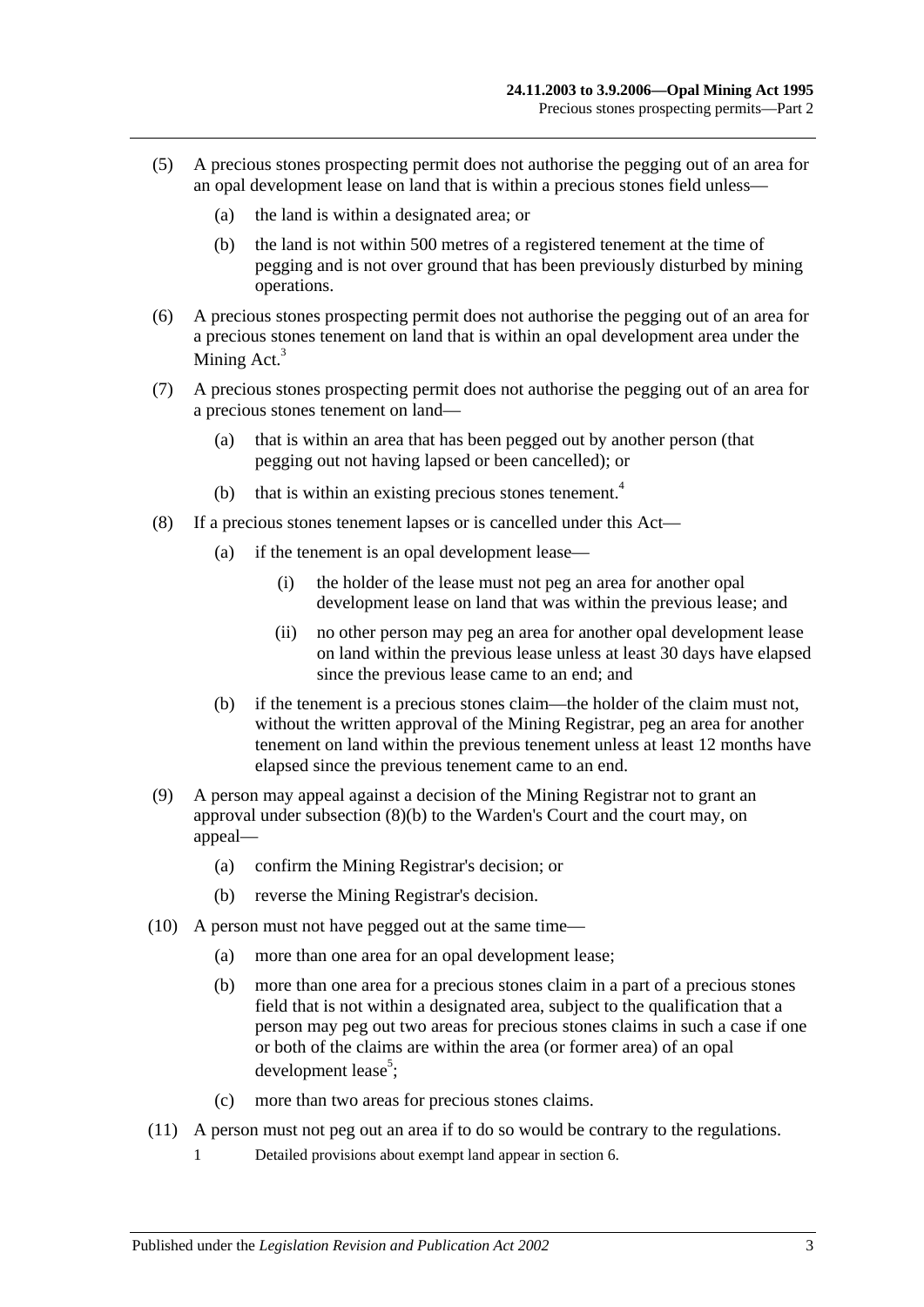Part 2—Precious stones prospecting permits

- 2 There is one exception to this provision, namely, the holder of an opal development lease can peg out an area for a precious stones claim within the area of the lease.
- 3 See section 8A of the Mining Act.
- 4 There is one exception to this provision, namely, the holder of an opal development lease can peg out an area for a precious stones claim within the area of the lease.
- 5 Section [23\(2\)\(b\)](#page-20-3) provides that a person can only peg out one area for a precious stones claim within the area of an opal development lease during the term of registration. However, once the registration of the lease has come to an end, a person could peg out and register another opal development lease and, subsequently, another precious stones claim.

### <span id="page-13-0"></span>**12—Area to be pegged out etc**

- (1) The size, shape and dimensions of an area pegged out under a precious stones prospecting permit must conform with the regulations.
- (2) The person who pegs out an area must ensure that all posts, boundary indicators and notices are maintained in accordance with requirements prescribed by the regulations.

### <span id="page-13-2"></span><span id="page-13-1"></span>**13—Major working areas—Coober Pedy**

- (1) The regulations must, after the Minister has consulted with such approved associations as the Minister thinks fit, identify an area or areas within the Coober Pedy Precious Stones Field as a major working area or major working areas for the purposes of this section.
- <span id="page-13-3"></span>(2) A major working area identified under [subsection](#page-13-2) (1) must include a buffer zone around all extensively worked areas within the major working area (as determined according to circumstances in existence at the time that the regulation establishing the major working area is made).
- (3) The buffer zone under [subsection](#page-13-3) (2) must (at the time that the buffer zone is established) be at least 500 metres wide at any particular point.
- (4) The following provisions apply with respect to a major working area identified under [subsection](#page-13-2) (1), and to a person who has pegged out an area for a tenement within such an area, despite the other provisions of this Act:
	- (a) a person may only peg out an area for a precious stones claim within a major working area, and a corporation cannot peg out any area within a major working area; and
	- (b) the maximum permissible area that can be pegged out for a precious stones claim within a major working area is 5 000 square metres; and
	- (c) a person who has pegged out an area for a precious stones claim within a major working area cannot simultaneously have another area pegged out within the precious stones field and, if or when the tenement is registered, the person cannot simultaneously hold more than one tenement within the precious stones field.
- (5) The regulations under [subsection](#page-13-2) (1) may, by subsequent regulation, after the Minister has consulted with such approved associations as the Minister thinks fit, be varied from time to time.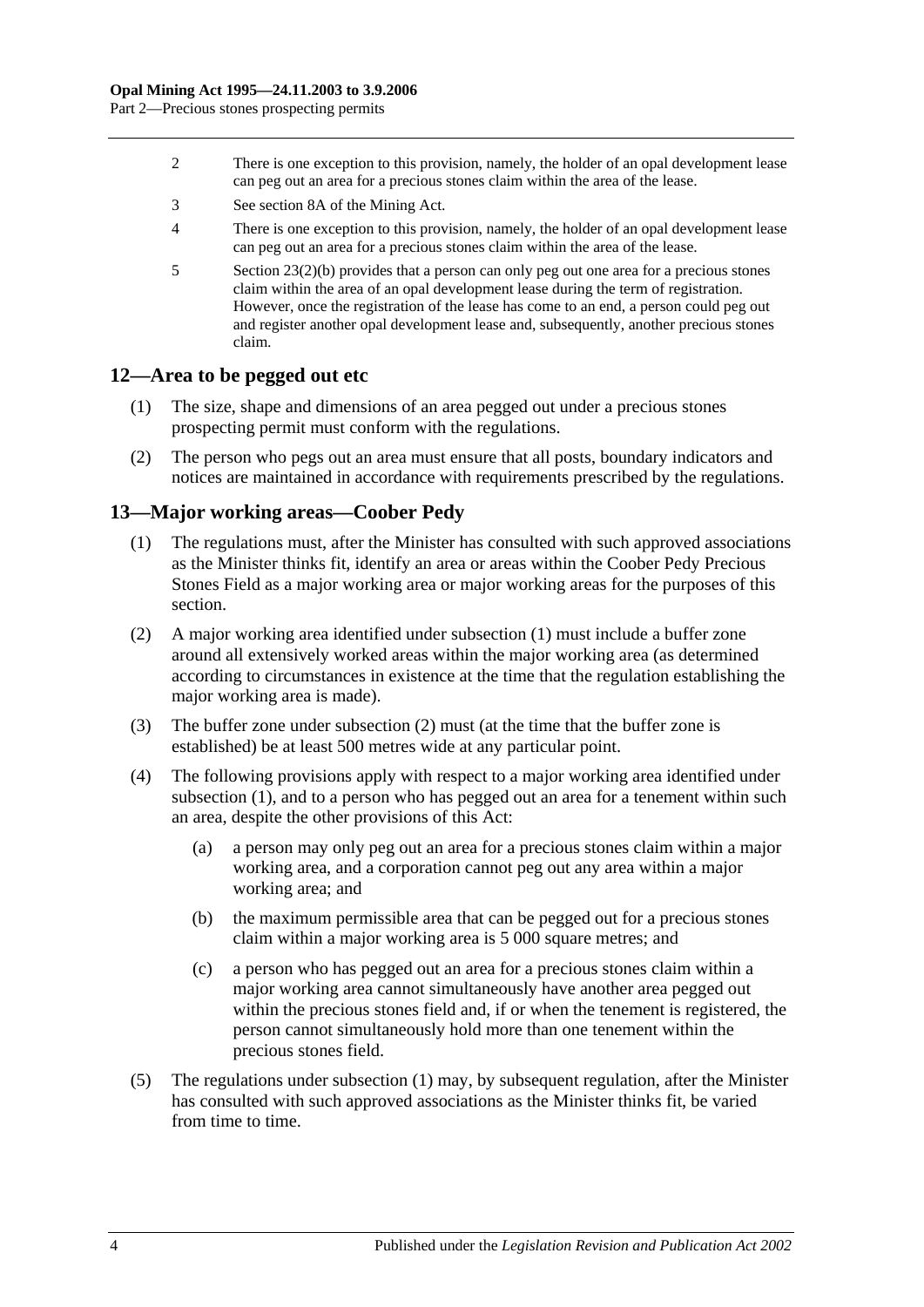### <span id="page-14-0"></span>**14—Notice of pegging**

If an area (or part of an area) pegged out under a precious stones prospecting permit is within a precious stones field, notice of the pegging must be given in accordance with the regulations.

### <span id="page-14-1"></span>**15—Effect of pegging an area**

- (1) The holder of a precious stones prospecting permit who pegs out an area for a precious stones claim that is wholly within a precious stones field has, subject to this Act—
	- (a) an exclusive right to conduct mining operations, other than by the use of declared equipment, for the recovery of precious stones from the area, and to sell, use, or dispose of precious stones recovered in the course of those operations, from the day of the pegging; and
	- (b) an exclusive right to apply for the registration of a precious stones claim within 14 days after the day on which the area is pegged out.
- (2) The holder of a precious stones prospecting permit who pegs out—
	- (a) an area for a precious stones claim that is not wholly within a precious stones field; or
	- (b) an area for an opal development lease,

has an exclusive right to apply for the registration of the relevant tenement within 14 days after the day on which the area is pegged out (but does not have a right to conduct mining operations on the land until a tenement is registered).

### <span id="page-14-3"></span><span id="page-14-2"></span>**16—Ballot may be conducted in certain cases**

- $(1)$  If—
	- (a) it is proposed that the Governor, by proclamation, declare land to be a precious stones field; and
	- (b) the Minister considers that it is appropriate that this section apply in order to facilitate orderly prospecting and pegging of areas for precious stones tenements on the land,

the Minister may, by notice published in the Gazette at the time that the Governor makes the proclamation, declare that this section applies in relation to the land.

- <span id="page-14-4"></span>(2) If the Minister makes a declaration under [subsection](#page-14-3) (1)—
	- (a) the holder of a precious stones prospecting permit cannot prospect for precious stones or peg out an area on the land to which the declaration relates until a day specified by the Minister in the notice in the Gazette (*the declared day*); and
	- (b) a person appointed by the Minister for the purpose will carry out a ballot on the declared day in accordance with the Minister's directions to determine who may have the first opportunity to prospect for precious stones and peg out areas on the land.
- <span id="page-14-5"></span>(3) For the purposes of [subsection](#page-14-4) (2), the Minister must—
	- (a) in the notice in the Gazette—
		- (i) set out the conditions that are to apply to the ballot; and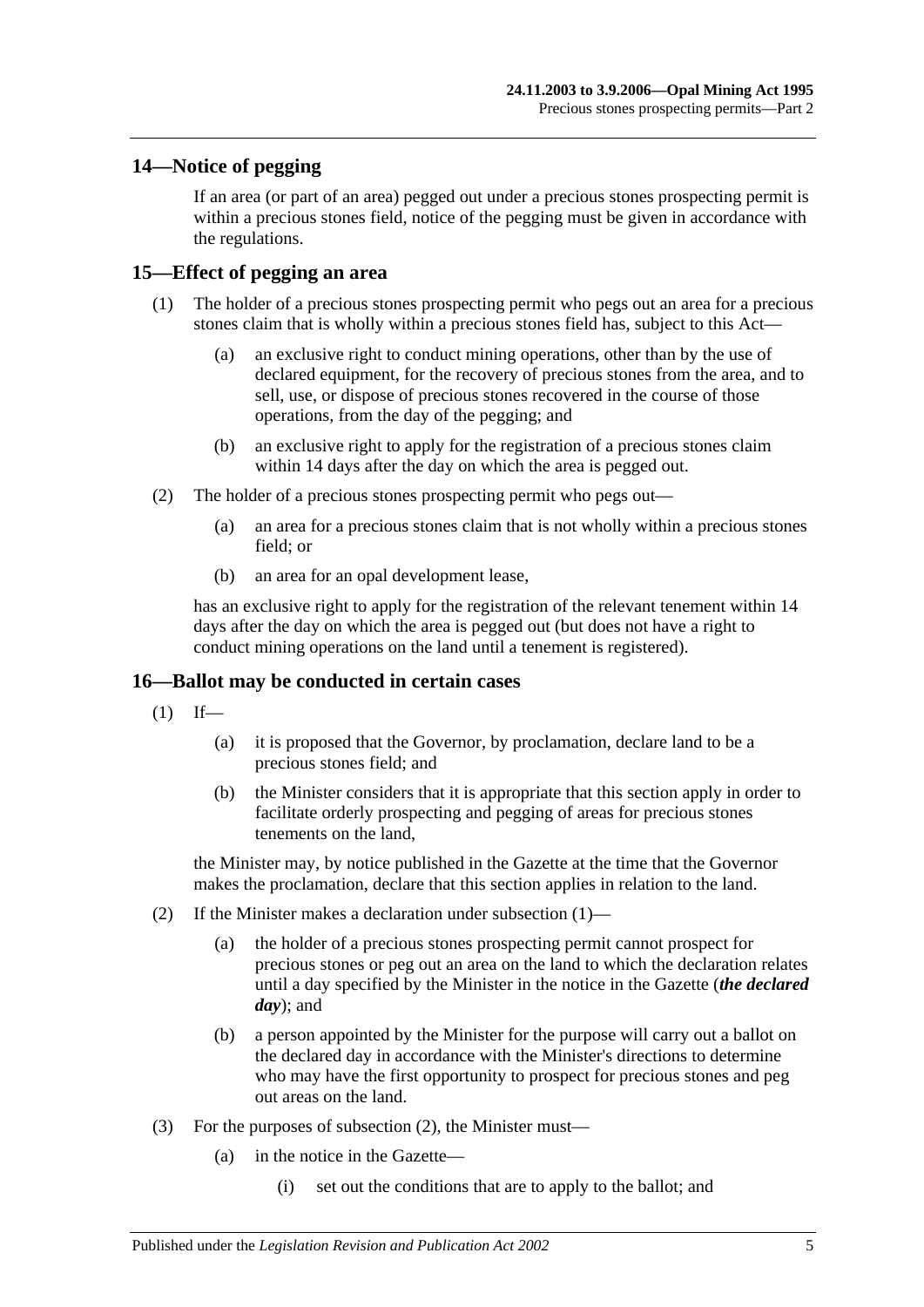- (ii) invite interested persons (being the holders of precious stones prospecting permits) to register for inclusion in the ballot before a specified day in a manner and form determined by the Minister; and
- (b) cause the land to be divided into blocks, of dimensions determined by the Minister, and ensure that each block is allocated an identifying number for the purposes of the ballot; and
- (c) cause a plan of the land that clearly delineates those blocks with their identifying numbers to be made available for public inspection at the principal office of the Director, or at another appropriate place specified by the Minister by notice in the Gazette, at least seven days before the declared day.
- (4) The holder of a precious stones prospecting permit who is registered for inclusion in the ballot in accordance with [subsection](#page-14-5) (3) may participate in the ballot by attending in person on the declared day at a place and time specified by the Minister in the notice under [subsection](#page-14-3) (1).
- <span id="page-15-1"></span><span id="page-15-0"></span>(5) A person who is allocated a block by virtue of participation in the ballot—
	- (a) may, no later than 5 p.m. on the day immediately following the day of allocation, peg out the block for a precious stones tenement in accordance with directions issued by the Minister at the time of the allocation of the block; and
	- (b) must, if the person has pegged out the block under [paragraph](#page-15-0) (a), give notice of the pegging in accordance with the regulations; and
	- (c) may apply to the nearest office of the Mining Registrar to the land for registration of the tenement no later than 14 days after the declared day.
- <span id="page-15-2"></span>(6) A mining registrar must not, for 14 days immediately following the declared day, register a precious stones tenement in respect of a part of the land unless the application is made by a person under [subsection](#page-15-1) (5).
- (7) A person must not, for 14 days immediately following the declared day, prospect for precious stones or peg out an area for a precious stones tenement on land to which this section applies except on a block allocated to the person by virtue of his or her participation in the ballot.
- $(8)$  If—
	- (a) a person who has been allocated a block—
		- (i) fails to peg out an area for a precious stones tenement on the block within the time set by [subsection](#page-15-0)  $(5)(a)$ ; or
		- (ii) fails to give notice of a pegging in accordance with the regulations; or
		- (iii) fails to apply for registration of a tenement within the time set by [subsection](#page-15-2)  $(5)(c)$ ; or
	- (b) a block is not taken up through the ballot,

the land comprised in the block may, at any time after 14 days from the declared day, be pegged out by another person in accordance with the provisions of this Act (other than this section).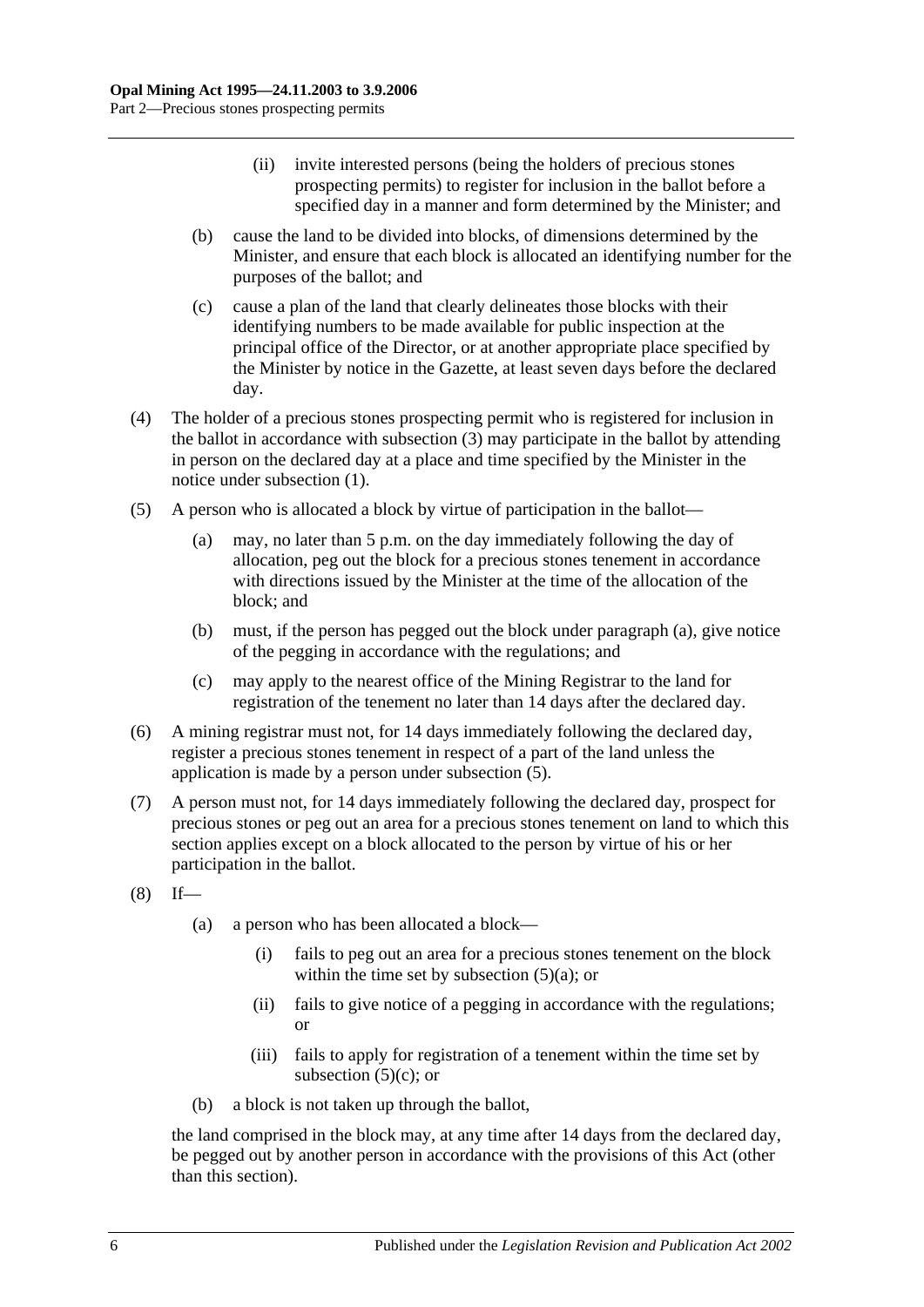- (9) If a person prospects for precious stones or pegs out an area for a precious stones tenement in contravention of this section—
	- (a) the person is guilty of an offence and liable to a penalty not exceeding \$5 000; and
	- (b) a pegging purportedly made by the person has no effect.
- (10) The Minister may, by notice in the Gazette, fix a fee for participation in the ballot, and a person who pays the fee but is not successful in the ballot will, on application in a manner and form determined by the Minister, be refunded the fee.
- (11) A person is not entitled to obtain more than one block through participation in the ballot.
- (12) A right to peg out a block awarded to a person through participation in the ballot is not transferable.
- (13) The Minister must ensure that a copy of a notice published in the Gazette for the purposes of this section is also—
	- (a) published in a newspaper circulating generally throughout the State; and
	- (b) displayed, for a reasonable period of time, in the nearest office of the Mining Registrar to the land.
- (14) This section applies despite the other provisions of this Act.

### <span id="page-16-0"></span>**17—Pegging may lapse**

If—

- (a) an application for registration of a tenement is not made in accordance with [Part 3](#page-18-0) within 14 days after the day on which an area is pegged out; or
- (b) an application for registration of a tenement is refused under [Part 3,](#page-18-0)

the pegging ceases to have effect (and the entitlements that arise from the pegging lapse).

### <span id="page-16-1"></span>**18—Offence to contravene this Part**

If a person—

- (a) purports to peg out an area for a precious stones tenement while not being authorised to do so under a valid precious stones prospecting permit; or
- (b) while being the holder of a precious stones prospecting permit, pegs out an area in contravention of this Act or otherwise than in accordance with an authority conferred by this Act; or
- (c) having pegged out an area, carries out unauthorised mining operations within the area,

then—

- (d) the person is guilty of an offence and liable to a penalty not exceeding \$5 000; and
- (e) a pegging purportedly made by the person has no effect.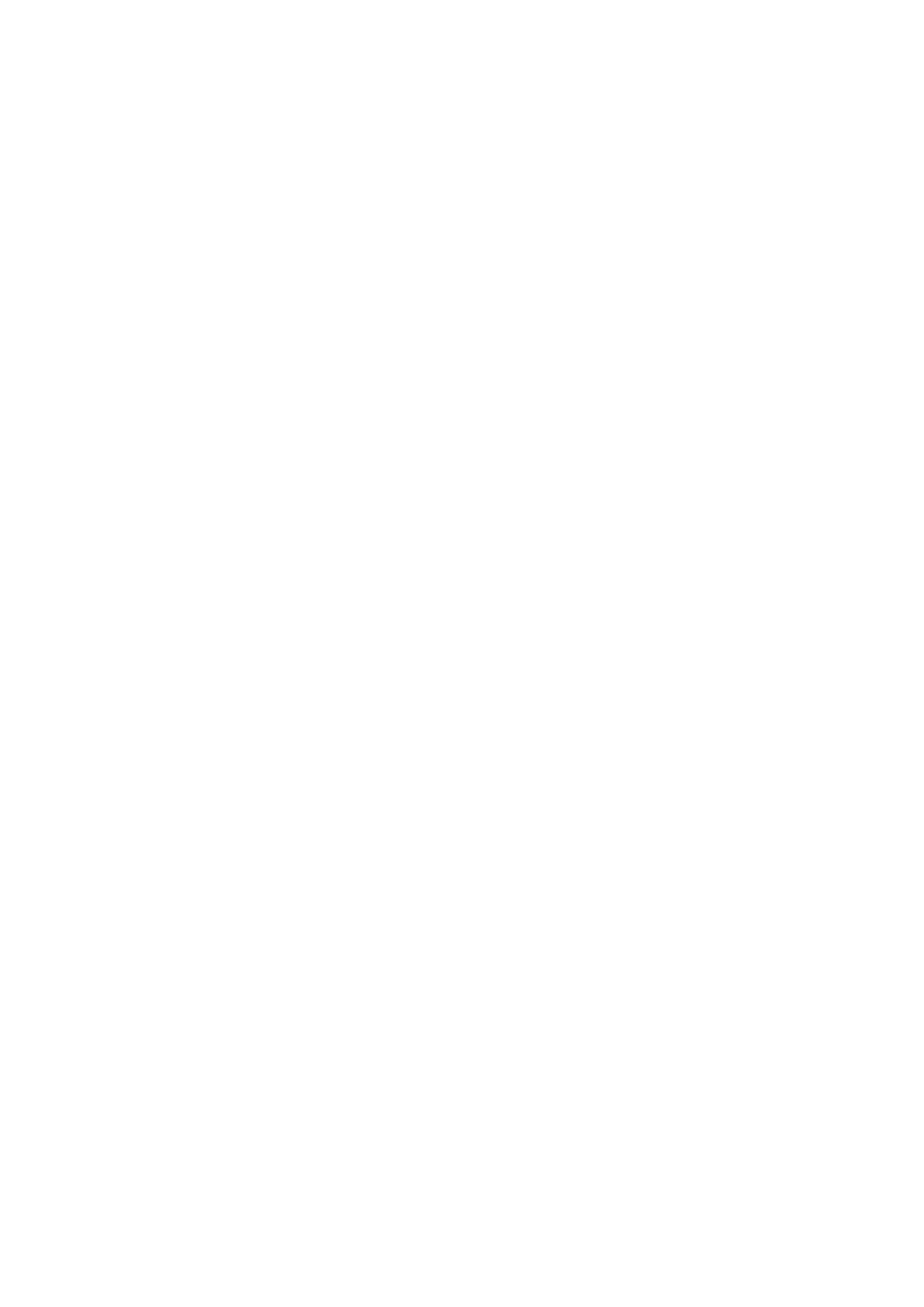## <span id="page-18-0"></span>**Part 3—Precious stones tenements**

### <span id="page-18-1"></span>**19—Application for registration of tenement**

- (1) The holder of a precious stones prospecting permit who has pegged out an area for a precious stones tenement may apply for registration of the tenement within 14 days after the day on which the area is pegged out.
- (2) The application—
	- (a) must be made in a form determined by the Director; and
	- (b) must be made personally by the holder of the permit or, in the case of a corporation, by a person who holds an authority from the corporation to make the application; and
	- (c) must be accompanied by the prescribed application fee.
- (3) Unless otherwise determined by the Mining Registrar—
	- (a) if the area is within (or partly within) a precious stones field—the application must be made at the nearest office of the Mining Registrar to the field;
	- (b) in other cases—the application must be made at either of the two nearest offices of the Mining Registrar to the area that has been pegged out.
- <span id="page-18-3"></span>(4) If the area is not wholly within a precious stones field, the applicant must serve on the owner of the land notice of the application within 14 days after making the application.
- (5) A notice under [subsection](#page-18-3) (4) must be in a form determined by the Director and, if relevant, must include information about declared equipment that the mining operator proposes to use on the land.
- (6) A notice need not be given under [subsection](#page-18-3) (4) if it is not required under an agreement under this Act.

### <span id="page-18-4"></span><span id="page-18-2"></span>**20—Registration of tenement**

- (1) If due application is made for the registration of a precious stones claim, the Mining Registrar must, subject to [Part 7](#page-38-0) and the other provisions of this Act, register the precious stones claim.
- <span id="page-18-6"></span>(2) If the precious stones claim is wholly within a precious stones field, a registration under [subsection](#page-18-4) (1) will be taken to have occurred at the time that the application was lodged at the appropriate office of the Mining Registrar.
- (3) If due application is made for the registration of an opal development lease, the Mining Registrar must refer the application to the Director for an inspection of the area and the preparation of a report on the suitability of the area for an opal development lease.
- <span id="page-18-5"></span>(4) The Director must, on receipt of the report, determine whether an opal development lease should be granted or refused and then give notice of his or her decision to the Mining Registrar and to the applicant.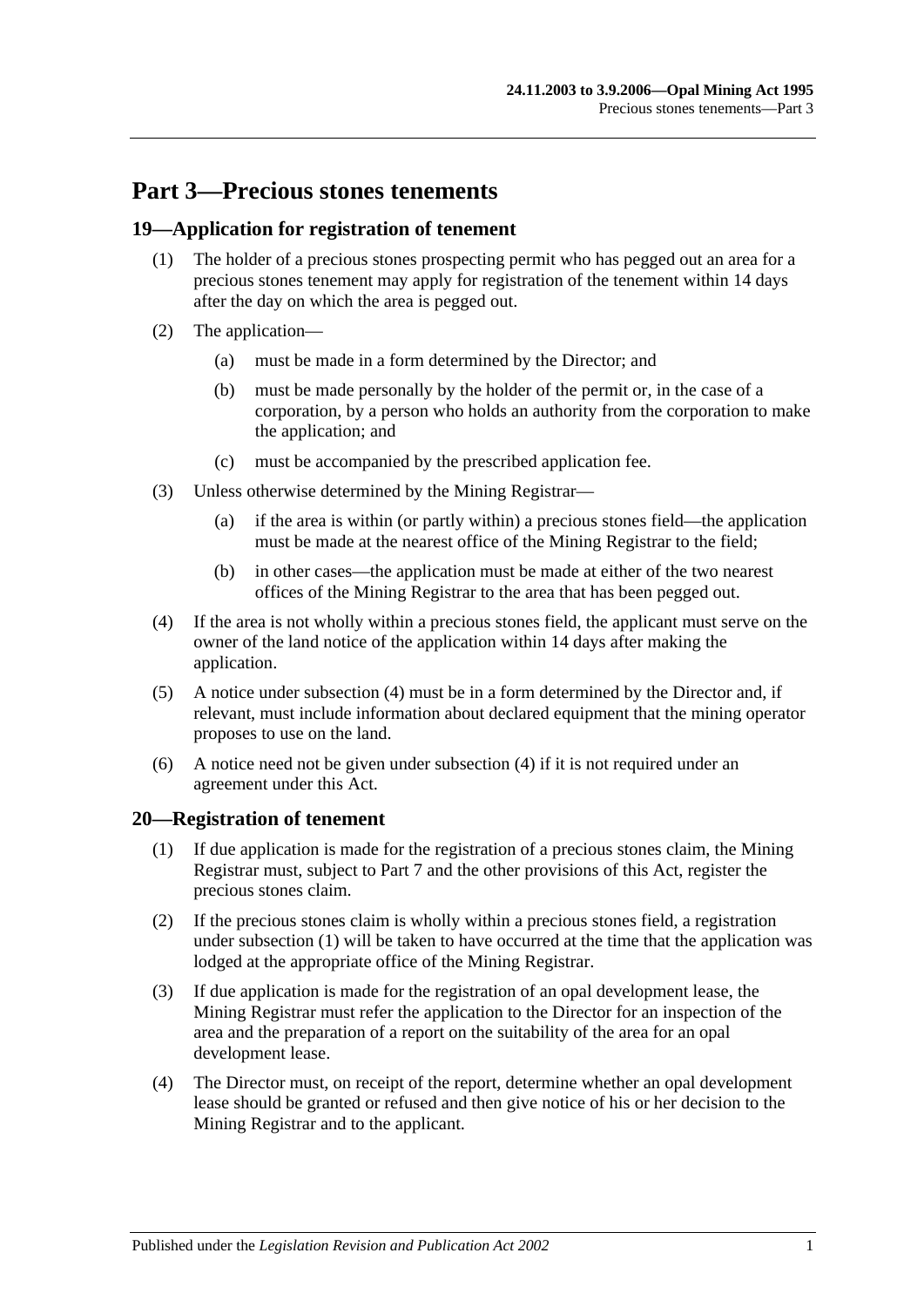- (5) If the Director determines that it is appropriate for an opal development lease to be granted, the Mining Registrar must, on receipt of the notice under [subsection](#page-18-5) (4), subject to this Act, grant and register an opal development lease.
- (6) The Mining Registrar may refuse to register a precious stones tenement if it appears that the applicant has contravened, or failed to comply with, a provision or requirement of this Act.<sup>1</sup>
- (7) The Mining Registrar may refuse to register a precious stones tenement if satisfied that—
	- (a) before the area for the tenement was pegged out, an application had been lodged under the Mining Act for an exploration licence to carry out exploratory operations for precious stones (or various minerals including precious stones) in an area comprising the area that has been pegged out, or a portion of that area; and
	- (b) the application has not been refused.
- (8) The Mining Registrar cannot register a precious stones tenement if to do so would be inconsistent with a public undertaking by the Minister to the mining industry.

#### **Note—**

Except as provided by [subsection](#page-18-6) (2), the registration of a tenement takes effect from the time of registration.

1 For example, if the applicant did not, as the holder of a precious stones prospecting permit, give a valid notice of entry unde[r section](#page-26-3) 32 for land outside a precious stones field.

### <span id="page-19-0"></span>**21—Maximum number of tenements**

A person must not hold at the same time—

- (a) more than one opal development lease;
- (b) more than one precious stones claim that is in a precious stones field, subject to the qualification that a person may hold two precious stones claims in such a case if one or both of the claims arise from an opal development lease<sup>1</sup>;
- (c) more than two precious stones claims.
- 1 Section [23\(2\)\(b\)](#page-20-3) provides that a person can only peg out one area for a precious stones claim within the area of an opal development lease during the term of registration. However, once the registration of the lease has come to an end, a person could peg out and register another opal development lease and, subsequently, another precious stones claim.

### <span id="page-19-1"></span>**22—Term and renewal of tenement**

- (1) The period of registration of a precious stones tenement will be three months.
- (2) A person may from time to time apply for the renewal of the registration of a precious stones claim.
- (3) The application—
	- (a) must be made within the period prescribed by the regulations; and
	- (b) must be made in a form determined by the Director; and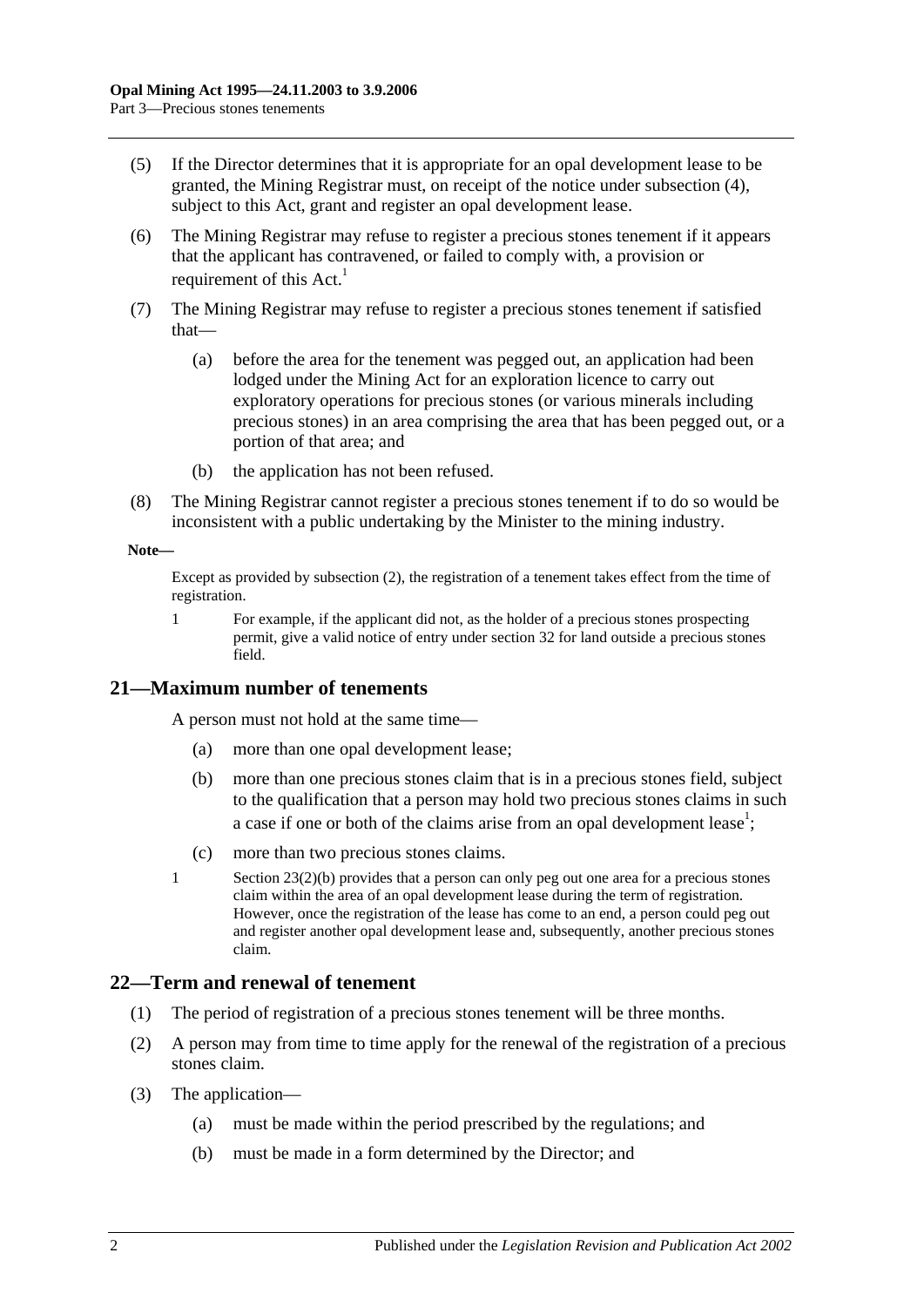- (c) must be made personally by the holder of the tenement or, in the case of a corporation, by a person who holds an authority from the corporation to make the application; and
- (d) must be accompanied by the prescribed application fee.
- (4) Unless otherwise determined by the Mining Registrar—
	- (a) if the tenement is within (or partly within) a precious stones field—the application must be made at the nearest office of the Mining Registrar to the tenement;
	- (b) in other cases—the application must be made at either of the two nearest offices of the Mining Registrar to the tenement.
- (5) The period of renewal for the registration of a precious stones claim is 12 months.
- (6) If the registration of a precious stones claim is not renewed as required by or under this section, the claim lapses.
- (7) However, if an application for renewal of the registration of a precious stones claim is not decided before the date on which the registration is due to expire, the registration continues until the application is decided.
- (8) The Mining Registrar may refuse to renew a registration if the applicant has failed to comply with a requirement under this Act.
- (9) The registration of an opal development lease is not renewable (and the lease lapses at the end of the period of registration).

### <span id="page-20-0"></span>**23—Rights conferred by a tenement**

- (1) The holder of a registered precious stones claim has, subject to this Act, an exclusive right to conduct mining operations for the recovery of precious stones from the land comprised in the claim during the term of registration, and to sell, use or dispose of precious stones recovered in the course of those operations.
- (2) The holder of a registered opal development lease has, subject to this Act—
	- (a) an exclusive right to conduct mining operations for the recovery of precious stones from the land comprised in the lease during the term of registration, and to sell, use or dispose of precious stones recovered in the course of those operations; and
	- (b) an exclusive right to peg out an area (and only one area) for a precious stones claim within the area of the lease during the term of registration.

#### <span id="page-20-3"></span><span id="page-20-1"></span>**24—Tenement non-transferable**

A precious stones tenement is not transferable.

#### <span id="page-20-2"></span>**25—Unlawful entry on tenement**

(1) A person must not, without lawful authority or excuse, enter or remain on land comprised in a registered precious stones tenement without first obtaining the permission of the holder of the tenement.

Maximum penalty: \$2 500.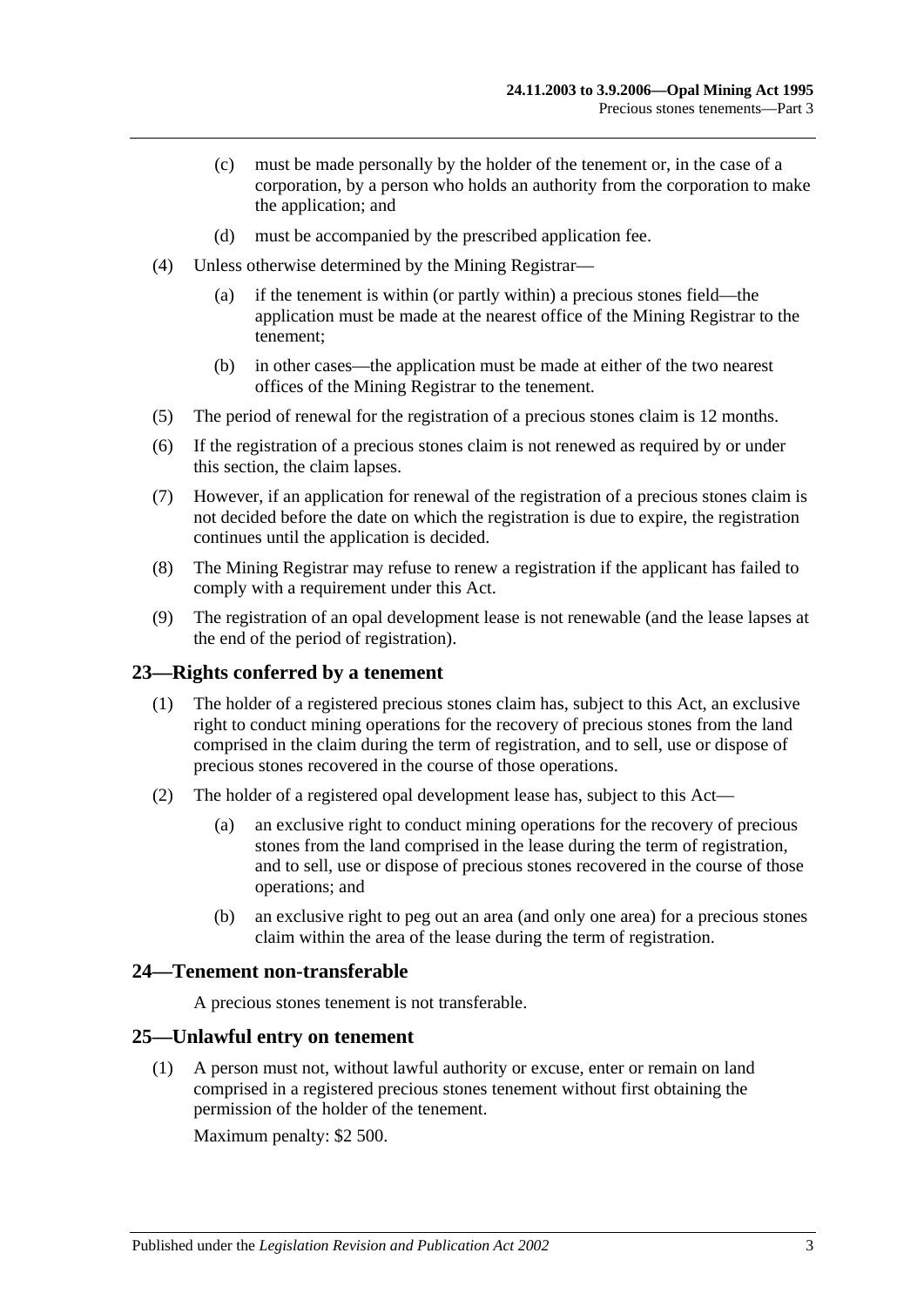- (2) However, this section—
	- (a) does not apply—
		- (i) to a police officer acting in the course of official duties; or
		- (ii) to a person appointed under an Act acting in the course of official duties; and
	- (b) does not affect any civil liability.

### <span id="page-21-0"></span>**26—Caveats**

- (1) A person claiming an interest in a matter relevant to the registration of a tenement, or in a registered tenement, may lodge at an office of the Mining Registrar a caveat forbidding the registration of the tenement or an instrument affecting the tenement or interest.
- <span id="page-21-1"></span>(2) A caveat lodged under this section must—
	- (a) be in a form determined by the Director and accompanied by the prescribed fee; and
	- (b) state the full name and address of the caveator; and
	- (c) state in detail the interest claimed by the caveator; and
	- (d) be signed by the caveator or an agent of the caveator; and
	- (e) give an address within the State for service of notices and proceedings relating to the caveat.
- (3) A mining registrar may reject a caveat—
	- (a) if the caveator fails to comply with a requirement of [subsection](#page-21-1) (2); or
	- (b) if the mining registrar considers that an interest claimed by the caveator is not valid.
- (4) Unless the caveat is rejected, a mining registrar must, on the lodging of a caveat—
	- (a) enter a memorial or copy of the caveat in the Mining Register; and
	- (b) send notice of the lodging of the caveat to the holder of the relevant tenement and to any other person who, in the opinion of the mining registrar, should have notice of the caveat.
- (5) Successive caveats must not be lodged in respect of the same subject matter except by leave of the Warden's Court.
- (6) A caveat will lapse if—
	- (a) the Warden's Court orders its removal; or
	- (b) the caveat is withdrawn by the caveator; or
	- (c) a person who has an interest in the matter challenges the caveat in the manner prescribed by the regulations and the caveator does not obtain an order of the Warden's Court confirming the caveat within 14 days after notice of the challenge is served on the caveator.
- (7) The withdrawal of a caveat must be undertaken in a manner determined by the Director.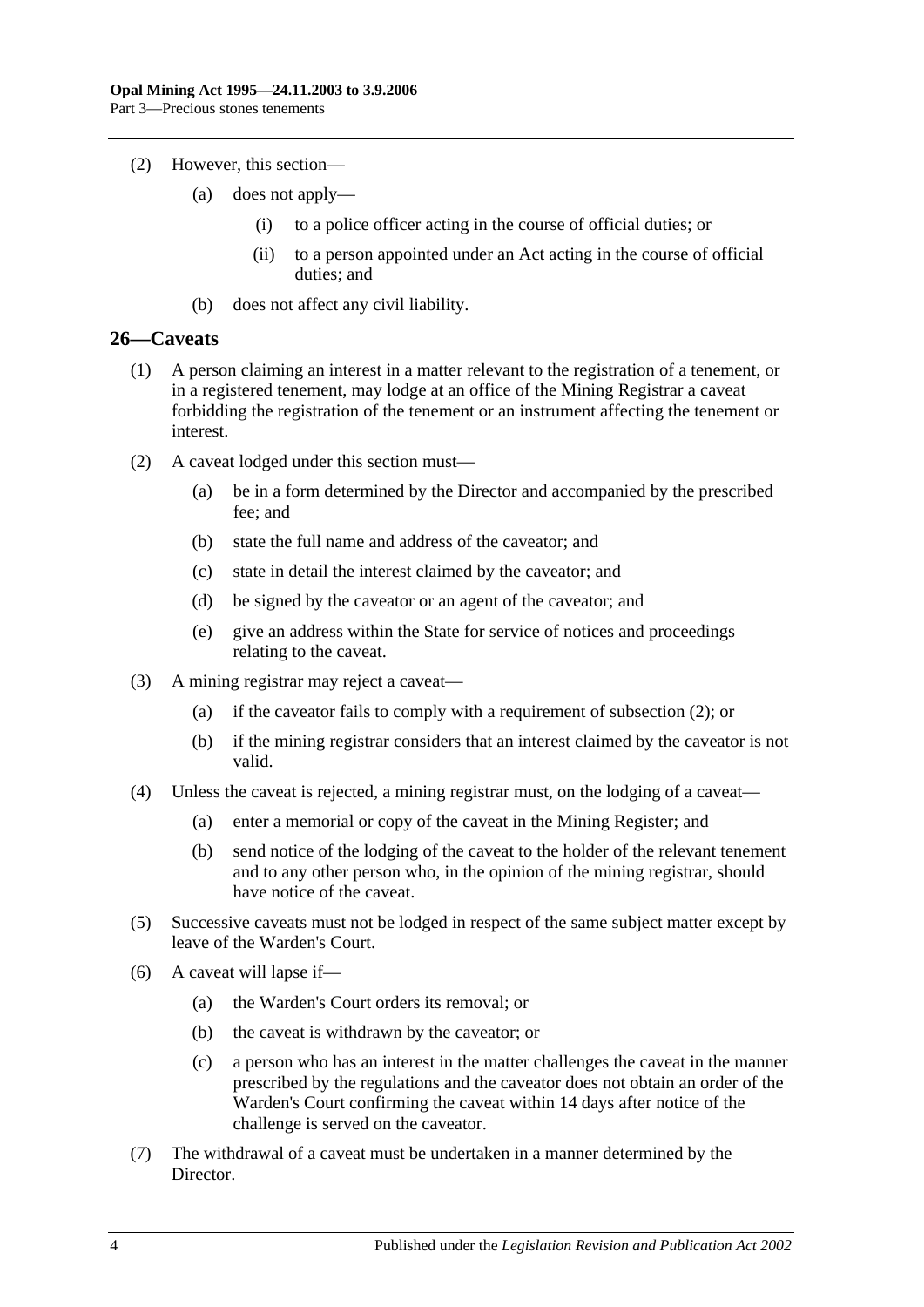- (8) A mining registrar must enter a memorial of the withdrawal of a caveat in the Mining Register.
- (9) An instrument that would operate in derogation of rights protected by a caveat must not be registered by a mining registrar, and the operation of such an instrument will be suspended, while the caveat remains in force, unless the Warden's Court, or some other court that is competent to adjudicate on the rights protected by the caveat, otherwise orders.
- (10) A person who has an interest in the matter may apply to the Warden's Court for an order under this section.

### <span id="page-22-2"></span><span id="page-22-0"></span>**27—Power of Mining Registrar to cancel tenement**

- (1) If the Mining Registrar discovers or determines, after a tenement is registered, that the tenement should not have been registered under this Act on account of a contravention of, or failure to comply with, a provision or requirement of this Act on the part of the holder of the tenement, the Mining Registrar may, by notice in writing to the holder of the tenement, give notice of his or her intention to cancel the registration of the tenement on a day specified in the notice (which must be at least 21 days after the date of the notice).
- (2) A person who receives a notice under [subsection](#page-22-2) (1) may apply to the Warden's Court to have the decision of the Mining Registrar reviewed.
- (3) An application for review must be made within 14 days of service of the notice (unless the Warden's Court allows an extension of time).
- (4) Pending the determination of an application for review, the Mining Registrar must not cancel the registration of the tenement.
- (5) At the conclusion of the review, the Warden's Court may—
	- (a) confirm the decision of the Mining Registrar; or
	- (b) cancel the notice.
- (6) Subject to a decision of the Warden's Court under this section, the Mining Registrar may, after the day specified in a notice under this section, cancel the registration of the relevant tenement.

### <span id="page-22-3"></span><span id="page-22-1"></span>**28—Surrender of tenement, removal of posts etc**

- (1) The Mining Registrar may, on receipt of an application in a manner and form determined by the Director from the holder of the tenement, cancel the registration of a precious stones tenement.
- (2) An application under [subsection](#page-22-3) (1)—
	- (a) must be made in a form determined by the Director; and
	- (b) must be made personally by the holder of the tenement or, in the case of a corporation, by an officer of the corporation who is authorised to make the application.
- (3) If the land comprised in the tenement is outside (or partly outside) a precious stones field, the Mining Registrar must not cancel the registration of the tenement unless or until advised by an authorised person that the land has been rehabilitated in accordance with the requirements of this Act.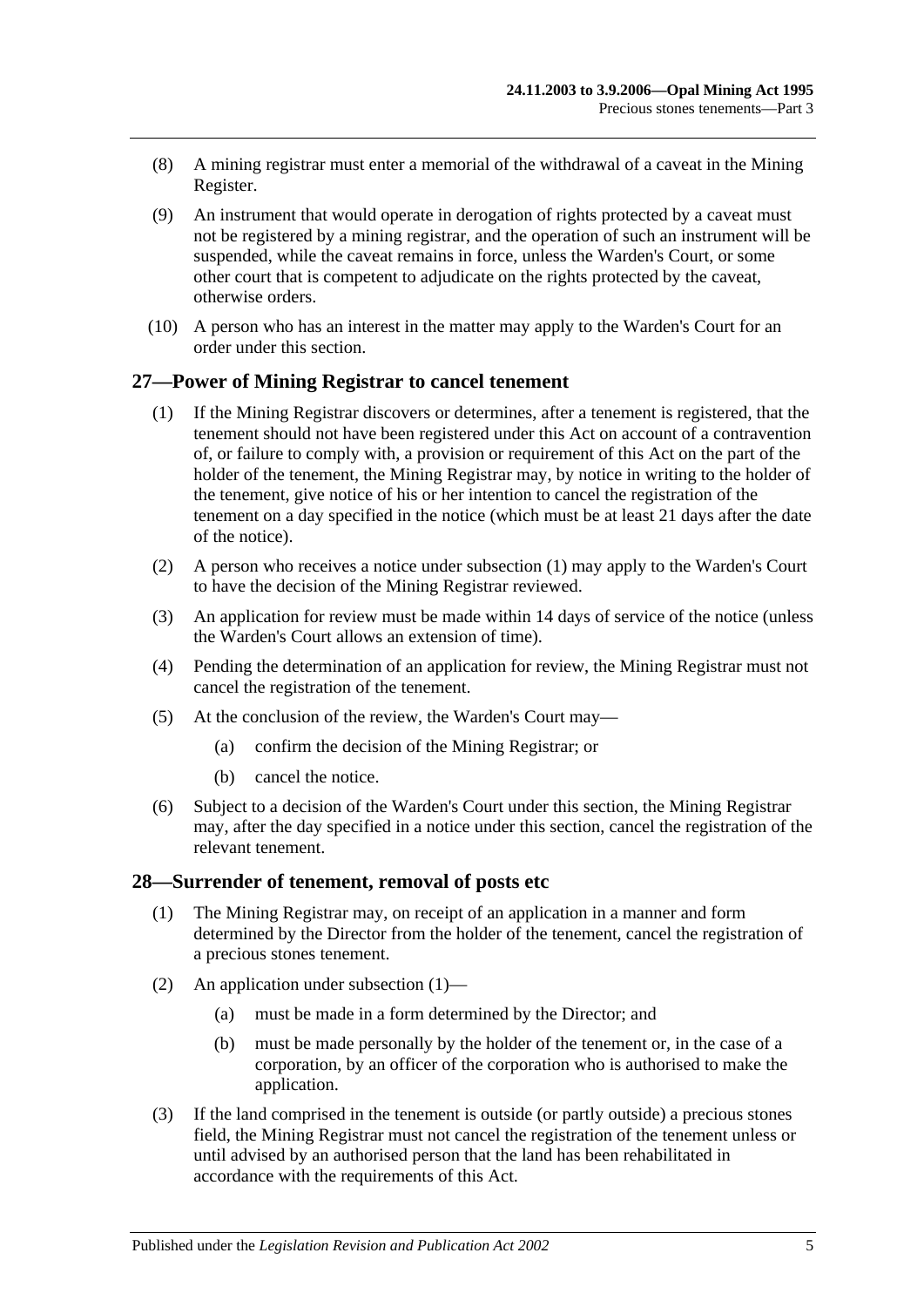- (4) If the registration of a tenement lapses or is cancelled under this Act, the holder of the tenement must—
	- (a) in the case of a tenement that is wholly within a precious stones field—immediately remove all posts, boundary indicators and markers unless exempted from the requirement to do so by a mining registrar or authorised person on the basis that it is unreasonable (for reasons of safety or otherwise) to require the posts, indicators or markers to be removed;
	- (b) in any other case—leave all posts, boundary indicators and markers in place until authorised by a mining registrar or authorised person to remove them and then, on receiving that authorisation, subject to any direction to the contrary, immediately remove them.
- (5) In this section—

*authorised person* includes a person who is authorised by the Mining Registrar to exercise the powers of an authorised person under this section.

### <span id="page-23-1"></span><span id="page-23-0"></span>**29—Removal of machinery**

- (1) If the registration of a precious stones tenement lapses or is cancelled under this Act, the owner of machinery or goods on land comprised in the tenement (not being the owner of the land) must ensure that the machinery or goods are removed from the land within 28 days after the day in which the registration lapses or is cancelled. Maximum penalty: \$5 000.
- (2) A person may, at any reasonable time within the period of 28 days referred to in [subsection](#page-23-1) (1), enter and remain on land for the purposes of removing machinery or goods from the land under [subsection](#page-23-1) (1).
- (3) If machinery or goods remain on the land after the expiration of the 28 days referred to in [subsection](#page-23-1) (1), the Chief Inspector may take possession of the machinery or goods.
- (4) The Chief Inspector must, within seven days after taking possession of machinery or goods under this section—
	- (a) give notice of his or her actions to any person who has, to the knowledge of the Chief Inspector, an interest in the machinery or goods and whose address is known to the Chief Inspector; and
	- (b) publish notice of the taking of possession of the machinery or goods in a newspaper circulating within the local area.
- <span id="page-23-3"></span>(5) A notice must be in a form approved by the Director for the purposes of this section.
- <span id="page-23-2"></span>(6) A person who is entitled to possession of the machinery or goods may reclaim them by paying to the Chief Inspector the reasonable costs associated with the Chief Inspector taking possession of the machinery or goods and storing them.
- (7) If the machinery or goods are not reclaimed under [subsection](#page-23-2) (6) within 28 days after publication of the notice under [subsection](#page-23-3) (4)(b), the Chief Inspector may sell or dispose of them as the Chief Inspector thinks fit.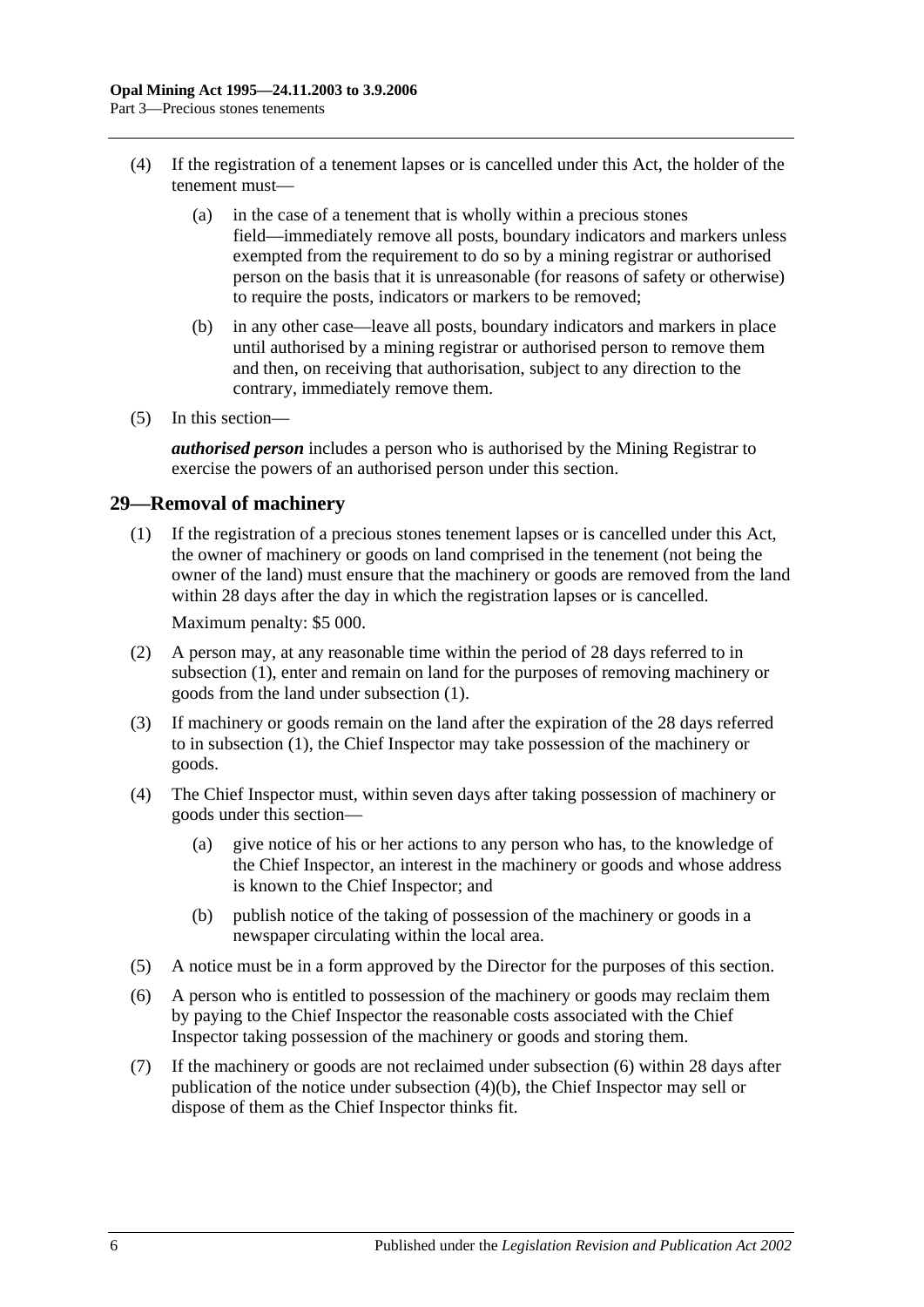- (8) If the machinery or goods are sold, the Chief Inspector—
	- (a) may retain out of the proceeds of sale an amount equal to, and to be applied in relation to, the reasonable costs associated with taking possession, storing and selling the machinery or goods; and
	- (b) must pay the balance to the Treasurer.
- <span id="page-24-1"></span>(9) The purchaser of the machinery or goods acquires a good title to the machinery or goods in defeasance of—
	- (a) the previous owner's interest in the machinery or goods; and
	- (b) the interests of others unless the purchaser has actual notice of the interest before purchasing the machinery or goods.
- <span id="page-24-2"></span>(10) The previous owner of machinery or goods that have been sold under this section may, within three months after the day of sale, on application to the Chief Inspector, claim some or all of the balance paid to the Treasurer under [subsection](#page-24-1) (8)(b).
- (11) If the Chief Inspector is satisfied, on application under [subsection](#page-24-2) (10), that it is fair and reasonable that the amount of the claim be satisfied, the Chief Inspector will request payment from the Treasurer (who must then release the appropriate amount).
- $(12)$  If—
	- (a) a claim is not made under [subsection](#page-24-2) (10) within the time specified by that subsection; or
	- (b) a claim is made but rejected,

the amount held by the Treasurer is forfeited to the Crown.

### <span id="page-24-0"></span>**30—Maintenance of posts**

The holder of a registered precious stones tenement must ensure that all posts, boundary indicators and notices are maintained in accordance with requirements prescribed by the regulations.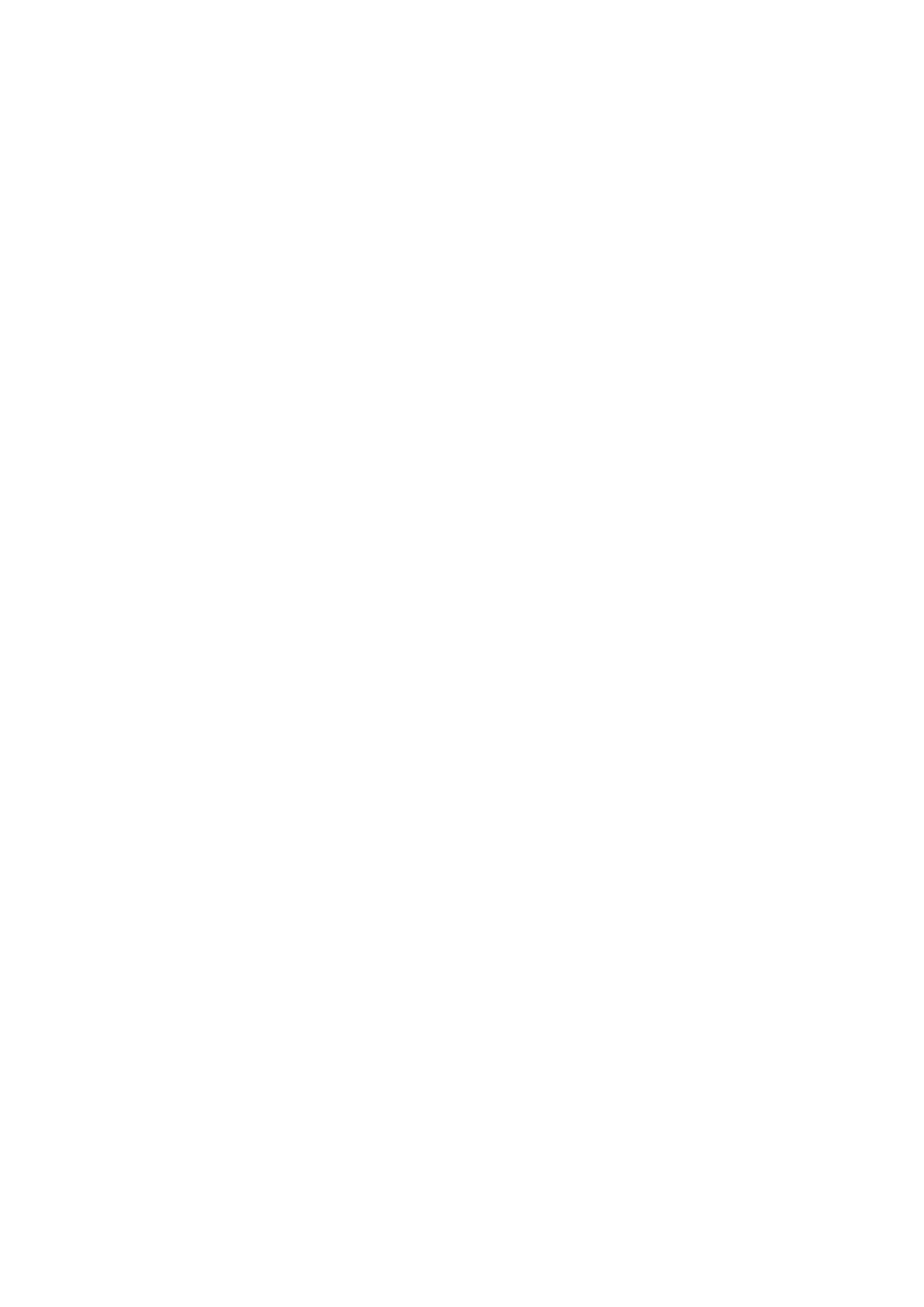## <span id="page-26-0"></span>**Part 4—Entry on land and declared equipment**

### <span id="page-26-1"></span>**Division 1—Entry on land**

### <span id="page-26-2"></span>**31—Entry on land**

Subject to this Act, a person authorised under this Act to conduct prospecting or other mining operations on land may enter land for the purposes of those operations—

- (a) if the person has an agreement<sup>1</sup> with the owner of the land authorising the person to enter the land to carry out mining operations on the land; or
- (b) if the person is authorised by a native title mining determination to enter the land to carry out mining operations on the land; or
- $(c)$  if—
	- (i) the person has given the prescribed notice of entry; and
	- (ii) the operations will not affect native title in the land; and
	- (iii) the person complies with any determination made on objection to entry on the land, or the use or unconditional use of the land, or portion of the land, for mining operations; $\hat{i}$  or
- (d) if the land to be entered is in a precious stones field and the operations will not affect native title in the land; or
- (e) if the person enters the land to continue operations that had been lawfully commenced on the land before the commencement of this Act.
- 1 If the land is native title, the agreement is to be negotiated under [Part 7.](#page-38-0) In any other case, see [Part 6.](#page-34-0)
- 2 See [section](#page-27-1) 32(6).

### <span id="page-26-4"></span><span id="page-26-3"></span>**32—Notice of entry**

- (1) A mining operator must, at least 21 days before first entering land to carry out mining operations, serve on the owner of the land notice of intention to enter the land (the *prescribed notice of entry*) describing the nature of the operations to be carried out on the land.
- <span id="page-26-5"></span>(2) The notice—
	- (a) must be in a form determined by the Director; and
	- (b) must contain a statement of the owner's right of objection and compensation under this Act; and
	- (c) must have been validated by an authorised person.
- (3) The notice must be served—
	- (a) in the case of native title land—as prescribed by the *[Native Title \(South](http://www.legislation.sa.gov.au/index.aspx?action=legref&type=act&legtitle=Native%20Title%20(South%20Australia)%20Act%201994)  [Australia\) Act](http://www.legislation.sa.gov.au/index.aspx?action=legref&type=act&legtitle=Native%20Title%20(South%20Australia)%20Act%201994) 1994*; or
	- (b) in other cases—personally or by post.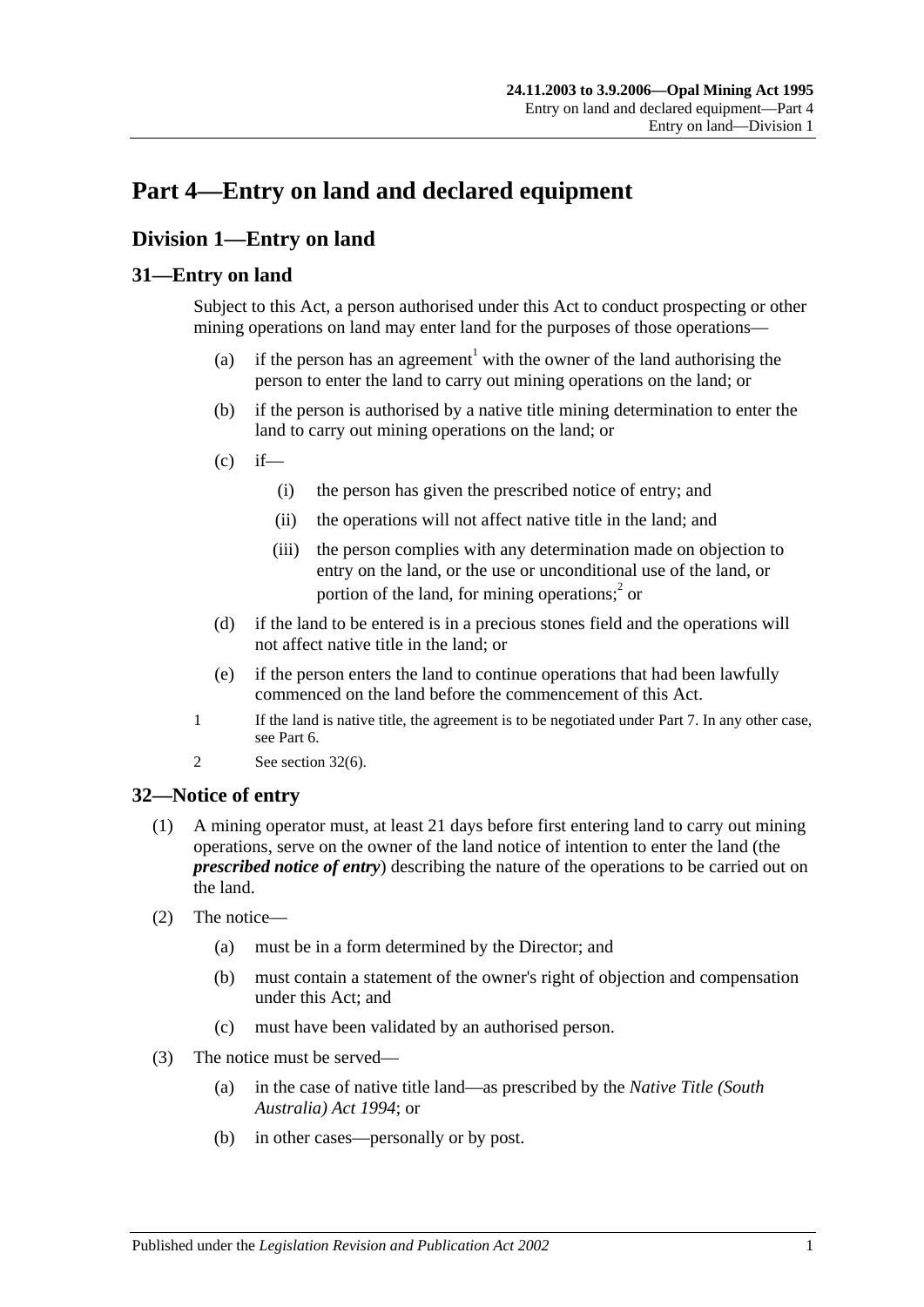- <span id="page-27-2"></span>(4) If the land is held under a form of title (other than a pastoral lease) that confers a right to exclusive possession of the land, the owner may, within three months after service of the notice, lodge a notice of objection with the appropriate court objecting—
	- (a) to entry on the land by the mining operator; or
	- (b) to the use, or the unconditional use, of the land, or a portion of the land, for mining operations.
- (5) The court must send a copy of a notice of objection to the mining operator and to the Mining Registrar.
- <span id="page-27-1"></span>(6) If the court is satisfied on the hearing of an objection that the conduct of the mining operations on the land would be likely to result in substantial hardship or substantial damage to the land, the court may—
	- (a) determine that the land, or a particular part of the land, should not be used by the mining operator for the purpose of mining operations; or
	- (b) determine conditions on which operations may be carried out on the land by the mining operator with least detriment to the interests of the owner and least damage to the land.
- (7) A mining operator who
	- (a) contravenes or fails to comply with a requirement under [subsections](#page-26-4)  $(1)$ — $(4)$ ; or
	- (b) contravenes or fails to comply with a determination under [subsection](#page-27-1) (6),

is guilty of an offence.

Maximum penalty: \$5 000.

- (8) The prescribed notice of entry is not required if—
	- (a) the land to be entered is in a precious stones field; or
	- (b) the mining operator is authorised to enter the land by or under an agreement with the owner of the land and, under that agreement, notice is not required; or
	- (c) the mining operator is authorised to enter the land under a native title mining determination; or
	- (d) the mining operator enters the land to continue mining operations that had been lawfully commenced on the land before the commencement of this Act.

### <span id="page-27-0"></span>**33—Duration of notice of entry**

- (1) A notice of entry remains in force
	- (a) for six months from the date of validation (see [section](#page-26-5)  $32(2)$ ); and
	- (b) for the duration of a tenement (including any renewal) that is pegged out on the land to which the notice relates within six months from the date of validation.
- (2) A mining operator who desires to enter land after a notice of entry has lapsed must serve a new, validated notice of entry, subject to the qualification that if the new notice is served within 28 days after the previous notice lapsed, the mining operator does not need to give at least 21 days notice before re-entering the land.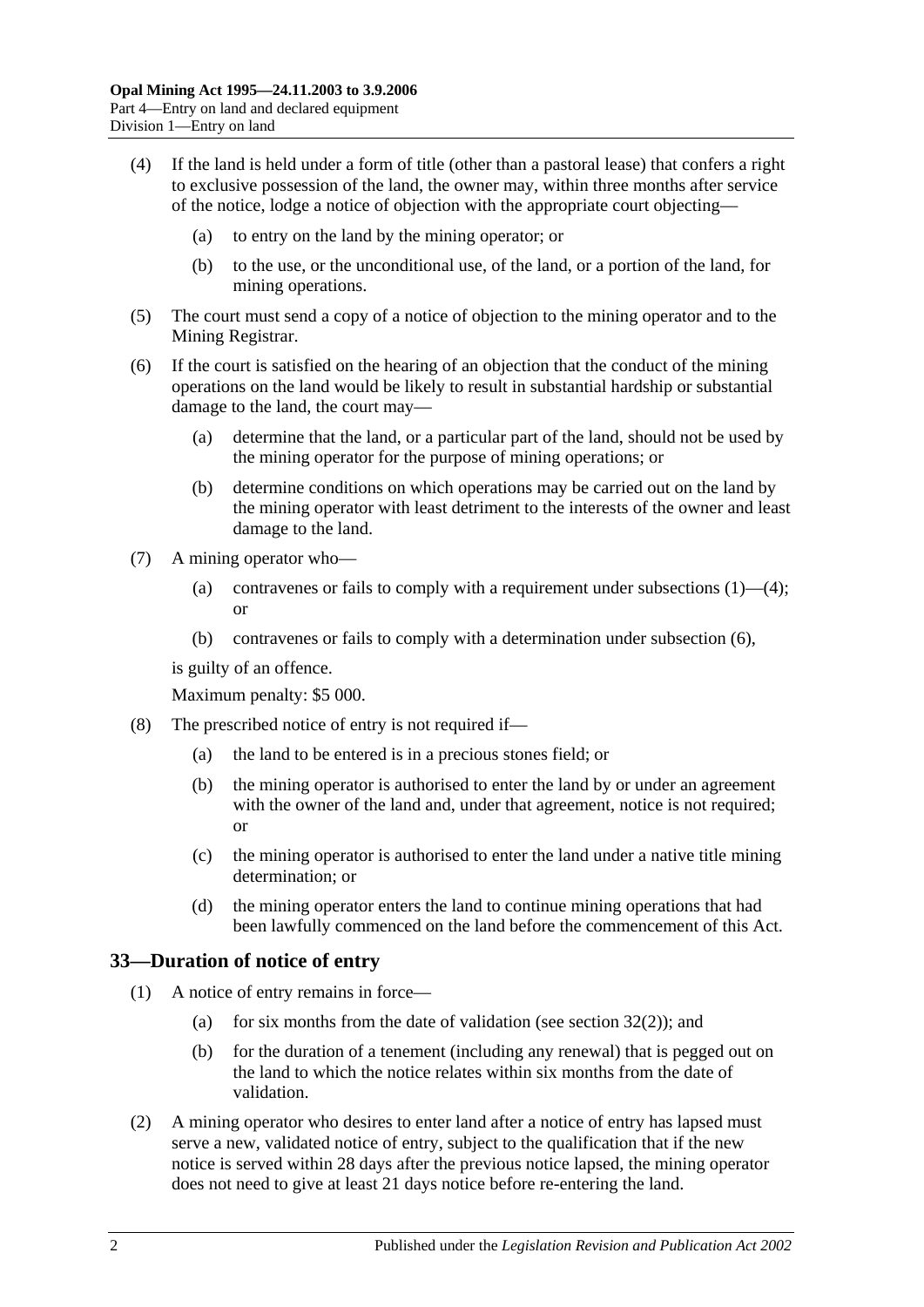### <span id="page-28-0"></span>**Division 2—Declared equipment**

### <span id="page-28-1"></span>**34—Use of declared equipment**

- <span id="page-28-3"></span><span id="page-28-2"></span>(1) A mining operator must not use declared equipment in the course of mining operations under this Act except—
	- (a) on land comprised in a registered tenement within a precious stones field; or
	- (b) with the written authorisation of the Director (for land outside a precious stones field).

Maximum penalty:

- (a) In the case of a breach of [paragraph](#page-28-2) (a)—\$5 000;
- (b) In the case of a breach of [paragraph](#page-28-3) (b)—\$10 000.
- (2) An application for an authorisation of the Director to use declared equipment outside a precious stones field must be made in a manner and form determined by the Director and accompanied by the prescribed application fee.
- (3) An authorisation may be given subject to conditions.
- (4) The Director may, by notice in writing to the mining operator, add, substitute or delete one or more conditions to an authorisation.
- (5) A mining operator must not contravene or fail to comply with a condition. Maximum penalty: \$5 000.
- <span id="page-28-4"></span>(6) A mining operator must, at least 21 days before first using declared equipment on land, serve on the owner of the land notice of the intention to use the declared equipment in the course of mining operations carried out on the land.
- (7) The notice must be in a form determined by the Director.
- (8) The owner may, within three months after service of a notice, lodge a notice of objection with the Warden's Court objecting to the use, or the unconditional use, of declared equipment on the land.
- (9) The court must send a copy of a notice of objection to the mining operator and to the Mining Registrar.
- <span id="page-28-5"></span>(10) If the court is satisfied on the hearing of an objection that the use of declared equipment on the land would be likely to result in severe or unjustifiable hardship or substantial damage to the land, the court may—
	- (a) determine that declared equipment should not be used in the course of mining operations on the land or a part of the land; or
	- (b) determine the conditions under which declared equipment may be used on the land with least detriment to the interests of the owner and least damage to the land.
- <span id="page-28-6"></span>(11) A mining operator who—
	- (a) uses declared equipment on land without prior service of a notice under [subsection](#page-28-4) (6); or
	- (b) fails to comply with a determination or condition under [subsection](#page-28-5) (10),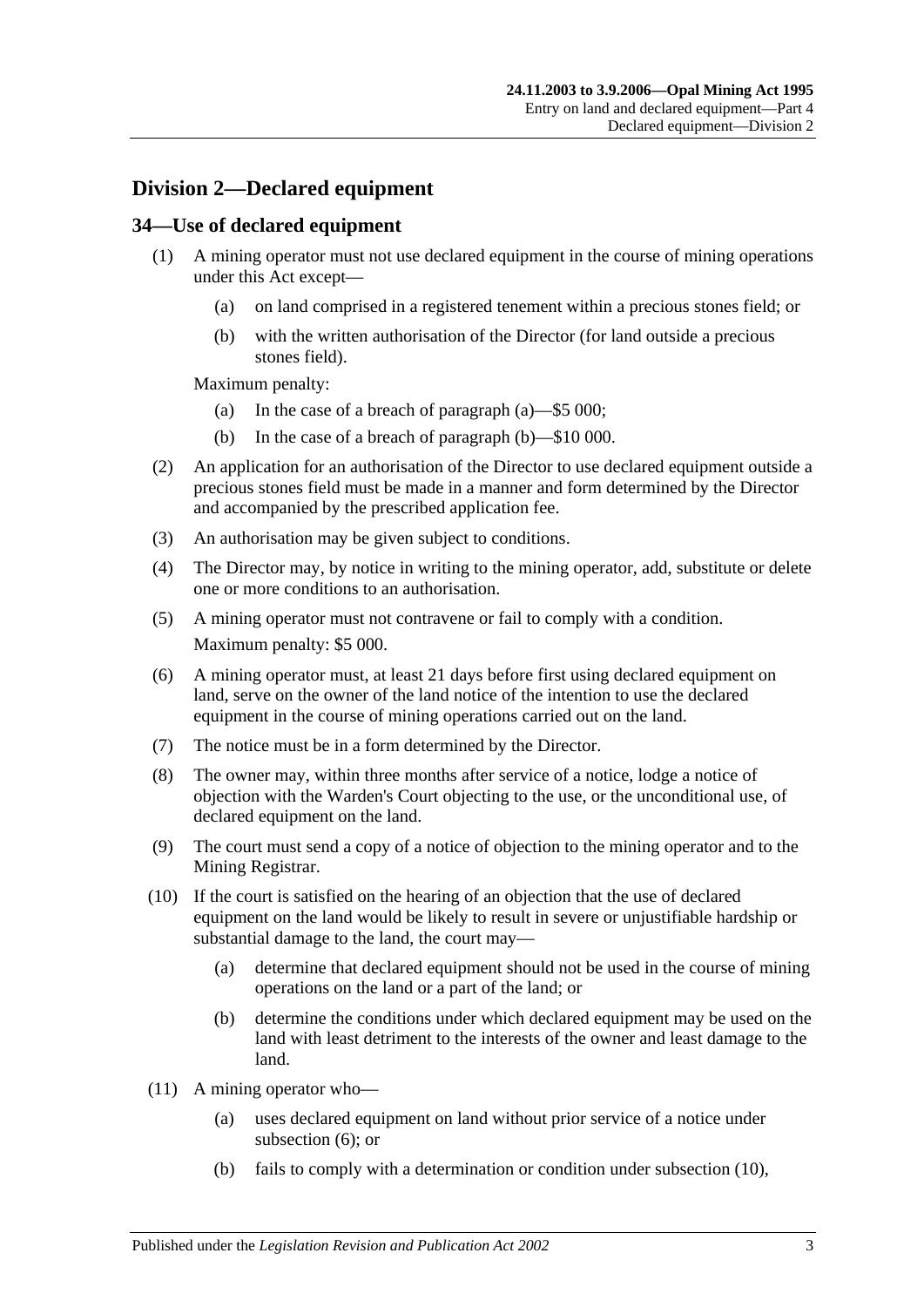is guilty of an offence.

Maximum penalty: \$10 000.

- (12) [Subsections](#page-28-4)  $(6)$ [—\(11\)](#page-28-6) do not apply to the use of declared equipment on land if—
	- (a) the land is within a precious stones field; or
	- (b) the Warden's Court or the ERD Court has determined conditions on which declared equipment may be used on the land and the mining operator complies with the terms of the determination.
- (13) This section does not apply to the use of declared equipment on land if there is an agreement with the owner of the land about the use of declared equipment and the mining operator complies with the terms of the agreement.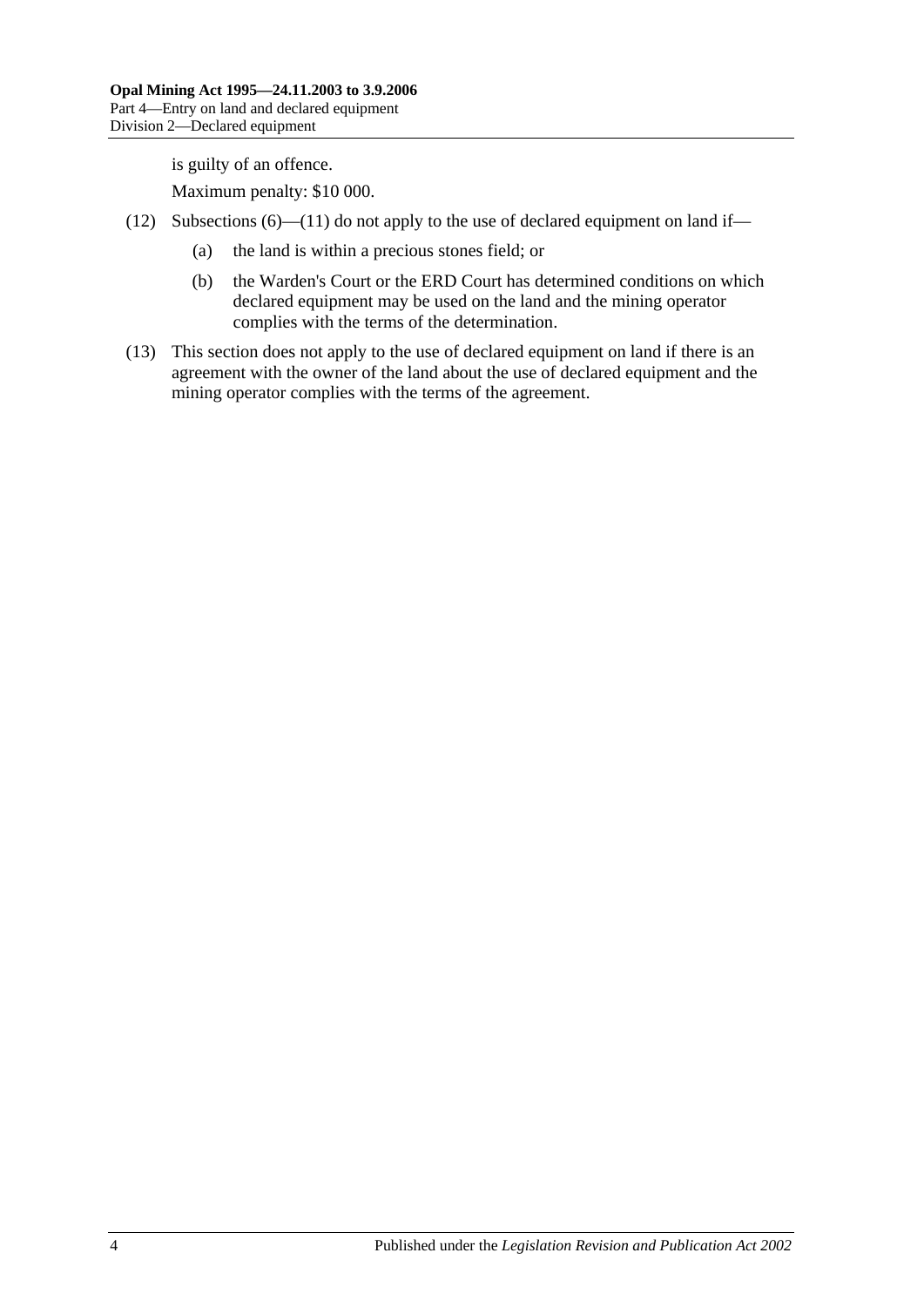## <span id="page-30-0"></span>**Part 5—Rehabilitation and compensation**

### <span id="page-30-2"></span><span id="page-30-1"></span>**35—Rehabilitation of land**

- (1) An authorised person may, by notice in writing to the holder of a precious stones tenement that is outside (or partly outside) a precious stones field, direct the holder of the tenement to rehabilitate land within the tenement that has been disturbed by mining operations to a condition that is, in the opinion of an authorised person, satisfactory.
- (2) A notice under [subsection](#page-30-2) (1)—
	- (a) may specify the action to be taken by the person, and specify the period within which it must be taken; and
	- (b) may relate or extend to mining operations carried out on the land before the tenement was pegged out or registered; and
	- (c) may relate or extend to mining operations carried out by another person on the land; and
	- (d) may be given before or after the tenement has come to an end.
- (3) A person to whom a notice is issued under this section must comply with the notice. Maximum penalty: \$5 000.
- <span id="page-30-3"></span>(4) The Minister may order that no other area may be pegged out for a tenement by a person named in a notice until the person has complied with the notice.
- (5) A person must not contravene an order under [subsection](#page-30-3) (4). Maximum penalty: \$5 000.
- <span id="page-30-4"></span>(6) If the requirements of a notice are not carried out, an authorised person may cause the requirements to be carried out.
- (7) The Director may recover the costs and expenses reasonably incurred in taking action under [subsection](#page-30-4) (6) from the person who failed to comply with the notice, as a debt.
- (8) A person may, at any reasonable time, enter and remain on land for the purposes of rehabilitating the land under this section, and may take appropriate action on the land in order to comply with an order under this section.
- (9) An authorised person may, with the approval of the Director, vary a notice previously given under this section.
- (10) An obligation on the holder of a tenement to rehabilitate land is not affected by the tenement lapsing or being cancelled.
- (11) In this section—

*holder* of a mining tenement includes a former holder of a tenement;

*precious stones tenement* includes a tenement the registration of which has lapsed or been cancelled.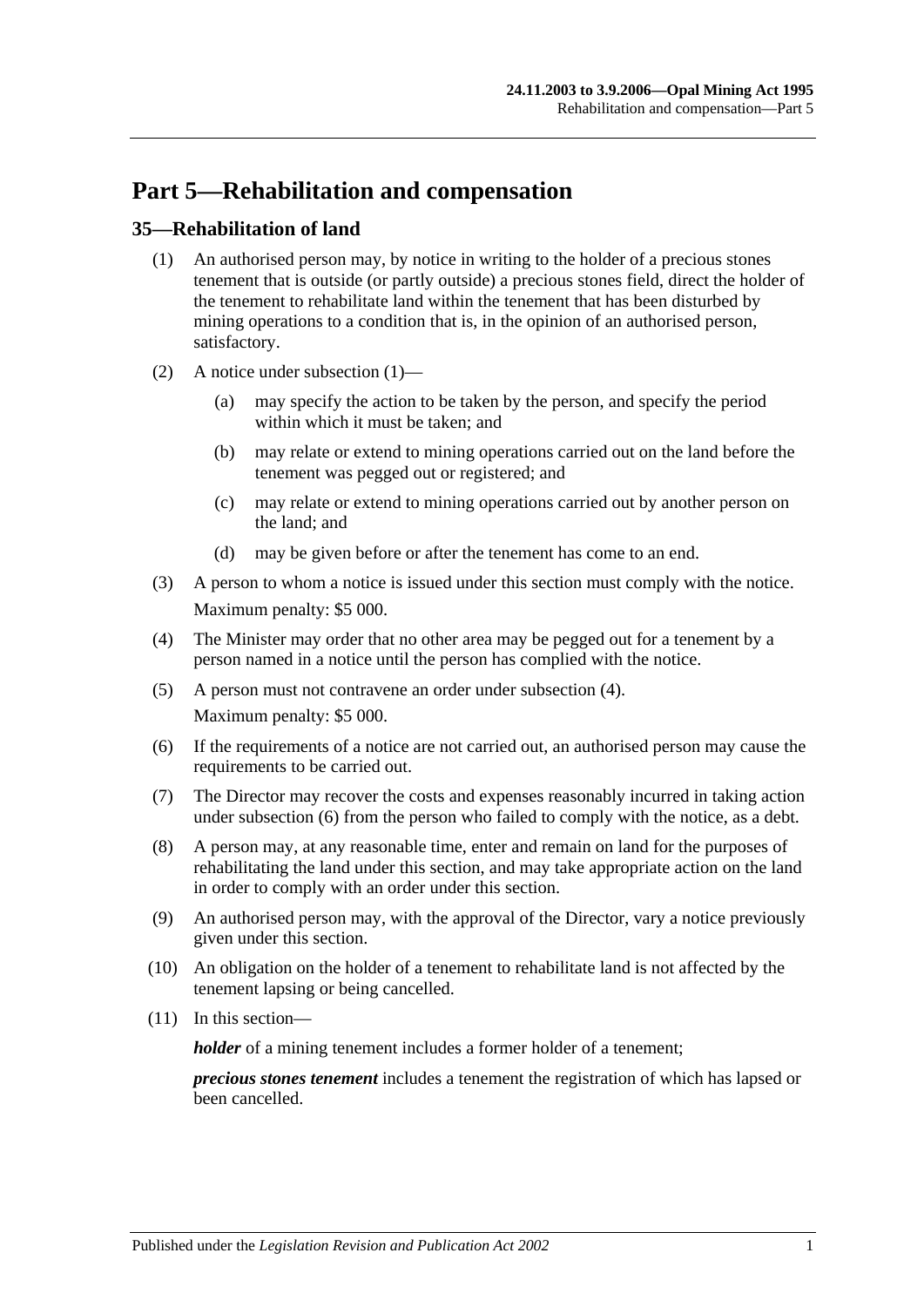### <span id="page-31-0"></span>**36—Bonds**

- (1) The Minister may, by notice in writing to an applicant for the registration of, or the holder of, a precious stones tenement that is outside (or partly outside) a precious stones field, require the person to enter into a bond under this section.
- (2) The Minister may determine the amount, form and terms of the bond taking into account—
	- (a) liabilities that the relevant person may incur in the course of mining operations; and
	- (b) the present or future obligations that the relevant person may incur for the rehabilitation of land.
- (3) The Minister may require security for the satisfaction of the bond in accordance with a determination of the Minister.
- (4) The Minister may, by notice in writing to the holder of a tenement, require that the amount, form or terms of a bond, or the security for a bond, be varied.
- (5) A variation under [subsection](#page-30-3) (4) may include the addition or substitution of terms.
- (6) A person to whom a notice is issued under this section must comply with the notice within 30 days after service of the notice.
- (7) A bond must be lodged with the Mining Registrar.
- (8) The prescribed fee is payable when the bond is lodged.
- (9) The Mining Registrar may delay the registration of a tenement until a bond is lodged.
- (10) A person who has been required to enter into a bond must not carry out mining operations on the relevant land, or must cease mining operations on the relevant land, until the bond is lodged with the Mining Registrar.

Maximum penalty: \$5 000.

- <span id="page-31-2"></span>(11) The Minister or an authorised person may prohibit mining operations on land until a person complies with a requirement under this section.
- (12) A person must not contravene a prohibition under [subsection](#page-31-2) (11). Maximum penalty: \$5 000.

### <span id="page-31-1"></span>**37—Application of bonds**

- (1) If a person fails to fulfil an obligation under a tenement, fails to rehabilitate land within a tenement (or former tenement), or acts (or omits to act) so as to breach a term of a bond, the Minister may determine that an amount under a bond entered into by the person is forfeited under this section.
- (2) The amount is forfeited to the Crown (to be held by the Minister).
- (3) The forfeited amount may, at the discretion of the Minister, be applied—
	- (a) towards the rehabilitation of land in the relevant tenement;
	- (b) in respect of liabilities incurred on account of mining operations on the land.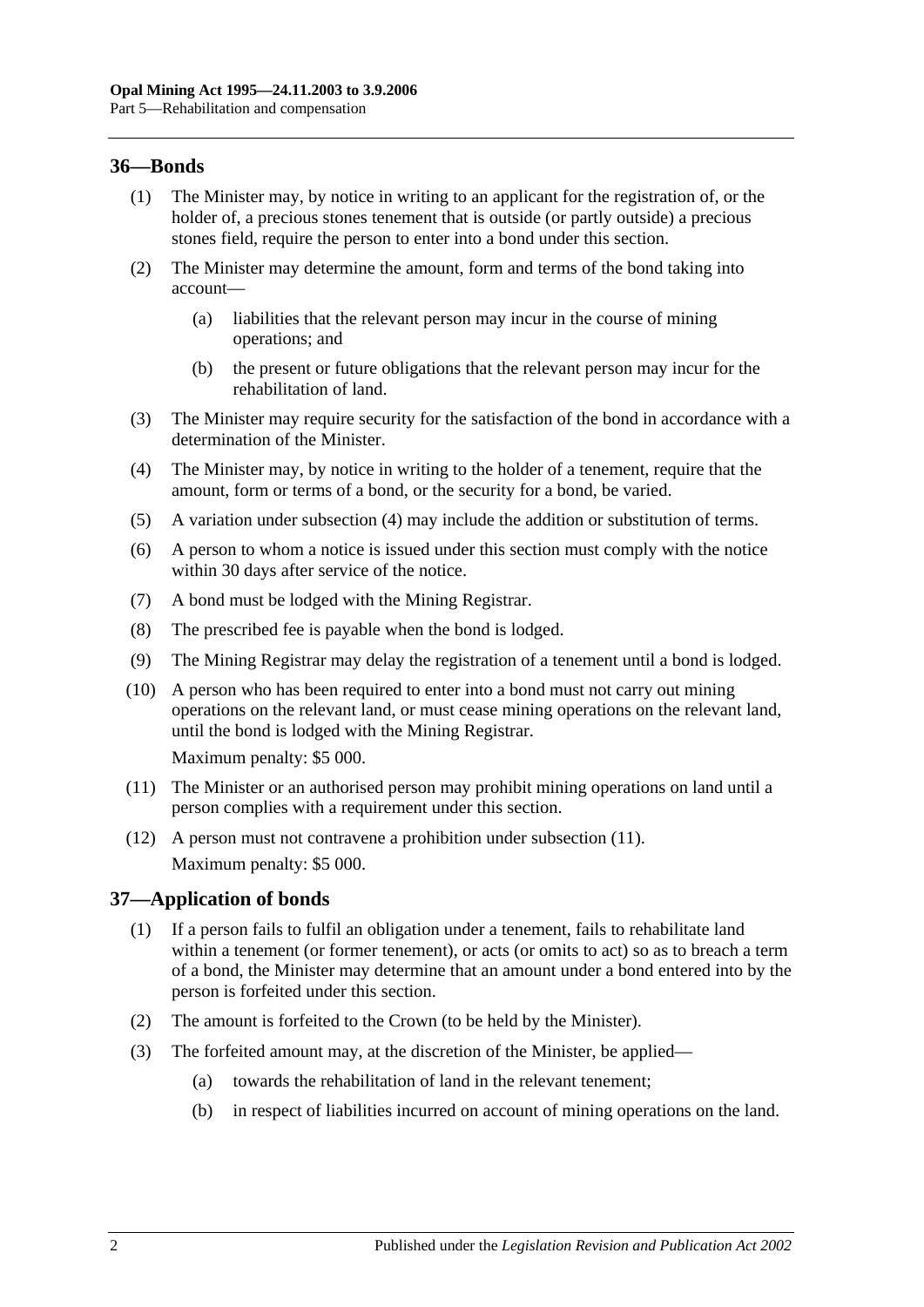### $(4)$  If—

- (a) a tenement in respect of which a bond has been lodged lapses or is cancelled; and
- (b) the Mining Registrar is satisfied that it is appropriate to do so,

the Mining Registrar may return the bond to the holder of the tenement.

### <span id="page-32-0"></span>**38—Compensation**

- (1) The owner of land on which mining operations are carried out is entitled to receive compensation for economic loss, hardship or inconvenience suffered on account of the mining operations.
- (2) The compensation will be payable by—
	- (a) if the land is subject to a tenement at the time of the mining operations—the holder of the tenement (even if the holder of the tenement did not carry out the mining operations); and
	- (b) in all cases—the person who carries out the mining operations.
- (3) The holder of a tenement who is required to pay compensation on account of mining operations carried out by another person is entitled, subject to an agreement between the parties, to recover from the other person an amount equal to the amount of the compensation.
- (4) In determining the compensation payable under this section, the following matters must be considered:
	- (a) damage caused to the land by the mining operations; and
	- (b) loss of productivity or profits as a result of the mining operations; and
	- (c) other relevant matters.
- (5) The amount of the compensation will be an amount determined by agreement between the owner and the person by whom the compensation is payable or, in default of agreement, an amount determined, on application by an interested party, by the appropriate court.
- (6) The appropriate court, in determining compensation under this section, must take into consideration any work that a mining operator has carried out, or undertakes to carry out, to rehabilitate the land.
- (7) On the hearing of an application for compensation under this section, the appropriate court may order a mining operator to carry out specified work to rehabilitate the land.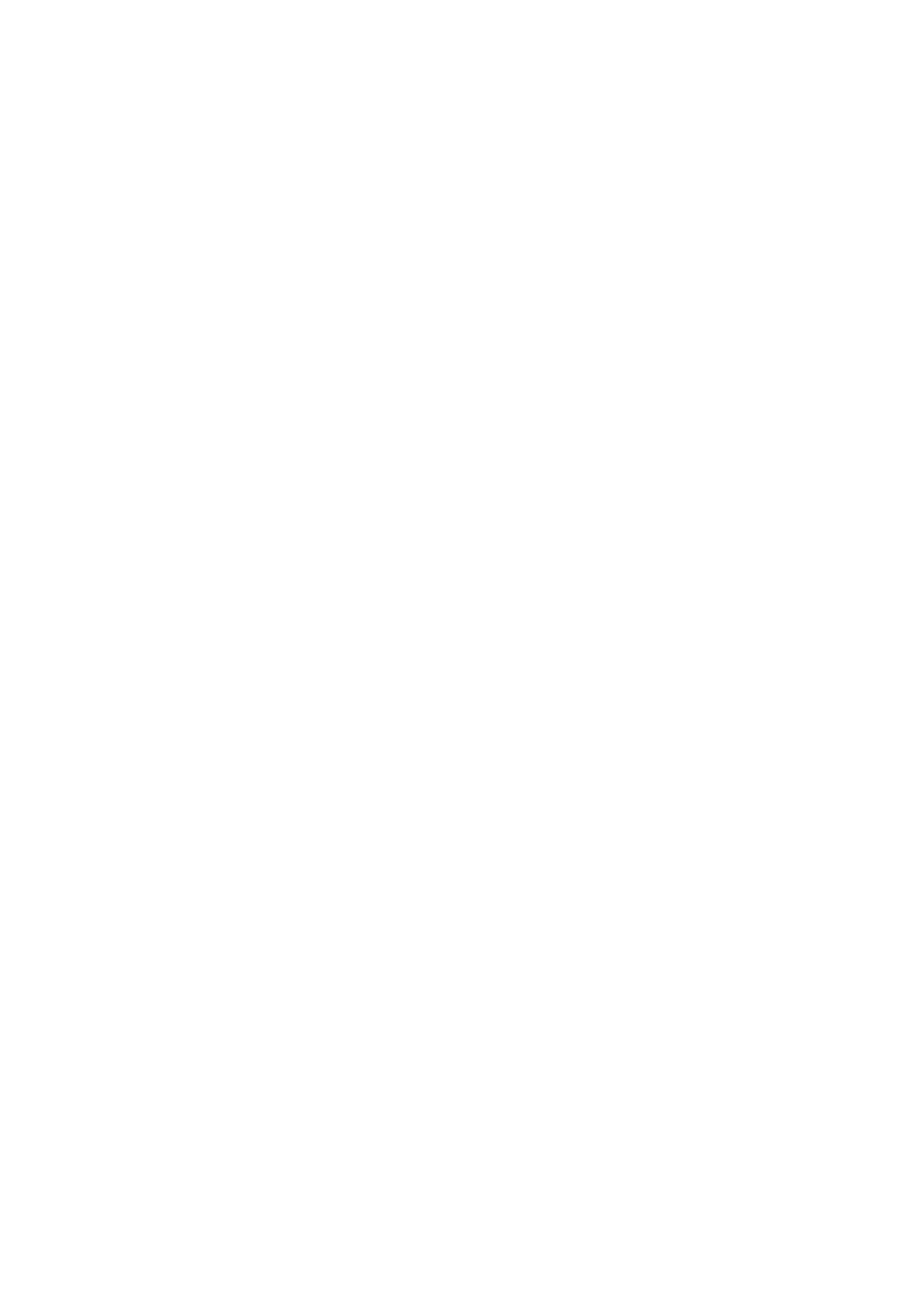## <span id="page-34-0"></span>**Part 6—Opal mining co-operation agreements**

### <span id="page-34-1"></span>**39—Interpretation**

In this Part—

*mining operator* includes a person who seeks to carry out mining operations on land;

*registered agreement* means an opal mining co-operation agreement registered under this Part.

### <span id="page-34-2"></span>**40—Nature of agreement**

- (1) An opal mining co-operation agreement may be made about mining operations carried out under this Act on land.
- (2) However, an opal mining co-operation agreement cannot relate to—
	- (a) native title land; or
	- (b) land within a precious stones field.

### <span id="page-34-3"></span>**41—Parties to an agreement**

An opal mining co-operation agreement may be made between—

- (a) the owner of land; and
- $(b)$
- (i) a mining operator; or
- (ii) an approved association.

### <span id="page-34-4"></span>**42—Content of an agreement**

- (1) An opal mining co-operation agreement may—
	- (a) provide that land that would otherwise be exempt land will not be taken to be exempt land under this Act for the purposes of mining operations authorised by the agreement;
	- (b) prohibit or restrict the pegging out of an area for a precious stones tenement by a person bound by the agreement;
	- (c) provide—
		- (i) that the owner of the land will not object to a notice of entry to the land; or
		- (ii) that a notice of entry to the land does not need to be given (or does not need to be given in specified circumstances, or only needs to be given in specified circumstances);
	- (d) restrict or regulate the circumstances or conditions under which a person covered by the agreement may enter, or remain on, the land;
	- (e) permit, prohibit, restrict or regulate the use of declared equipment on the land, or provide that notice of the use of declared equipment need not be given;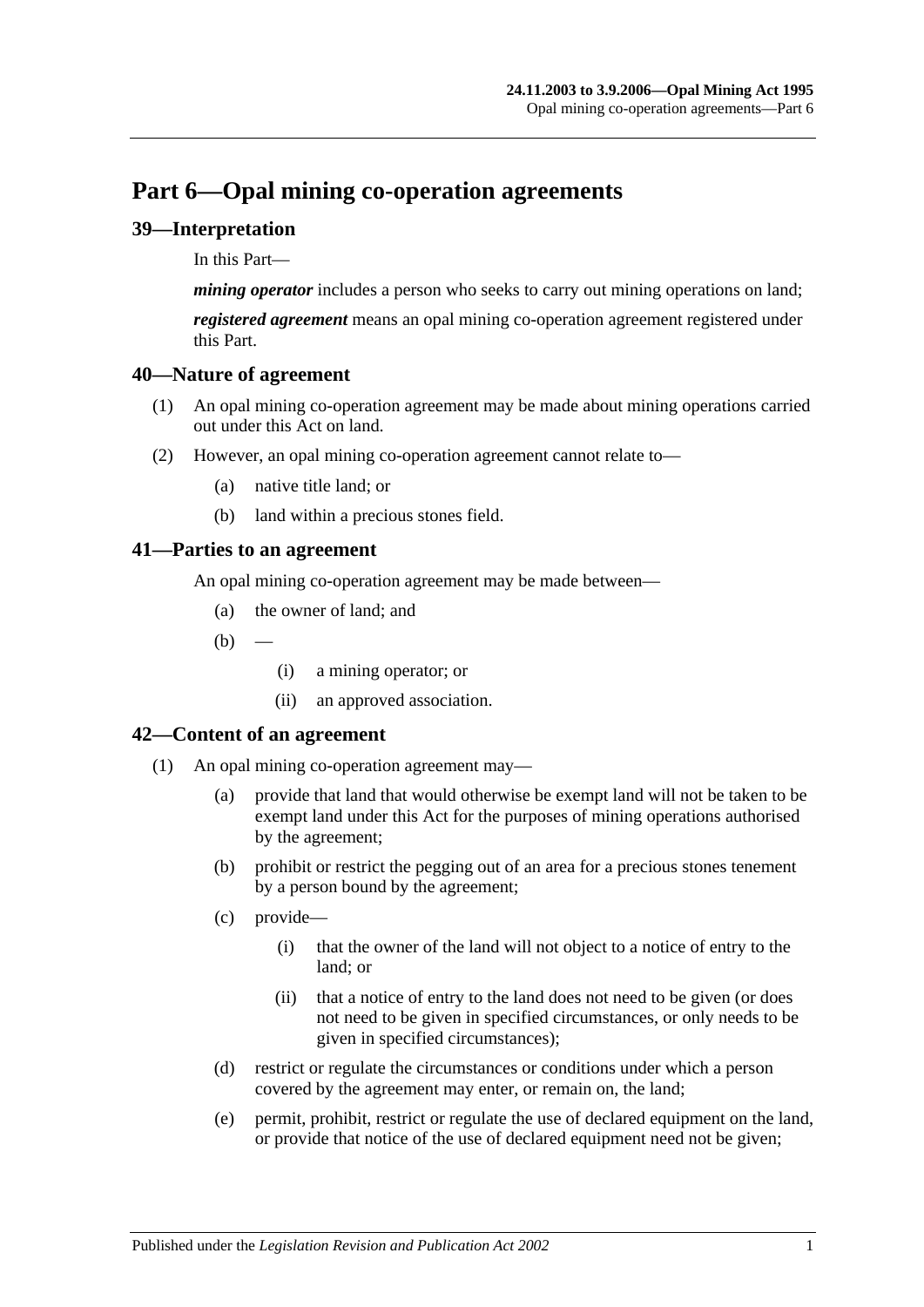- (f) provide for any other permission that the owner of the land may give under this Act;
- (g) provide for the care, management or rehabilitation of land;
- (h) provide for the payment of compensation to the owner of the land on account of mining operations on the land;
- (i) make other provisions about carrying out of mining operations on the land;
- (j) identify camp sites or temporary residences on the land;
- (k) provide for other matters agreed between the parties to the agreement.
- (2) An agreement may provide for payments to the owner of the land that are based on profits or income derived from mining operations on the land or the quantity of precious stones produced.
- (3) An agreement must comply with requirements prescribed by the regulations.

### <span id="page-35-0"></span>**43—Registration of agreement**

- (1) The parties to an opal mining co-operation agreement must submit the agreement to the Mining Registrar for registration within 21 days after the agreement is signed by or on behalf of the parties to the agreement.
- <span id="page-35-2"></span>(2) The prescribed fee is payable when the agreement is submitted for registration.
- <span id="page-35-3"></span>(3) The Mining Registrar must register the agreement unless—
	- (a) the agreement relates to land that is within a precious stones field or is native title land; or
	- (b) the Mining Registrar believes—
		- (i) that the agreement has not been negotiated in good faith; or
		- (ii) that the agreement is inconsistent with the objects of this Act or is not in the best interests of opal mining in the State; or
		- (iii) that there is some other good reason why the agreement should not be registered.
- <span id="page-35-4"></span>(4) The Mining Registrar must make a decision on the registration of an agreement within one month after the agreement is submitted for registration.
- (5) However, despite [subsections \(2\)](#page-35-2) and [\(3\),](#page-35-3) the Mining Registrar must not register an agreement over pastoral land within the meaning of the *[Pastoral Land Management](http://www.legislation.sa.gov.au/index.aspx?action=legref&type=act&legtitle=Pastoral%20Land%20Management%20and%20Conservation%20Act%201989)  [and Conservation Act](http://www.legislation.sa.gov.au/index.aspx?action=legref&type=act&legtitle=Pastoral%20Land%20Management%20and%20Conservation%20Act%201989) 1989* unless or until the Mining Registrar has consulted with the Pastoral Board about proposals for the rehabilitation of land under the agreement (and the Minister may, on the basis of the time that is required to complete that consultation process, grant an extension of time under [subsection](#page-35-4) (4)).
- (6) An agreement has no force or effect under this Act until it is registered.

### <span id="page-35-1"></span>**44—Agreement may be varied or revoked**

(1) The parties to a registered opal mining co-operation agreement may, by agreement, vary or revoke the agreement.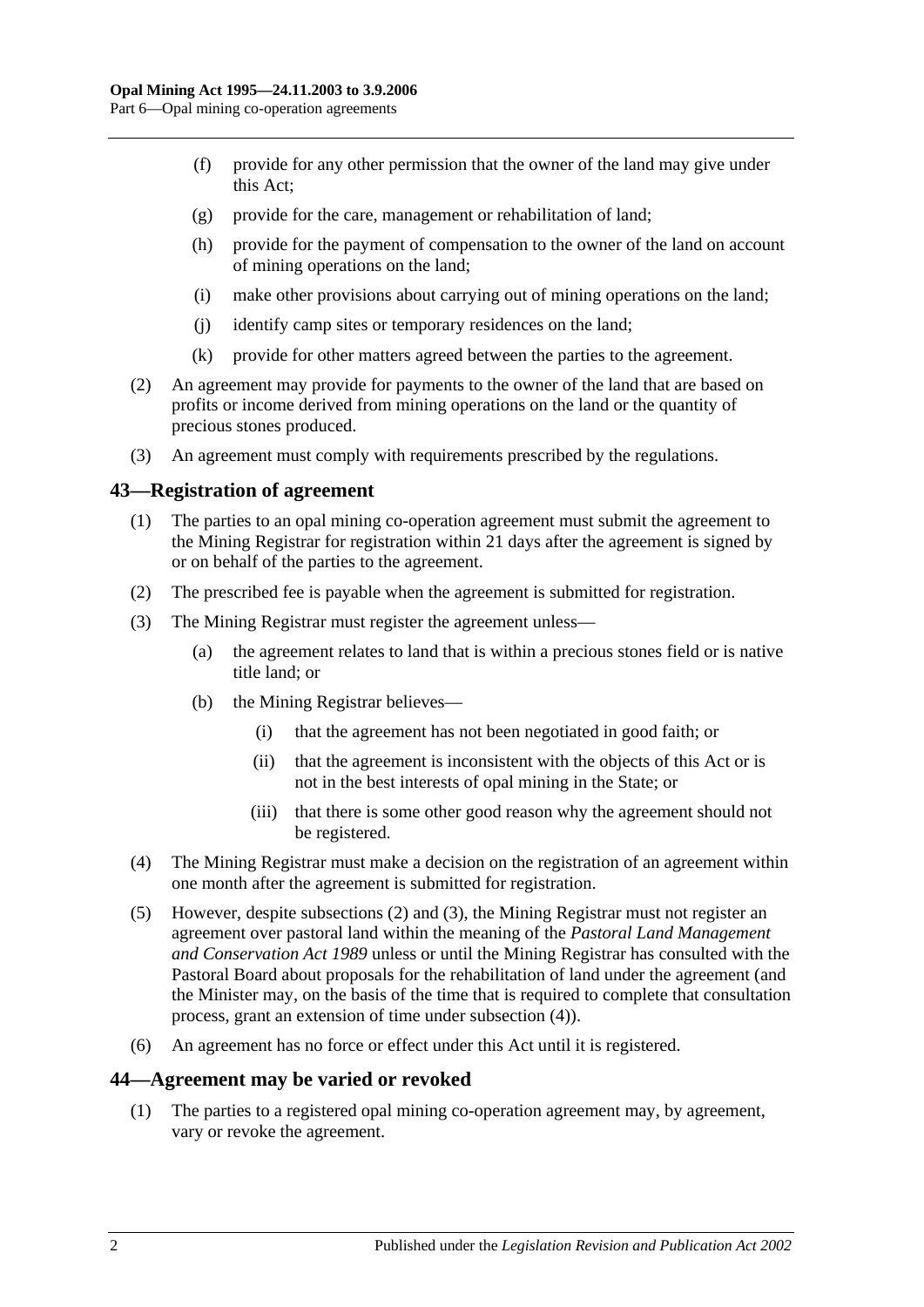- (2) A variation to a registered agreement must be submitted by the parties to the agreement to the Mining Registrar for registration within 21 days after the variation is made and the Mining Registrar must register the variation unless the Mining Registrar believes—
	- (a) that the variation is inconsistent with the objects of this Act or is not in the best interests of opal mining in the State; or
	- (b) that there is some other good reason why the variation should not be registered.
- <span id="page-36-3"></span>(3) A party to a registered agreement may, by notice in writing to the other parties to the agreement, withdraw from the agreement.
- (4) However, a notice under [subsection](#page-36-3) (3)—
	- (a) cannot be given without the approval of the Mining Registrar; and
	- (b) must be given at least 60 days before the withdrawal is to take effect.
- (5) If an approved association is withdrawing from an agreement, the association must give notice of the withdrawal to each member who is covered by the agreement in accordance with any requirements specified by the Mining Registrar.

### <span id="page-36-0"></span>**45—Appeal to Warden's Court**

A party to an opal mining co-operation agreement may appeal to the Warden's Court against a decision of the Mining Registrar under this Part and the court may, on appeal, confirm or reverse the Mining Registrar's decision.

### <span id="page-36-1"></span>**46—Persons bound by agreement**

A registered agreement is binding on, and enforceable by or against, the original parties to the agreement and—

- (a) the successors in title to the owner of the land; and
- (b) a person who carries out mining operations on the land on behalf of a party to the agreement; and
- (c) if an approved association is a party to the agreement—the members of the association who are covered by the agreement; and
- (d) the holders from time to time of mining tenements covered by the agreement.

#### <span id="page-36-2"></span>**47—Enforcement of agreement**

A person who is entitled to enforce a registered agreement who believes that another person bound by the agreement has contravened, or failed to comply with, a term of the agreement may apply to the appropriate court and the court may, if satisfied that the other person is in default—

- (a) order the other person to take specified action to comply with the agreement or to rectify a situation caused by the other person;
- (b) order the other person to pay compensation for loss or damage caused by a breach or a failure to comply with the agreement;
- (c) vary or revoke a term of the agreement;
- (d) revoke the agreement;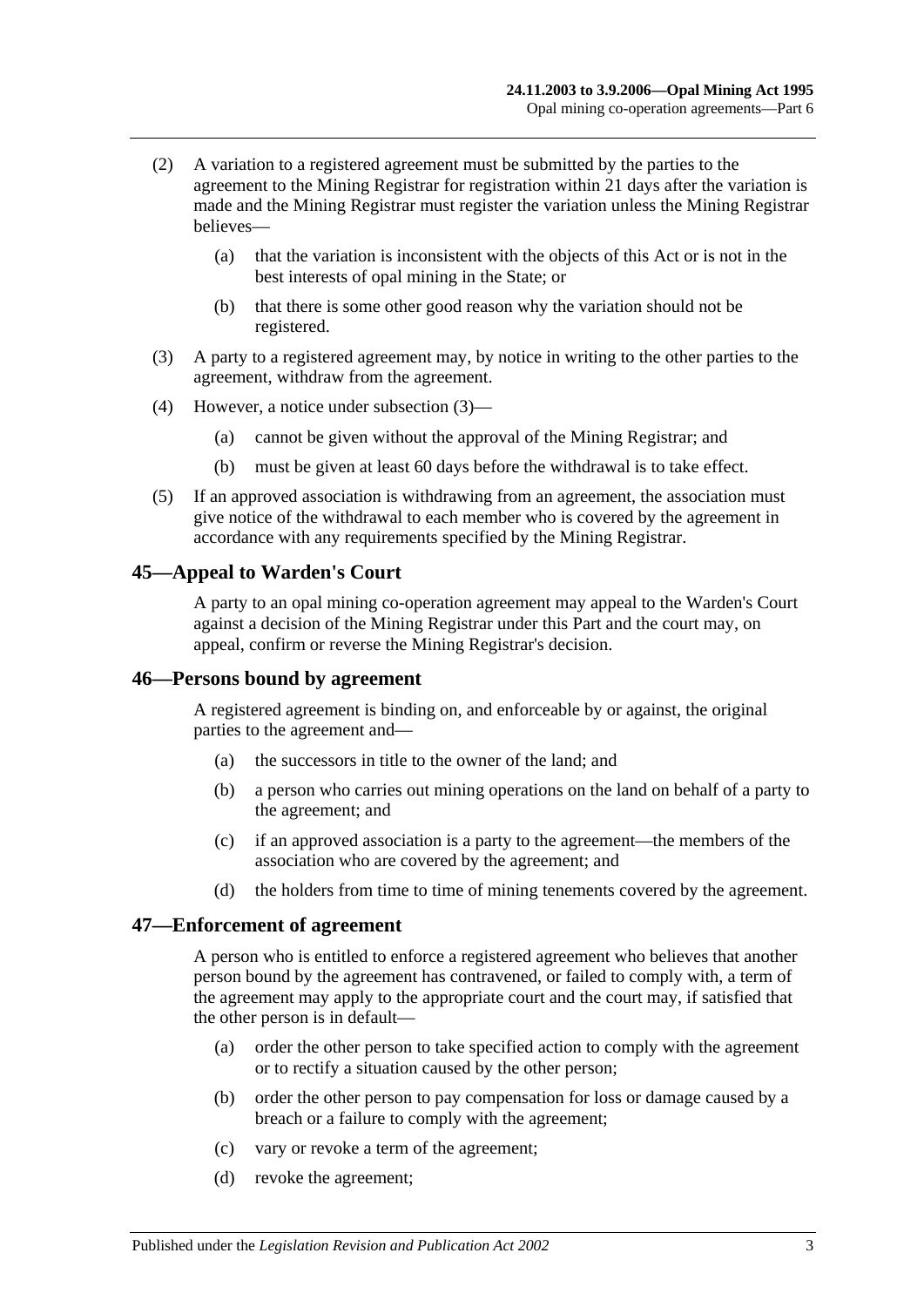(e) make other orders that the court considers to be appropriate in the circumstances.

### <span id="page-37-0"></span>**48—Restriction on mining operations by third parties**

- (1) If an approved association is a party to a registered agreement, a person who is not a member of that association must not conduct mining operations on land that is subject to the agreement unless—
	- (a) the person is a party to another agreement with the owner of the land registered before the agreement with the association; or
	- (b) the person has entered into a separate opal mining co-operation agreement with the owner of the land and an agreement of that kind is not specifically excluded under the terms of the agreement with the association; or
	- (c) the person pegged out an area for a tenement before the agreement with the association was entered into and the mining operations are carried out in that area in accordance with this Act; or
	- (d) the person is acting under the authority of a mining tenement under the Mining Act; or
	- (e) the person is acting under an authority granted by the Warden's Court.
- <span id="page-37-1"></span>(2) For the purposes of [subsection](#page-37-1)  $(1)(e)$ , a person who desires to carry out mining operations on land that is subject to a registered agreement with an approved association (and who is not authorised to carry out mining operations under the agreement) may apply to the Warden's Court for an authority to conduct mining operations on the land (including to peg out an area for a tenement) despite the agreement and the court may, on the application—
	- (a) if it considers that it would be reasonable to allow the person to carry out mining operations on the land and that to do so would not unfairly disadvantage the parties to the registered agreement—grant the application, on conditions (if any) determined by the court; or
	- (b) reject the application.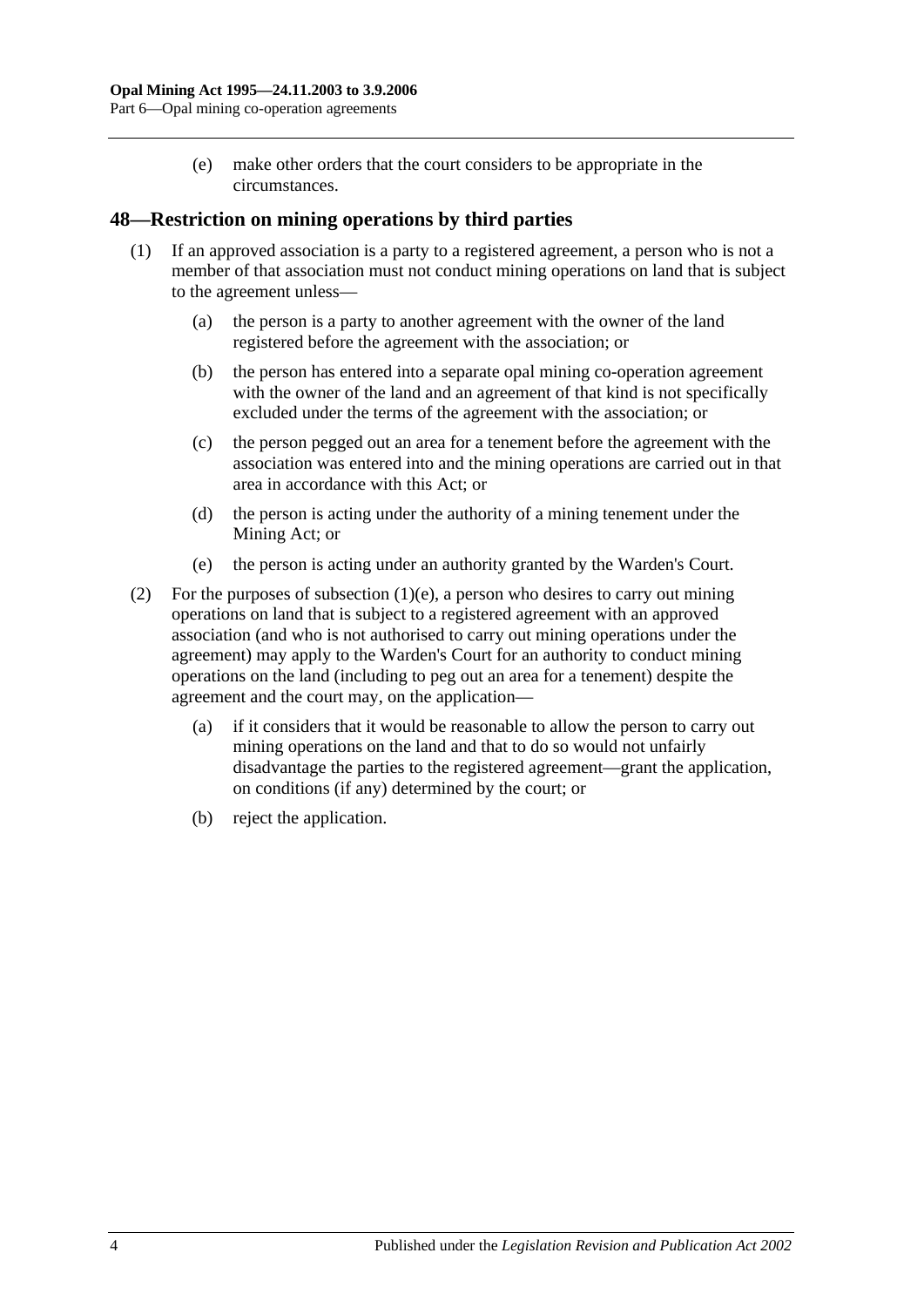## <span id="page-38-0"></span>**Part 7—Native title land**

### <span id="page-38-1"></span>**Division 1—Prospecting**

### <span id="page-38-2"></span>**49—Qualification of rights conferred by permit**

- (1) A precious stones prospecting permit confers no right to carry out mining operations on native title land unless—
	- (a) the mining operations do not affect native title (ie they are not wholly or partly inconsistent with the continued existence, enjoyment or exercise of rights deriving from native title<sup>1</sup>); or
	- (b) a declaration is made under the law of the State or the Commonwealth to the effect that the land is not subject to native title.<sup>2</sup>
- (2) However, a person who holds a precious stones prospecting permit that would, if land were not native title land, authorise various operations on the land may acquire the right to carry out those operations on the land (that affect native title) from an agreement or determination authorising the operations under this Part.
- (3) An agreement or determination under this Part need not be related to a particular precious stones prospecting permit.
- (4) However, a mining operator's right to carry on mining operations under this Act that affect native title is contingent on the existence of a permit that would, if the land were not native title land, authorise the mining operator to carry out the mining operations on the land.
	- 1 Cf. *Native Title Act 1993* (Cwth), s. 227.
	- 2 A declaration to this effect may be made under Part 4 of the *[Native Title \(South](http://www.legislation.sa.gov.au/index.aspx?action=legref&type=act&legtitle=Native%20Title%20(South%20Australia)%20Act%201994)  [Australia\) Act](http://www.legislation.sa.gov.au/index.aspx?action=legref&type=act&legtitle=Native%20Title%20(South%20Australia)%20Act%201994) 1994* or the *Native Title Act 1993* (Cwth). The effect of such a declaration is that the land ceases to be native title land.

### <span id="page-38-3"></span>**Division 2—Production**

### <span id="page-38-4"></span>**50—Limits on grant of tenement**

A precious stones tenement may not be registered over native title land unless—

- (a) the mining operations to be carried out under the tenement are authorised by a pre-existing agreement or determination registered under this Part; or
- (b) a declaration is made under the law of the State or the Commonwealth to the effect that the land is not subject to native title.<sup>1</sup>
- 1 A declaration to this effect may be made under Part 4 of the *[Native Title \(South](http://www.legislation.sa.gov.au/index.aspx?action=legref&type=act&legtitle=Native%20Title%20(South%20Australia)%20Act%201994)  [Australia\) Act](http://www.legislation.sa.gov.au/index.aspx?action=legref&type=act&legtitle=Native%20Title%20(South%20Australia)%20Act%201994) 1994* or the *Native Title Act 1993* (Cwth). The effect of the declaration is that the land ceases to be native title land.

### <span id="page-38-5"></span>**51—Applications for tenements**

(1) The Minister may agree with an applicant for a precious stones tenement over native title land that the tenement will be registered contingent on the registration of an agreement or determination under this Part.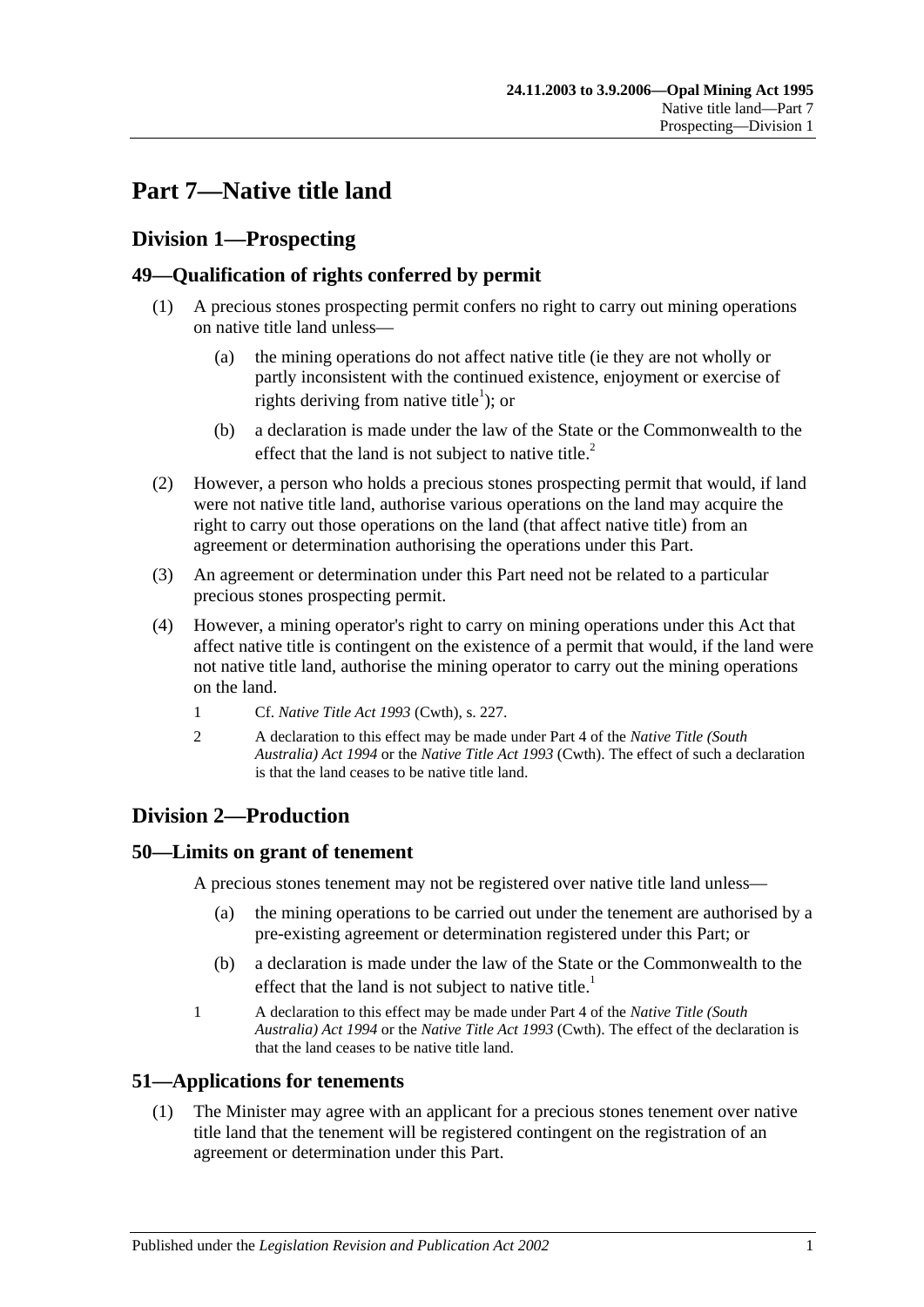(2) The Mining Registrar may refuse an application for a precious stones tenement over native title land if it appears to the Mining Registrar that the applicant is not proceeding with reasonable diligence to obtain the agreement or determination necessary to the registration of the tenement to which the application relates (and if the application is refused, the applicant's claim lapses).

## <span id="page-39-0"></span>**Division 3—Application for declaration**

### <span id="page-39-1"></span>**52—Application for declaration**

A person who seeks to carry out mining operations under this Act on native title land may apply to the ERD Court for a declaration that the land is not subject to native title $\frac{1}{1}$ 

1 The application is to be made under the *[Native Title \(South Australia\) Act](http://www.legislation.sa.gov.au/index.aspx?action=legref&type=act&legtitle=Native%20Title%20(South%20Australia)%20Act%201994) 1994*.

### <span id="page-39-2"></span>**Division 4—Negotiating procedure**

### <span id="page-39-4"></span><span id="page-39-3"></span>**53—Types of agreement authorising mining operations on native title land**

- (1) An agreement authorising mining operations on native title land (a *native title mining agreement*) may—
	- (a) authorise mining operations by a particular mining operator; or
	- (b) authorise mining operations of a specified class within a defined area by mining operators of a specified class who comply with the terms of the agreement.

**Note—**

If the authorisation relates to a particular mining operator it is referred to as an *individual authorisation*. Such an authorisation is not necessarily limited to mining operations under a particular permit or tenement but may extend also to future permits or tenements. If the authorisation does extend to future permits or tenements it is referred to as a *conjunctive authorisation*. An authorisation that extends to a specified class of mining operators is referred to as an *umbrella authorisation*.

- <span id="page-39-5"></span>(2) If a native title mining agreement is negotiated between a mining operator who does not hold, and is not an applicant for, a tenement for the relevant land, and native title parties who are claimants to (rather than registered holders of) native title land, the agreement cannot extend to mining operations conducted on the land under a future tenement.
- <span id="page-39-6"></span>(3) An umbrella authorisation can only relate to prospecting or mining for precious stones over an area of 200 square kilometres or less.
- <span id="page-39-7"></span>(4) If the native title parties with whom a native title mining agreement conferring an umbrella authorisation is negotiated are claimants to (rather than registered holders of) native title land, the term of the agreement cannot exceed 10 years.
- (5) The existence of an umbrella authorisation does not preclude a native title mining agreement between a mining operator and the relevant native title parties relating to the same land, and if an individual agreement is negotiated, the agreement regulates mining operations by a mining operator who is bound by the agreement to the exclusion of the umbrella authorisation.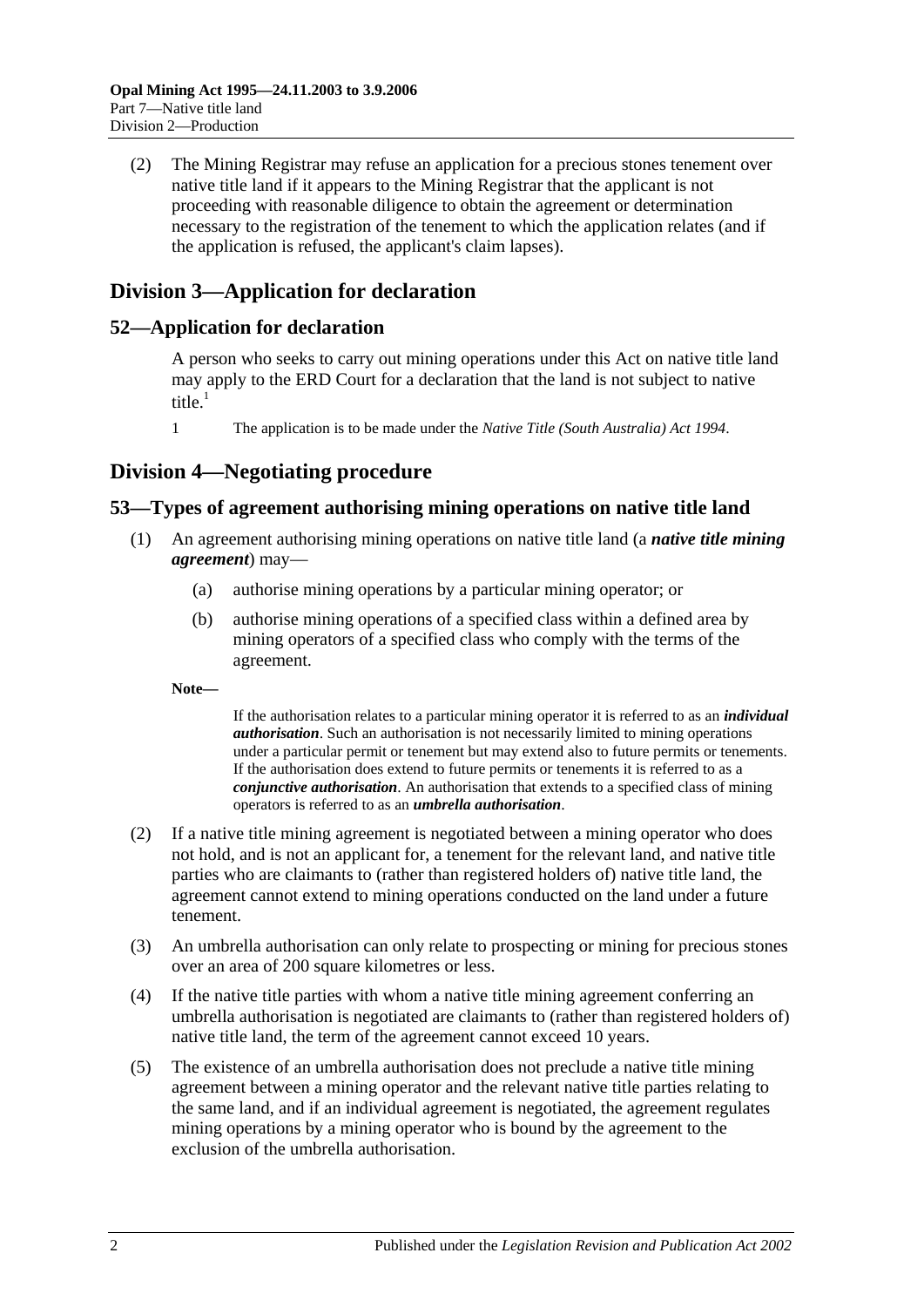### <span id="page-40-2"></span><span id="page-40-0"></span>**54—Negotiation of agreements**

(1) A person (the *proponent*) who seeks a native title mining agreement may negotiate the agreement with the native title parties.

**Note—**

The *native title parties* are the persons who are, at the end of the period of two months from when notice is given unde[r section](#page-40-1) 55, registered under the law of the State or the Commonwealth as holders of, or claimants to, native title in the land. A person who negotiates with the registered representative of those persons will be taken to have negotiated with the native title parties. Negotiations with other persons are not precluded but any agreement reached must be signed by the registered representative on behalf of the native title parties.

- (2) The proponent must be—
	- (a) if an agreement conferring an individual authorisation<sup>1</sup> is sought—the mining operator who seeks the authorisation;
	- (b) if an agreement conferring an umbrella authorisation<sup>1</sup> is sought—the Minister or an association representing the interests of mining operators approved by regulation for the purposes of this section.
	- 1 See the note to [section](#page-39-4) 53(1).

### <span id="page-40-1"></span>**55—Notification of parties affected**

- (1) The proponent initiates negotiations by giving notice under this section.
- (2) The notice must—
	- (a) identify the land on which the proposed mining operations are to be carried out; and
	- (b) describe the general nature of the proposed mining operations that are to be carried out on the land.
- (3) The notice must be given to—
	- (a) the relevant native title parties; and
	- (b) the ERD Court; and
	- (c) the Minister.
- (4) Notice is given to the relevant native title parties as follows:
	- (a) if a native title declaration establishes who are the holders of native title in the land—the notice must be given to the registered representative of the native title holders and the relevant representative Aboriginal body for the land;
	- (b) if there is no native title declaration establishing who are the holders of native title in the land—the notice must be given to all who hold or may hold native title in the land in accordance with the method prescribed by Part 5 of the *[Native Title \(South Australia\) Act](http://www.legislation.sa.gov.au/index.aspx?action=legref&type=act&legtitle=Native%20Title%20(South%20Australia)%20Act%201994) 1994*.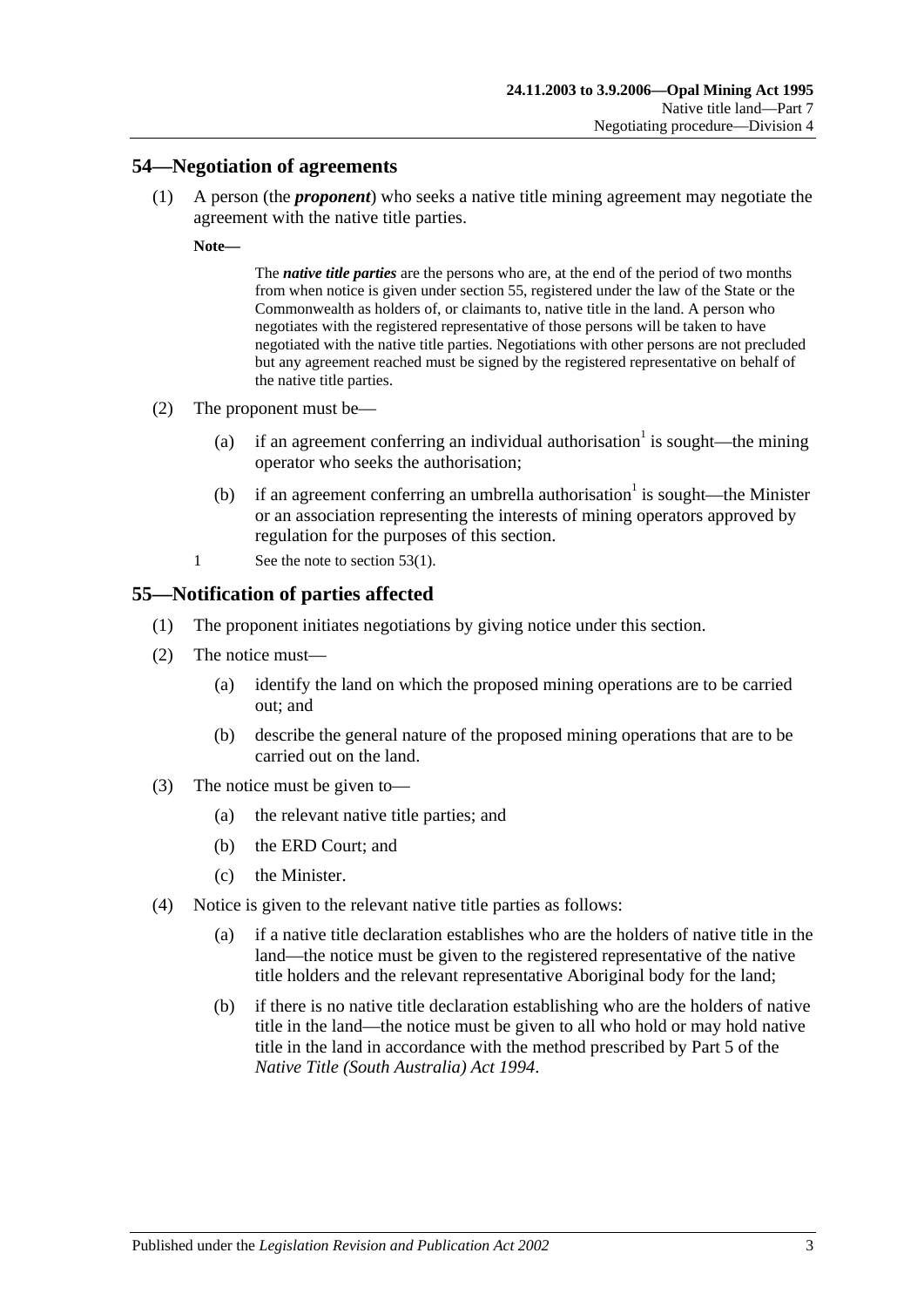### <span id="page-41-0"></span>**56—What happens when there are no registered native title parties with whom to negotiate**

- <span id="page-41-3"></span>(1) If, two months after the notice is given to all who hold or may hold native title in the land, there are no native title parties in relation to the land to which the notice relates, the proponent may apply *ex parte* to the ERD Court for a summary determination.
- (2) On an application under [subsection](#page-41-3) (1), the ERD Court must make a determination authorising entry to the land for the purpose of carrying out mining operations on the land, and the conduct of mining operations on the land.
- (3) The determination may be made on conditions the Court considers appropriate and specifies in the determination.
- (4) The determination cannot confer a conjunctive or umbrella authorisation.<sup>1</sup>
	- See the note to [section](#page-39-4)  $53(1)$ .

### <span id="page-41-1"></span>**57—Expedited procedure where impact of operations is minimal**

- (1) This section applies to mining operations that—
	- (a) will not directly interfere with the community life of the holders of native title in the land on which the operations are to be carried out; and
	- (b) will not interfere with areas or sites of particular significance, in accordance with their traditions, to the holders of native title in the land on which the operations are to be carried out; and
	- (c) will not involve major disturbance to the land on which the operations are to be carried out.
- <span id="page-41-4"></span>(2) If the proponent states in the notice given under this Division that the mining operations to which the notice relates are operations to which this section applies and that the proponent proposes to rely on this section, the proponent may apply *ex parte* to the ERD Court for a summary determination authorising mining operations in accordance with the proposals made in the notice.
- (3) On an application under [subsection](#page-41-4) (2), the ERD Court may make a summary determination authorising mining operations in accordance with the proposals contained in the notice.
- (4) However, if within two months after notice is given, a written objection to the proponent's reliance on this section is given by the Minister, or a person who holds, or claims to hold, native title in the land, the Court must not make a summary determination under this section unless the Court is satisfied after giving the objectors an opportunity to be heard that the operations are in fact operations to which this section applies.

### <span id="page-41-2"></span>**58—Negotiating procedure**

- (1) The proponent and native title parties must negotiate in good faith and accordingly explore the possibility of reaching an agreement.
- (2) However, the obligation to negotiate does not arise if the case is one where a summary determination may be made.
- (3) If any of the negotiating parties requests the ERD Court to do so, the Court must mediate among the parties to assist in obtaining their agreement.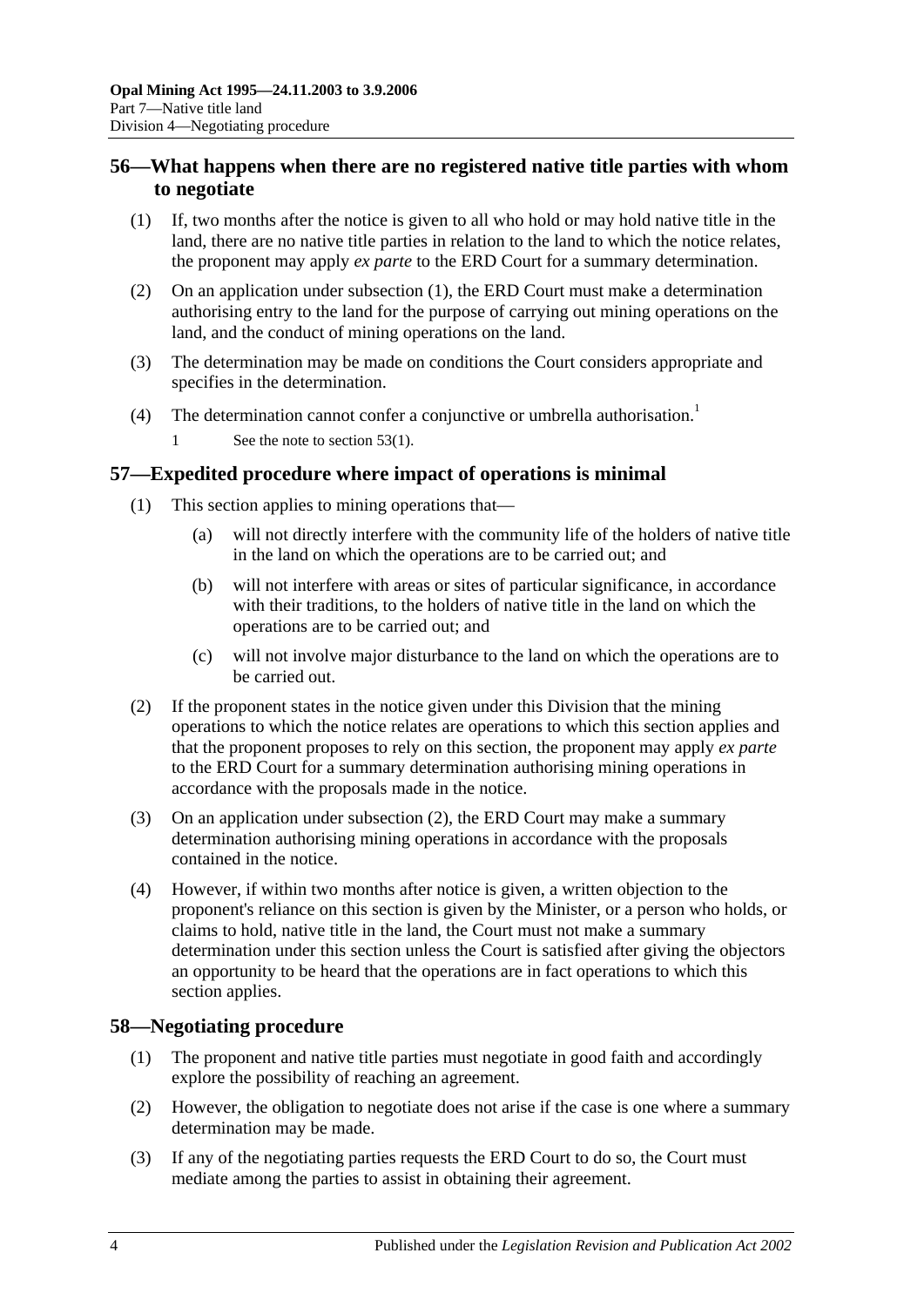(4) The Minister may (personally or by representative) intervene in negotiations under this Division.

### <span id="page-42-0"></span>**59—Agreement**

- (1) An agreement negotiated under this Division may provide for payment to the native title parties based on profits or income derived from mining operations on the land or the quantity of precious stones produced.
- (2) The basis of the payment may be fixed in the agreement or left to be decided by the ERD Court or some other nominated arbitrator.
- (3) An agreement must deal with—
	- (a) notices to be given or other conditions to be met before the land is entered for the purposes of carrying out mining operations; and
	- (b) principles governing the rehabilitation of the land on completion of the mining operations.
- (4) If agreement is reached between the proponent and the native title parties authorising mining operations on the native title land, the proponent must lodge a copy of the agreement with the Mining Registrar and the Mining Registrar will, subject to this section, register the agreement.
- <span id="page-42-2"></span>(5) If the Minister is of the opinion that there is reason to believe that the agreement may not have been negotiated in good faith, the Minister may, within two months after the copy of the agreement is lodged for registration with the Mining Registrar, make an order prohibiting registration of the agreement.
- (6) A party to an agreement may appeal against an order under [subsection](#page-42-2) (5) to the ERD Court and the Court may, on appeal—
	- (a) confirm or revoke the Minister's order; and
	- (b) if the Court considers it appropriate, make a determination authorising entry on the land to carry out mining operations, and the conduct of mining operations on the land, on conditions determined by the Court.

### <span id="page-42-1"></span>**60—Effect of registered agreement**

- (1) A registered agreement negotiated under this Division is (subject to its terms) binding on, and enforceable by or against the original parties to the agreement and—
	- (a) the holders from time to time of native title in the land to which the agreement relates; and
	- (b) the holders from time to time of any permit or tenement under which mining operations to which the agreement relates are carried out.
- (2) If a native title declaration establishes that the native title parties with whom an agreement was negotiated are not the holders of native title in the land or are not the only holders of native title in the land, the agreement continues in operation (subject to its terms) until a fresh agreement is negotiated under this Part with the holders of native title in the land, or for two years after the date of the declaration (whichever is the lesser).
- (3) Either the holders of native title in the land or the mining operator may initiate negotiations for a fresh agreement by giving notice to the other.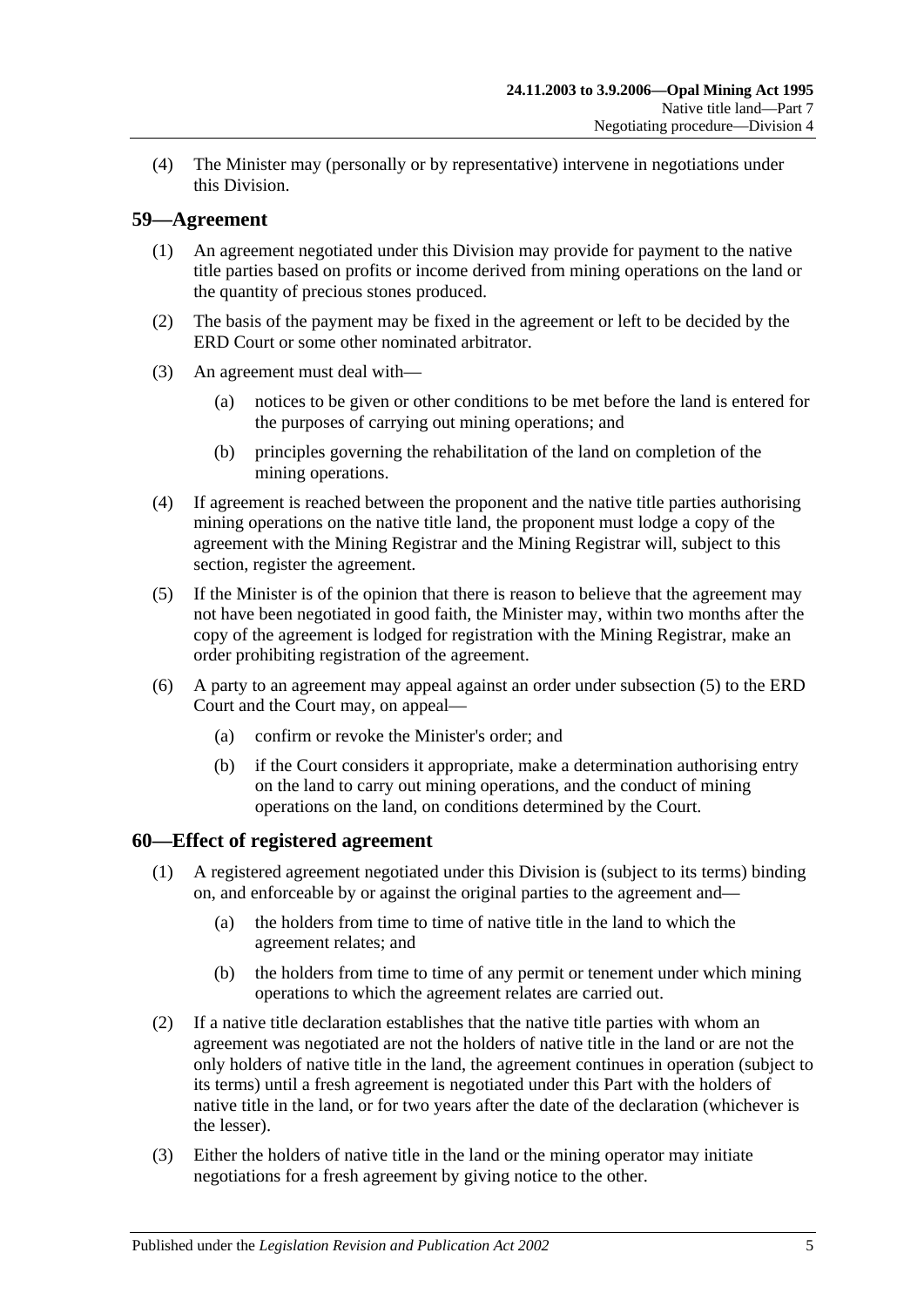(4) A registered agreement that authorises mining operations to be conducted under a future mining tenement is contingent on the tenement being granted or registered.

### <span id="page-43-0"></span>**61—Application for determination**

(1) If agreement between the proponent and the native title parties is not reached within the relevant period, any party to the negotiations or the Minister may apply to the ERD Court for a determination.

[In this subsection, the *relevant period* is—

- (a) if the mining operations to which the negotiations relate are merely of an exploratory nature—four months from when the negotiations were initiated; or
- (b) in any other case—six months from when the negotiations were initiated.]
- (2) On an application under this section, the ERD Court may determine—
	- (a) that mining operations may not be conducted on the native title land; or
	- (b) that mining operations may be conducted on the native title land subject to conditions determined by the Court.
- (3) If the ERD Court determines that mining operations may be conducted on native title land, the determination—
	- (a) must deal with the notices to be given or other conditions to be met before the land is entered for the purposes of mining operations; but
	- (b) cannot provide for payment to the native title parties based on profits or income derived from mining operations on the land or the quantity of precious stones produced.
- (4) The ERD Court must make its determination on an application under this section within the relevant period unless there are special reasons why it cannot do so.

[In this subsection, the *relevant period* is—

- (a) if a determination is sought only for exploring—four months from when the application is made; or
- (b) in any other case—six months from when the application is made.]
- (5) The representative Aboriginal body for the area in which the land is situated is entitled to be heard in proceedings under this section.

### <span id="page-43-1"></span>**62—Criteria for making determination**

- (1) In making its determination, the ERD Court must take into account the following:
	- (a) the effect of the proposed mining operations on—
		- (i) native title in the land; and
		- (ii) the way of life, culture and traditions of any of the native title parties; and
		- (iii) the development of the social, cultural and economic structures of any of those parties; and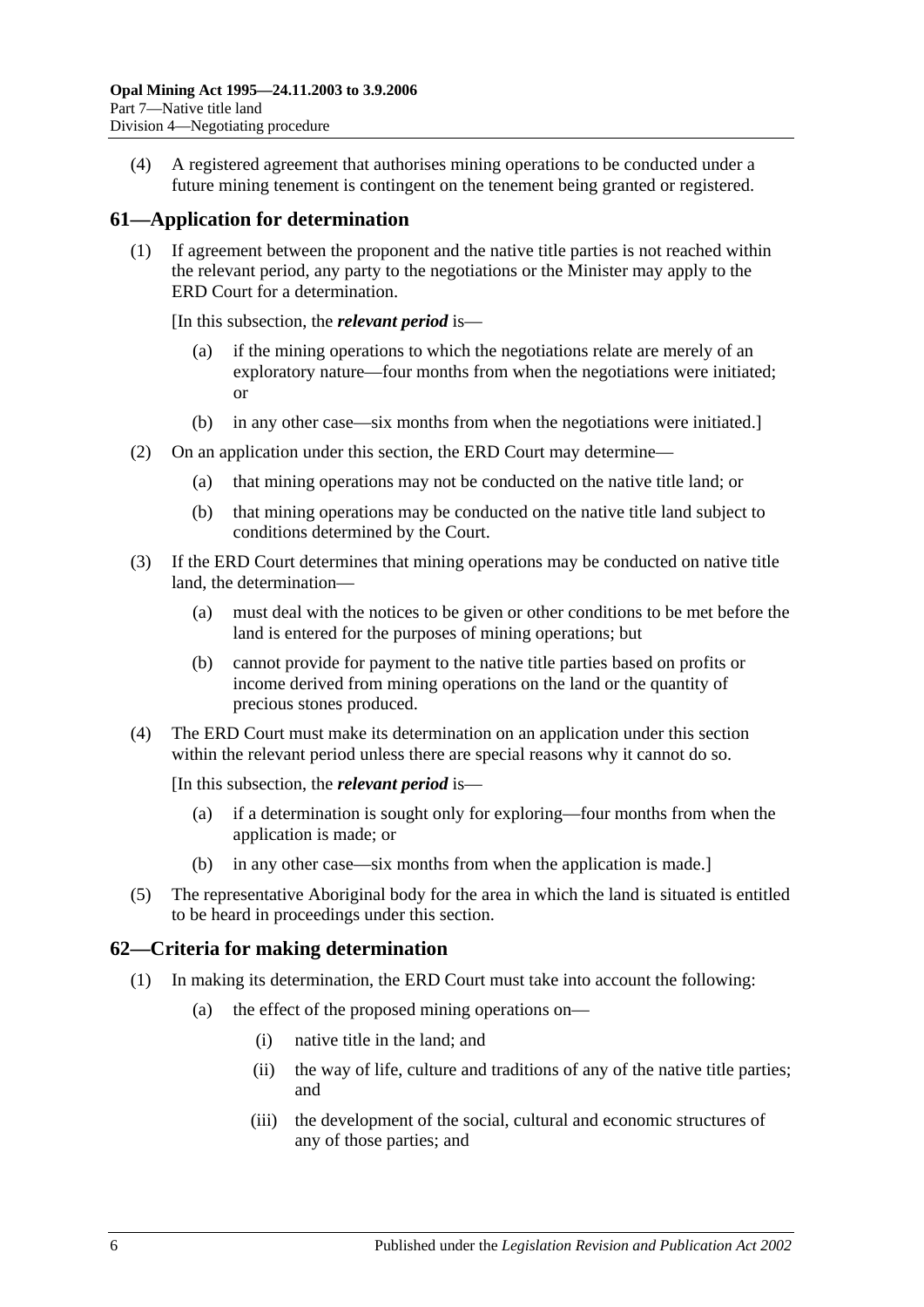- (iv) the freedom of access by any of those parties to the land concerned and their freedom to carry out rites, ceremonies or other activities of cultural significance on the land in accordance with their traditions; and
- (v) any area or site, on the land concerned, of particular significance to the native title parties in accordance with their traditions; and
- (vi) the natural environment of the land concerned;
- (b) any assessment of the effect of the proposed mining operations on the natural environment of the land concerned—
	- (i) made by a court or tribunal; or
	- (ii) made, or commissioned, by the Crown in any capacity or by a statutory authority;
- (c) the interests, proposals, opinions or wishes of the native title parties in relation to the management, use or control of the land concerned;
- (d) the economic or other significance of the proposed mining operations to Australia and to the State;
- (e) any public interest in the mining operations proceeding;
- (f) any other matter the ERD Court considers relevant.
- (2) This section does not affect the operation of another law of the State or the Commonwealth for the preservation or protection of areas or sites of particular significance to Aboriginal people.

### <span id="page-44-0"></span>**63—Limitation on powers of Court**

- (1) The ERD Court cannot make a determination conferring a conjunctive or umbrella authorisation<sup>1</sup> unless the native title parties<sup>2</sup> are represented in the proceedings and agree to the authorisation.
- (2) A conjunctive authorisation<sup>1</sup> conferred by determination cannot authorise mining operations under both a permit and a tenement unless the native title parties<sup>1</sup> are the registered holders of (rather than claimants to) native title land.<sup>3</sup>
- (3) An umbrella authorisation<sup>1</sup> conferred by determination—
	- (a) can only relate to prospecting or mining for precious stones over an area of 200 square kilometres or less; and
	- (b) cannot authorise mining operations for a period exceeding 10 years unless the native title parties<sup>2</sup> are registered holders of (rather than claimants to) native title land<sup>4</sup>
	- 1 See note to [section](#page-39-4) 53(1).
	- 2 See note to [section](#page-40-2) 54(1).
	- 3 [Section](#page-39-5) 53(2) is of similar effect in relation to native title mining agreements.
	- 4 [Section](#page-39-6) 53(3) and [\(4\)](#page-39-7) are of similar effect in relation to native title mining agreements.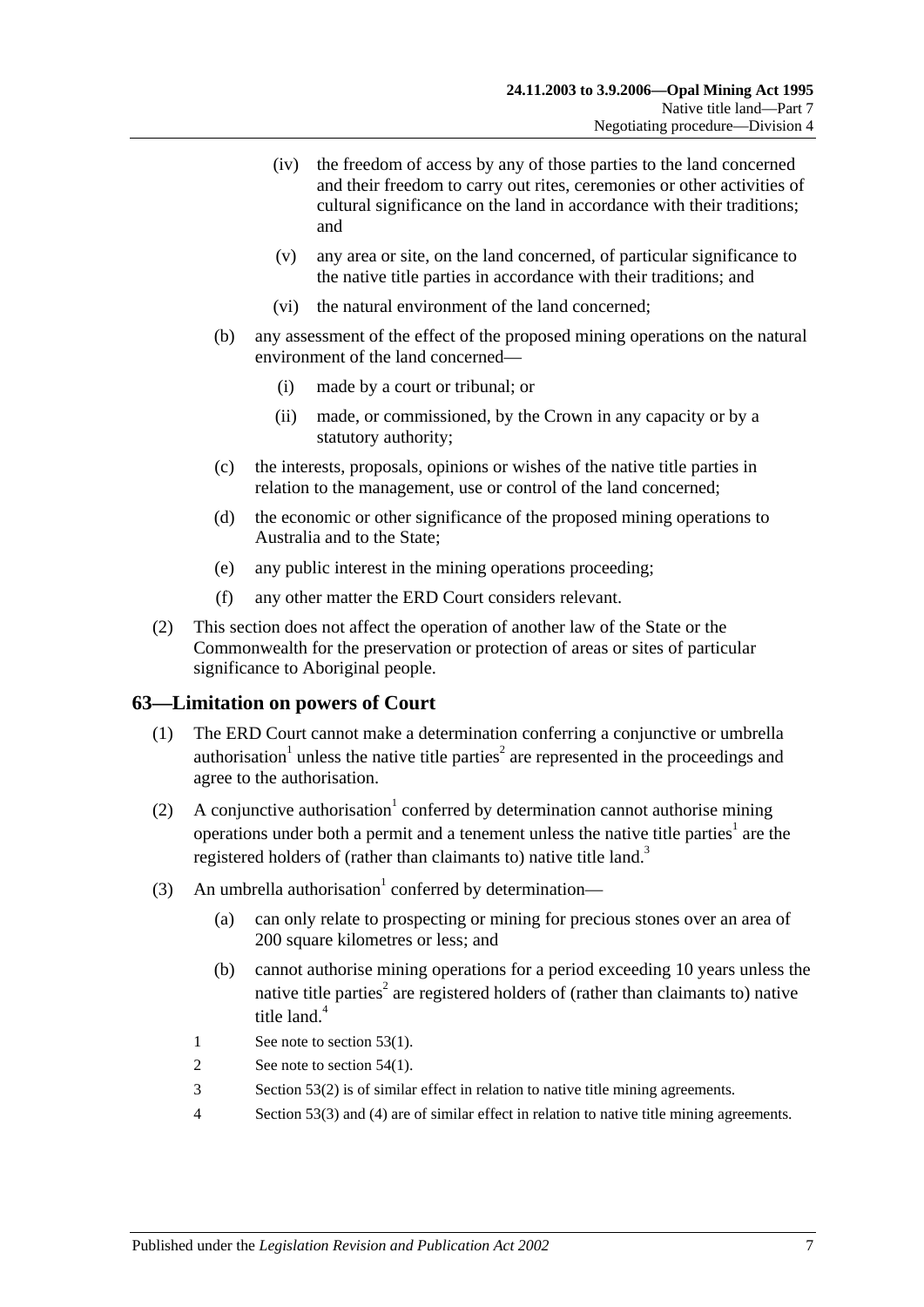### <span id="page-45-0"></span>**64—Effect of determination**

- (1) A determination under this Division—
	- (a) must be lodged with the Mining Registrar; and
	- (b) must be registered two months after it was lodged for registration unless it has in the meantime been overruled by the Minister: $<sup>1</sup>$  and</sup>
	- (c) takes effect on registration.
- (2) A determination registered under this Division has effect as if it were a contract between the proponent and the native title parties.
- (3) A registered determination is (subject to its terms) binding on, and enforceable by or against the original parties to the proceedings in which the determination was made and—
	- (a) the holders from time to time of native title in the land to which the determination relates; and
	- (b) the holders from time to time of any permit or tenement under which mining operations to which the determination relates are carried out.
- (4) If a native title declaration establishes that the native title parties to whom the determination relates are not the holders of native title in the land or are not the only holders of native title in the land, the determination continues in operation (subject to its terms) until a fresh determination is made, or for two years after the date of the declaration (whichever is the lesser).
- (5) A determination under this Part that authorises mining operations to be conducted under a future mining tenement is contingent on the tenement being granted or registered.
	- 1 See [section](#page-45-1) 65.

### <span id="page-45-1"></span>**65—Ministerial power to overrule determinations**

- (1) If the Minister considers it to be in the interests of the State to overrule a determination of the ERD Court under this Part, the Minister may, by notice in writing given to the ERD Court and the parties to the proceedings before the Court, overrule the determination and substitute another determination that might have been made by the Court.
- (2) However—
	- (a) the Minister cannot overrule a determination—
		- (i) if more than two months have elapsed since the date of the determination; or
		- (ii) if the Minister was the proponent of the negotiations leading to the determination; and
	- (b) the substituted determination cannot create a conjunctive or umbrella authorisation<sup>1</sup> if there was no such authorisation in the original determination nor can the substituted determination extend the scope of a conjunctive or umbrella authorisation.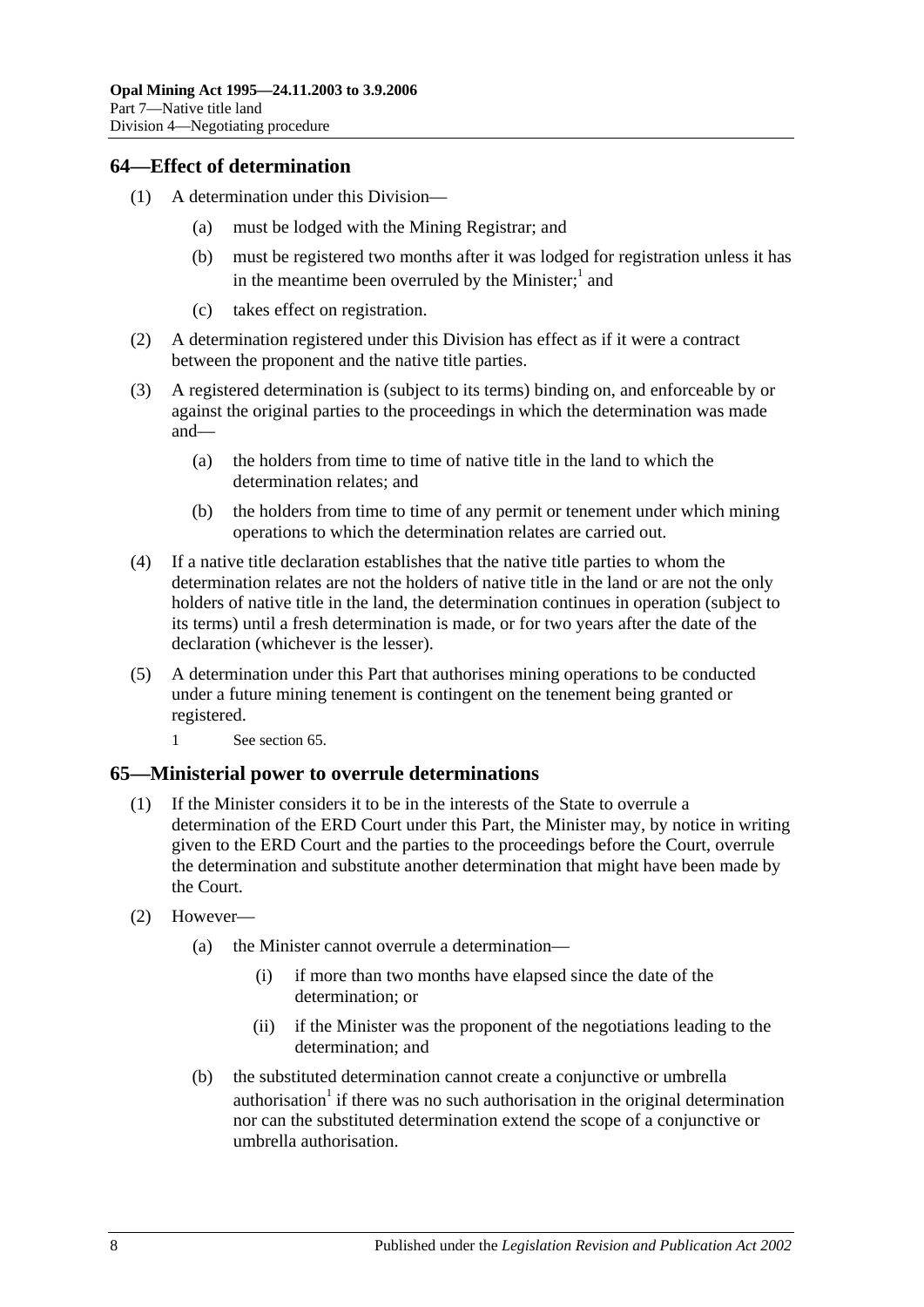**Note—**

The scope of an authorisation is extended if the period of its operation is lengthened, the area to which it applies is increased, or the class of mining operations to which it applies is expanded in any way.

1 See the note to [section](#page-39-4) 53(1).

#### <span id="page-46-0"></span>**66—No re-opening of issues**

If an issue is decided by determination under this Part, the parties to the proceedings in which the determination was made cannot make an agreement that is inconsistent with the terms of the determination unless the ERD Court authorises the agreement.

### <span id="page-46-1"></span>**Division 5—Miscellaneous**

### <span id="page-46-2"></span>**67—Non-application of this Part to Pitjantjatjara and Maralinga lands**

Nothing in this Part affects the operation of—

- (a) the *[Pitjantjatjara Land Rights Act](http://www.legislation.sa.gov.au/index.aspx?action=legref&type=act&legtitle=Pitjantjatjara%20Land%20Rights%20Act%201981) 1981*; or
- (b) the *[Maralinga Tjarutja Land Rights Act](http://www.legislation.sa.gov.au/index.aspx?action=legref&type=act&legtitle=Maralinga%20Tjarutja%20Land%20Rights%20Act%201984) 1984*.

### <span id="page-46-3"></span>**68—Compensation to be held on trust in certain cases**

- (1) If a determination under this Part authorises mining operations on conditions requiring payment of compensation—
	- (a) the ERD Court must decide the amount of the compensation; and
	- (b) the compensation must be paid into the ERD Court to be held on trust and applied as required by this section.
- (2) Compensation paid into the ERD Court under this section—
	- (a) must, on application by the registered representative of the native title holders, be paid out to the registered representative; or
	- (b) if the Court, on application by an interested person, is satisfied that it is just and equitable to pay the compensation in some other way—must be paid out as directed by the Court.
- (3) However, if compensation is held on trust by the ERD Court under this section and—
	- (a) a native title declaration is made to the effect that no part of the land is subject to native title; or
	- (b) the proponent abandons the proposal to carry out mining operations on the land before exercising the right to do so and, by notice to the Minister, relinquishes the right to do so,

the compensation must be repaid to the person who paid it.

#### <span id="page-46-4"></span>**69—Non-monetary compensation**

(1) Compensation under this Part is to be given in the form of monetary compensation.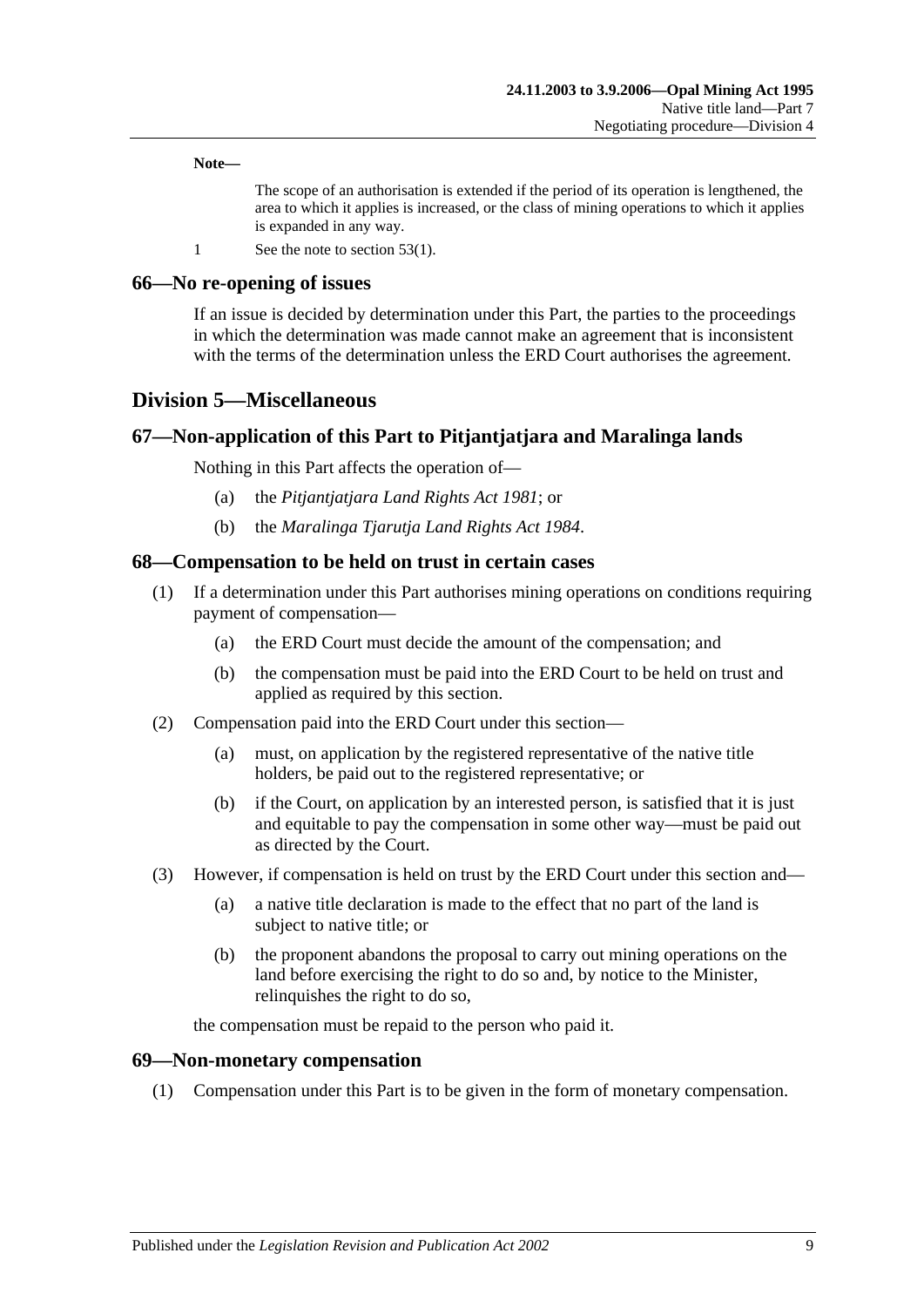- (2) However—
	- (a) if, during negotiations under this Part, a person who may be entitled to compensation requests that the whole or part of the compensation be in a form other than money,<sup>1</sup> the other person who may be liable to pay compensation—
		- (i) must consider the request; and
		- (ii) must negotiate in good faith on the subject; and
	- (b) the ERD Court may, at the request of a person entitled to compensation, order non-monetary compensation.<sup>1</sup>

#### **Example—**

1 The non-monetary compensation might take the form of a transfer of property or the provision of goods or services.

#### <span id="page-47-0"></span>**70—Review of compensation**

- $(1)$  If—
	- (a) mining operations are authorised by determination under this Part on conditions requiring the payment of compensation; and
	- (b) a native title declaration is later made establishing who are the holders of native title in the land,

the ERD Court may, on application by the registered representative of the holders of native title in the land, or on the application of a person who is liable to pay compensation under the determination, review the provisions of the determination providing for the payment of compensation.

- (2) The application must be made within three months after the date of the native title declaration.
- (3) The Court may, on an application under this section—
	- (a) increase or reduce the amount of the compensation payable under the determination (as from the date of application or a later date fixed by the Court); and
	- (b) change the provisions of the determination for payment of compensation in some other way.
- (4) In deciding whether to vary a determination and, if so, how, the Court must have regard to—
	- (a) the assumptions about the existence or nature of native title on which the determination was made and the extent to which the native title declaration has confirmed or invalidated those assumptions; and
	- (b) the need to ensure that the determination provides just compensation for, and only for, persons whose native title in land is affected by the mining operations; and
	- (c) the interests of mining operators and investors who have relied in good faith on the assumptions on which the determination was made.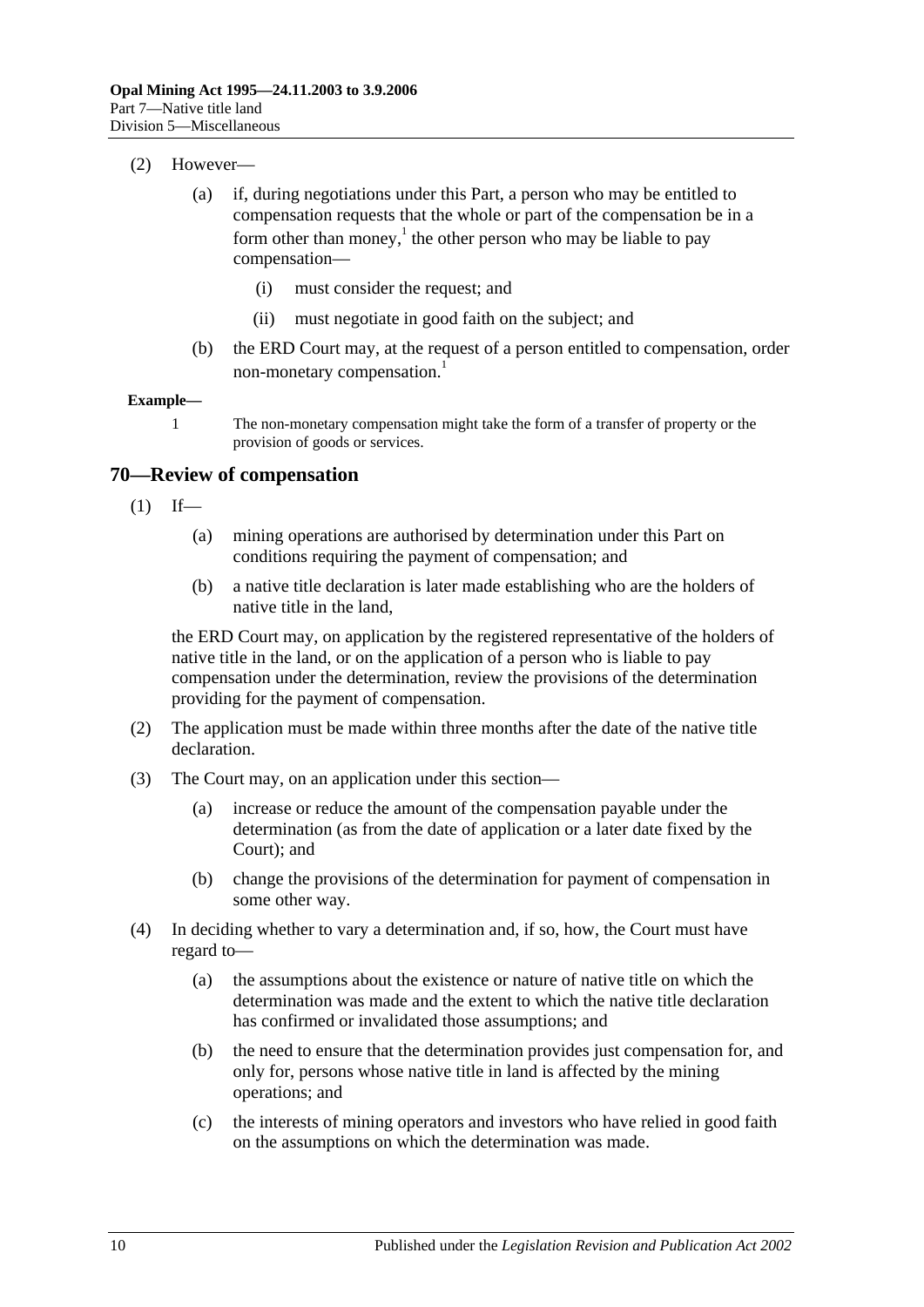### <span id="page-48-0"></span>**70A—Opal Mining Native Title Register**

- (1) The Mining Registrar must establish a distinct part of that part of the Mining Register established under [section](#page-54-1) 76 (which may be referred to as the *Opal Mining Native Title Register*) for the registration of agreements and determinations under this Part.
- (2) The Mining Registrar must, in respect of each agreement or determination registered under this Part, include in the *Opal Mining Native Title Register* details concerning—
	- (a) the land to which the agreement or determination relates; and
	- (b) if relevant—the permit or tenement to which the agreement or determination relates; and
	- (c) the parties who are bound by the agreement or determination; and
	- (d) other information prescribed by the regulations.
- (3) The Mining Registrar may also note in any other part of the Mining Register any agreement or determination registered under this Part (as the Mining Registrar thinks fit).
- <span id="page-48-1"></span>(4) An agreement or determination registered under this Part is not available for inspection under this Act if—
	- (a) in the case of an agreement, the parties to the agreement specify in the agreement, or in some other manner determined by the Mining Registrar, that the contents of the agreement should be kept confidential under this section;
	- (b) in the case of a determination, the ERD Court specifies in the determination that the contents of the determination should be kept confidential under this section.
- <span id="page-48-2"></span>(5) However, [subsection](#page-48-1) (4) does not prevent the inspection of an agreement or determination registered under this Part by—
	- (a) a person engaged in the administration of this Act acting in the course of official duties; or
	- (b) the Minister, or a person appointed to the Public Service acting in the course of official duties on behalf of, or with the authority of, the Minister; or
	- (c) a person who is bound by the agreement or determination; or
	- (d) a person who is acting under the joint authority of all persons who are bound by the agreement or determination (and such an authority must be given in a manner and form approved by the Mining Registrar); or
	- (e) a person who is acting under the authority of an order or determination of the ERD Court or the Supreme Court (for the purposes of this or another Act or law).
- (6) An authority under [subsection](#page-48-2) (5) may be given on conditions.
- (7) A person who contravenes or fails to comply with a condition is guilty of an offence. Maximum penalty: \$10 000.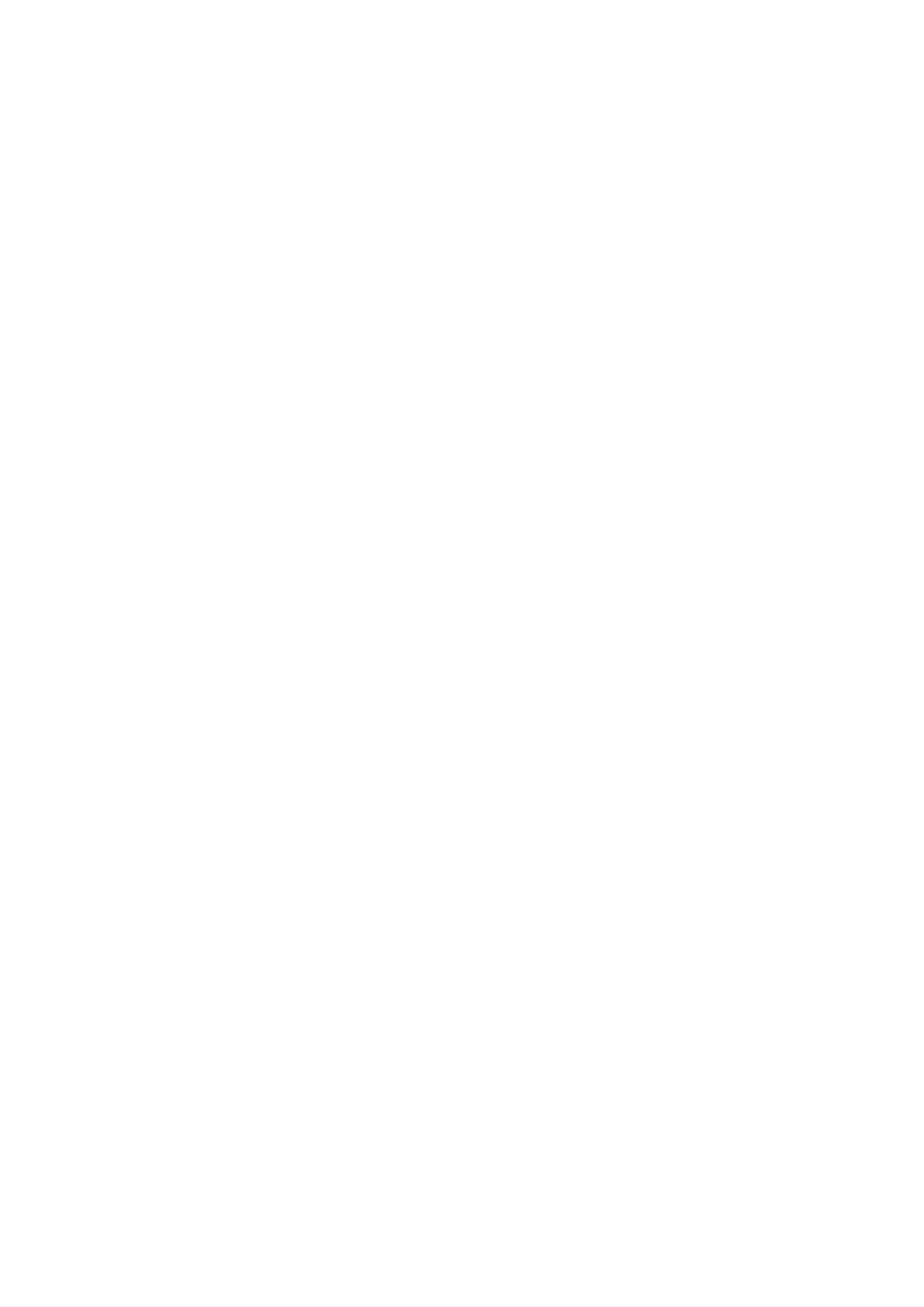## <span id="page-50-0"></span>**Part 8—Special powers of Warden's Court**

### <span id="page-50-1"></span>**72—Jurisdiction relating to tenements and monetary claims**

- (1) The Warden's Court has jurisdiction to determine, in the manner it thinks just, all suits concerning a right claimed in, under, or in relation to, a tenement, or a purported tenement, or a precious stones prospecting permit, or otherwise arising under this Act.
- (2) The Warden's Court may make a declaration as to the validity (or invalidity) of a permit or tenement under this Act.
- (2a) The Warden's Court will have jurisdiction to determine a monetary claim for not more than \$40 000 arising in relation to any contract, partnership or joint venture arrangement related to, or otherwise associated with—
	- (a) the acquisition or holding of any tenement, or purported tenement, or a precious stones prospecting permit; or
	- (b) the performance of any mining operations under this Act; or
	- (c) the recovery of any precious stones under this Act.
- (3) The Warden's Court will also have jurisdiction in any matter in which it is vested with jurisdiction by regulation.
- (4) If proceedings relating to a matter under this Act are commenced in the Warden's Court—
	- (a) the Warden's Court must give written notice of the proceedings to the Mining Registrar; and
	- (b) the Mining Registrar must make a note of the proceedings in the Mining Register.
- (5) The Director is entitled to appear in any proceedings before the Warden's Court under this Act.
- (6) Sections 65 to 66A of the Mining Act apply to the jurisdiction and proceedings of the Warden's Court under this Act.

### <span id="page-50-3"></span><span id="page-50-2"></span>**73—Cancellation of permit**

- (1) The Warden's Court may, on the application of the Director, make one or both of the following orders:
	- (a) an order cancelling a precious stones prospecting permit;
	- (b) an order prohibiting a person from holding or obtaining a precious stones prospecting permit for a period specified in the order or until further order of the Warden's Court.
- (2) An order must not be made under [subsection](#page-50-3) (1) unless the Warden's Court is satisfied that the person against whom the order is made has contravened, or failed to comply with, a provision of this or another Act or regulations regulating mining operations (including mining operations that do not involve precious stones), and that the matter is of sufficient gravity to justify the making of the order.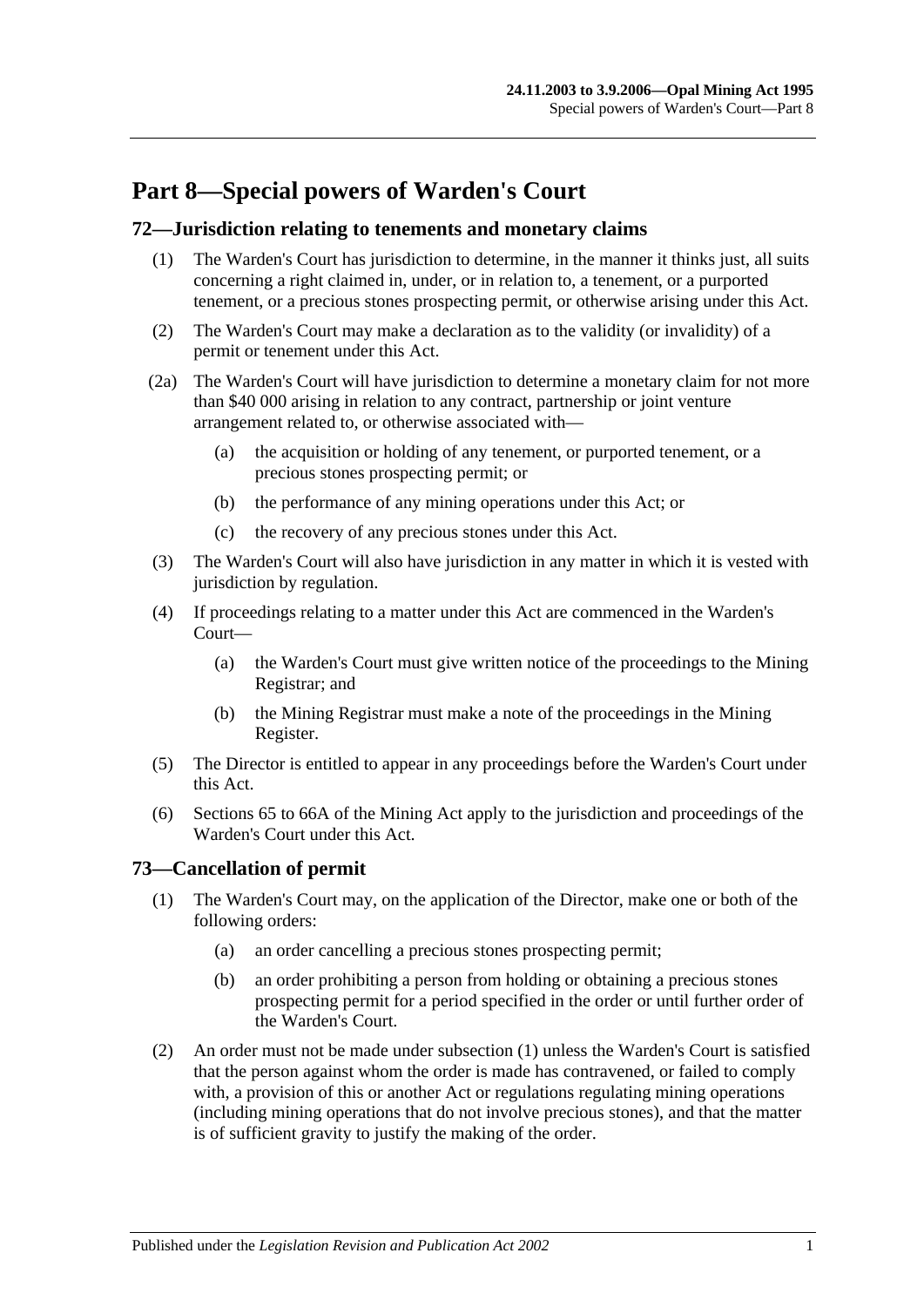### <span id="page-51-2"></span><span id="page-51-0"></span>**74—Cancellation of pegging**

- (1) The Warden's Court may, on the application of an interested person, make an order cancelling a pegging under [Part 2.](#page-10-0)
- (2) An order must not be made under [subsection](#page-51-2) (1) unless the Warden's Court is satisfied that a requirement of this Act has not been complied with in a material respect, and that the matter is of sufficient gravity to justify the cancellation of the pegging.
- (3) If an order for cancellation is made (otherwise than on the application of the Director), the person on whose application the order was made has, for a period of 14 days immediately following the date of the order, an exclusive right to peg out an area for a precious stones tenement of the same kind on the land.
- (4) After an application has been made under this section, the pegging to which the application relates cannot be altered, nor will it lapse, until the application is determined.
- (5) In this section—

#### *interested person* means—

- (a) the Director; or
- (b) the holder of a precious stones prospecting permit; or
- (c) the owner of the land on which the pegging has occurred.

### <span id="page-51-3"></span><span id="page-51-1"></span>**75—Forfeiture of tenement**

- (1) The Warden's Court may, on the application of an interested person, make an order for the forfeiture of a tenement registered under [Part 3.](#page-18-0)
- (2) An order must not be made under [subsection](#page-51-3) (1) unless the Warden's Court is satisfied that a requirement of this Act has not been complied with in a material respect, and that the matter is of sufficient gravity to justify the cancellation of the tenement.
- (3) If an order for the forfeiture of a tenement is made under this section, the registration of the tenement is, by force of the order, cancelled.
- <span id="page-51-4"></span>(4) If an order is made under this section, a person must not peg out an area for a precious stones tenement on a part of the land comprised in the tenement that has been forfeited—
	- (a) until the time within which a person may appeal against the decision of the Warden's Court has lapsed; and
	- (b) if an appeal is commenced—
		- (i) until the appeal is dismissed, struck out or withdrawn; or
		- (ii) until the questions raised by the appeal have been finally determined.
- (5) If the forfeiture remains in force at the conclusion of the period referred to in [subsection](#page-51-4) (4), the person on whose application the order for forfeiture was made (not being the Director) has, for a period of 14 days immediately following the conclusion of the period referred to in [subsection](#page-51-4) (4), an exclusive right to peg out an area for a precious stones tenement of the same kind on the land.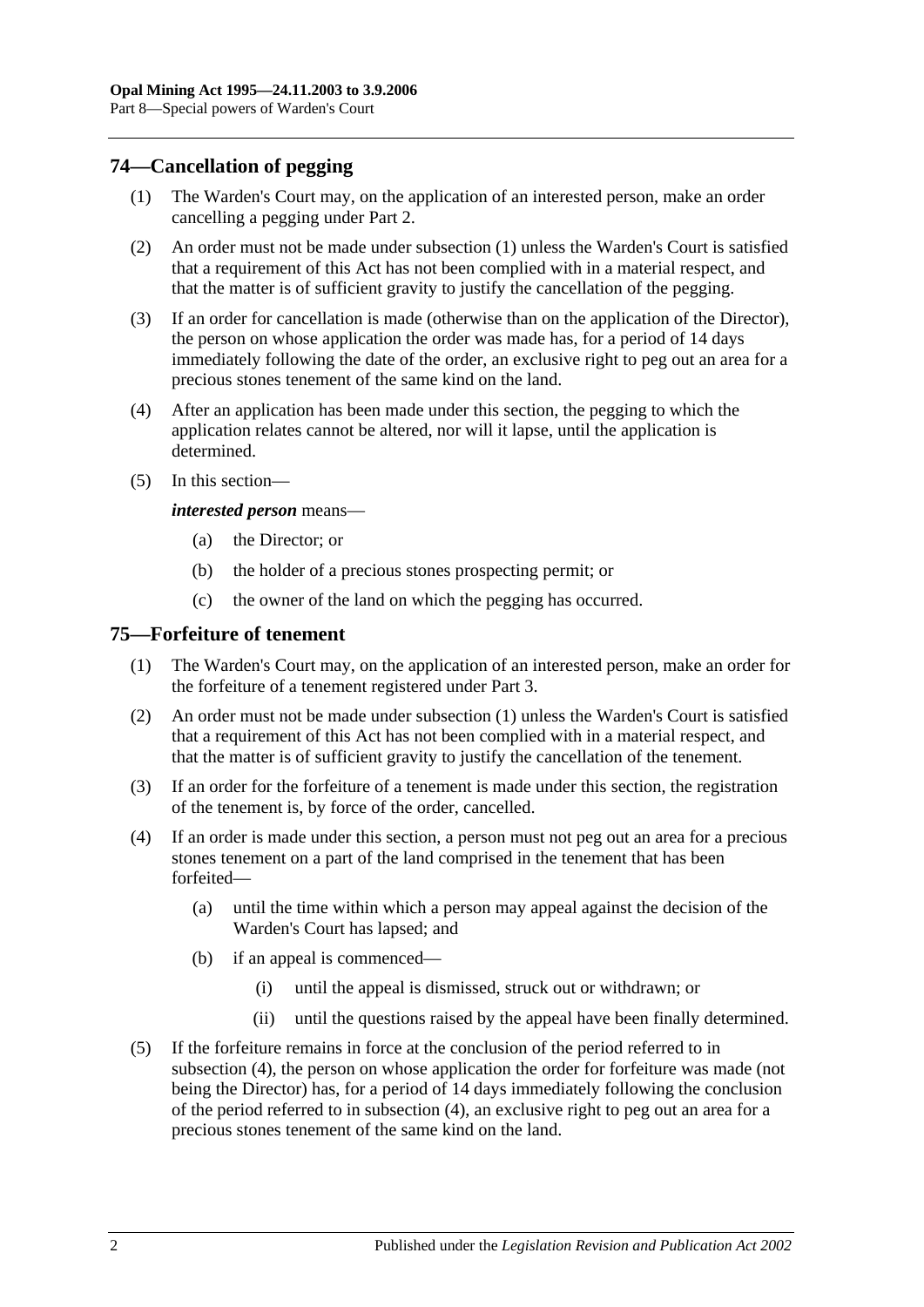- <span id="page-52-0"></span>(6) After an application has been made under this section—
	- (a) the tenement to which the application relates cannot be surrendered, nor will it lapse; and
	- (b) a person must not, without leave of the Warden's Court—
		- (i) otherwise deal with the tenement, or an interest in, or associated with, the tenement; or
		- (ii) take action to enforce a right claimed in, under or in relation to the tenement,

until the matter is finally determined.

- (7) However, if the tenement would have lapsed except for the operation of [subsection](#page-52-0) (6), the holder of the tenement must not carry out mining operations on the land after the day on which the tenement would otherwise have lapsed until the matter is finally determined.
- (8) In this section—

*interested person* means—

- (a) the Director; or
- (b) the holder of a precious stones prospecting permit; or
- (c) the owner of land comprised in the tenement.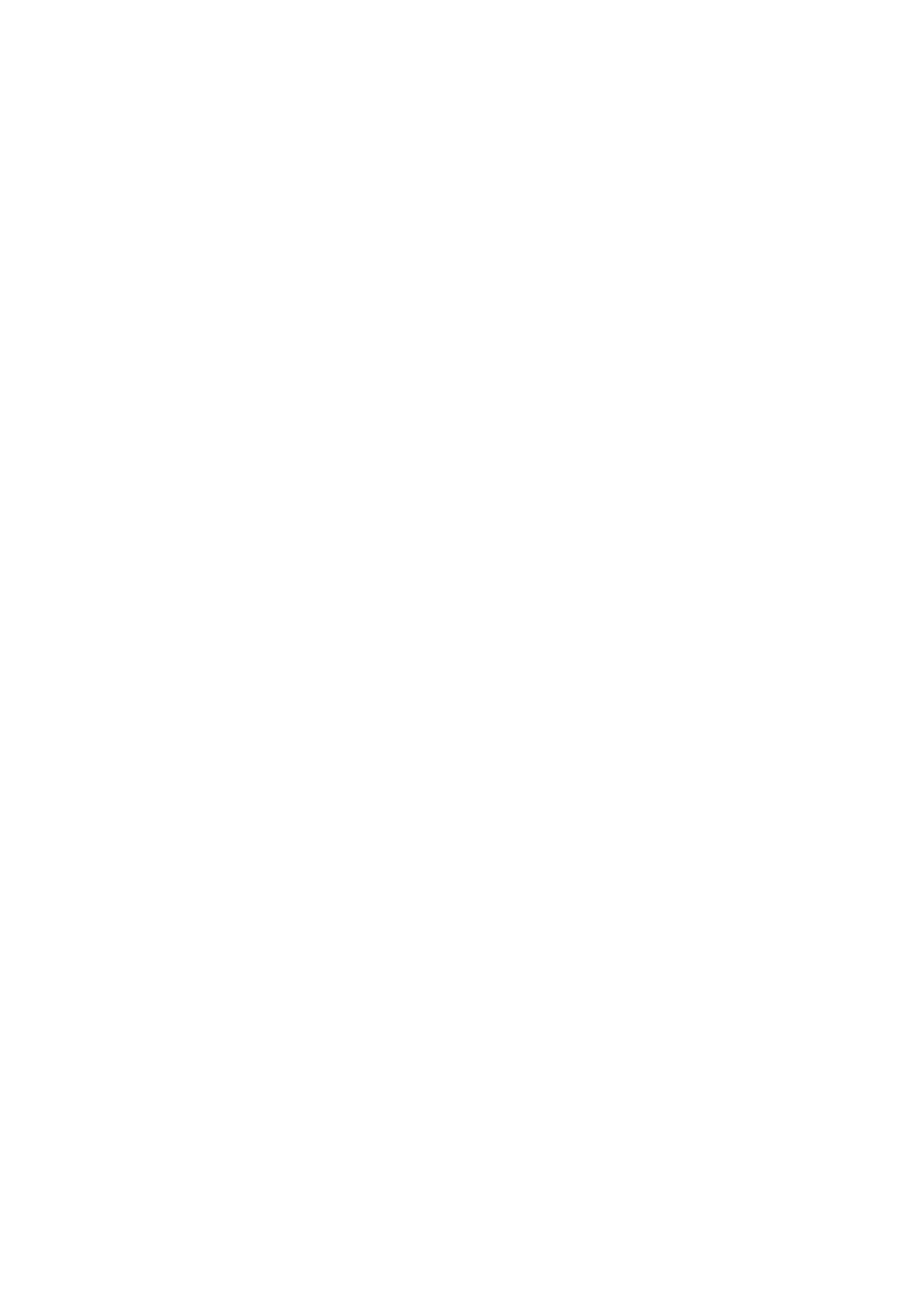## <span id="page-54-0"></span>**Part 9—Miscellaneous**

### <span id="page-54-1"></span>**76—The Mining Register**

- (1) The Mining Registrar must establish a distinct part of the Mining Register for the purposes of this Act.
- (2) The Mining Registrar must, in that part of the Mining Register, keep a register of—
	- (a) precious stones prospecting permits issued under this Act; and
	- (b) tenements registered under this Act; and
	- (c) agreements registered under this Act; and
	- (d) proceedings in the Warden's Court that relate to tenements under this Act; and
	- (e) other instruments or determinations that require registration under this Act or the regulations,

and may include in the register any other information he or she thinks fit.

- (3) The Mining Registrar must note in the relevant part of the register any agreement or instrument registered under the Mining Act that is relevant to the operation of this Act.
- (4) A person may, on payment of the prescribed fee, inspect the register during normal office hours.
- <span id="page-54-3"></span>(5) An instrument that requires registration under this Act has no force or effect until it is registered.
- (6) However, [subsection](#page-54-3) (5) does not apply to—
	- (a) an order or determination of a court; or
	- (b) an order or approval of the Minister, or of an officer acting under this Act; or
	- (c) an instrument of a prescribed class.

### <span id="page-54-2"></span>**77—Appointment of authorised persons**

- (1) The Director may appoint suitable persons to be authorised persons for the purposes of this Act.
- (2) An appointment may be subject to conditions or limitations specified by the Director.
- (3) A person appointed under this section must be issued with an identity card—
	- (a) containing a photograph of the person; and
	- (b) stating any limitations on the authorised person's authority.
- (4) An authorised person must, at the request of a person in relation to whom the authorised person intends to exercise a power under this Act, produce for the inspection of the person his or her identity card.
- (5) An authorised person may, as may reasonably be required in connection with the administration, operation or enforcement of this Act—
	- (a) enter and inspect any place;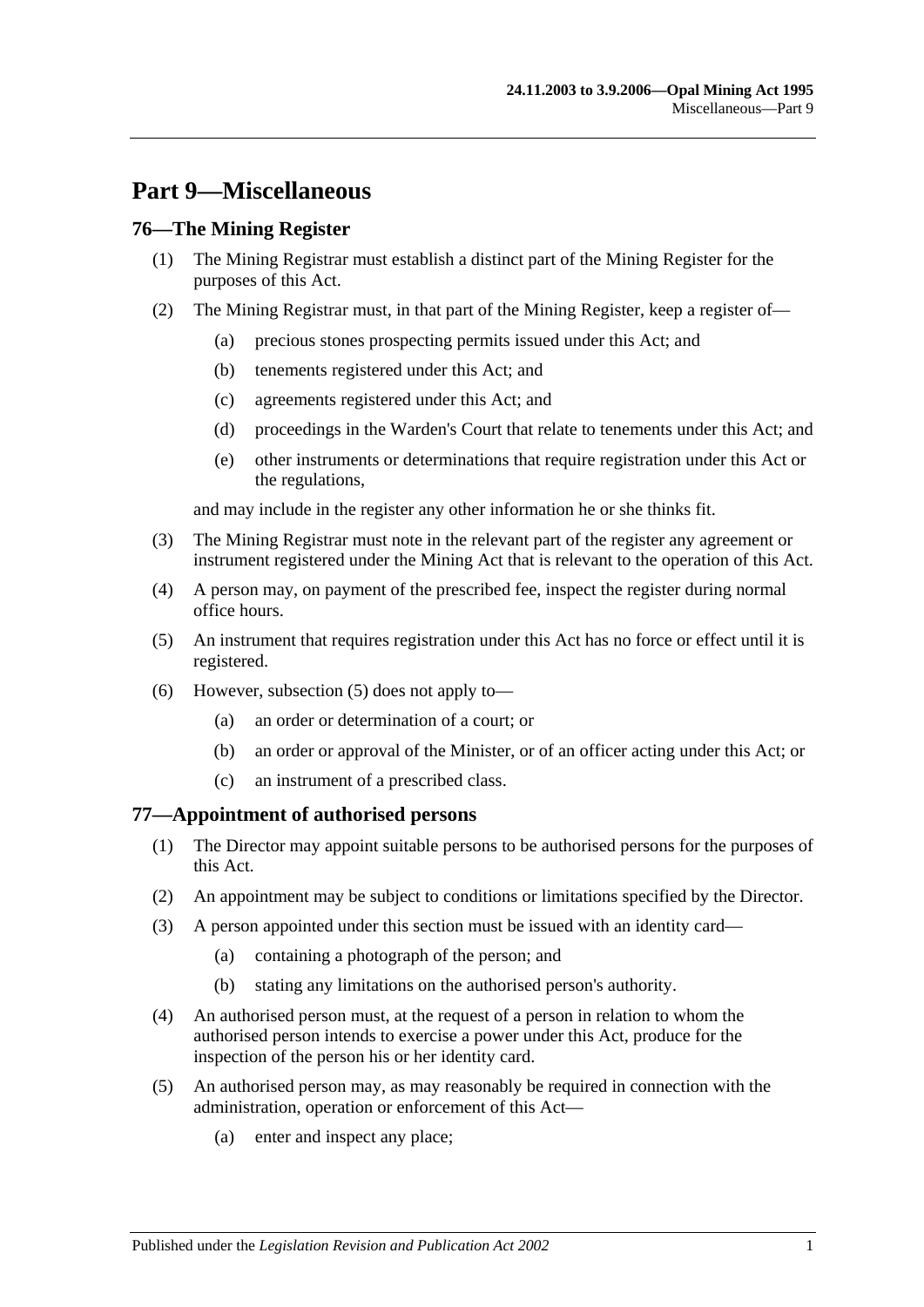- (b) carry out, or cause to be carried out, any investigation, examination, test or survey;
- (c) take, and remove from land, specimens or samples;
- (d) require a person to produce documents (which may include a written record reproducing in an understandable form information stored by computer, microfilm or other process);
- (e) examine, copy or take extracts from a document or information so produced or require a person to provide a copy of the document or information;
- (f) require a person to answer questions;
- (g) give directions.
- (6) In the exercise of powers under this section an authorised person may be assisted by such persons as may be necessary or desirable in the circumstances.
- <span id="page-55-0"></span>(7) A person exercising a power under this section must not unnecessarily impede or obstruct the lawful use or enjoyment of the land by an owner of the land.
- (8) Subject to the requirements of [subsection](#page-55-0) (7), the owner or occupier of land must give an authorised person or a person assisting an authorised person such assistance as is reasonably required for the effective exercise of a power conferred by this section. Maximum penalty: \$2 500.
- (9) A person who—
	- (a) without reasonable excuse, hinders or obstructs an authorised person, or a person assisting an authorised person, in the exercise of powers under this Act; or
	- (b) uses abusive, threatening or insulting language to an authorised person, or a person assisting an authorised person; or
	- (c) without reasonable excuse, fails to obey a requirement or direction of an authorised person under this Act; or
	- (d) without reasonable excuse, fails to answer, to the best of the person's knowledge, information and belief, a question put by an authorised person; or
	- (e) falsely represents, by words or conduct, that he or she is an authorised person,

is guilty of an offence.

Maximum penalty: \$2 500.

- (10) However, a person, not being a corporation, is not obliged to answer a question or to produce, or provide a copy of, a document or information as required under this section that to do so might tend to incriminate the person or make the person liable to a penalty.
- (11) An authorised person, or a person assisting an authorised person, who, in the course of exercising powers under this Act—
	- (a) addresses offensive language to another person; or
	- (b) without lawful authority, hinders or obstructs or uses or threatens to use force in relation to another person,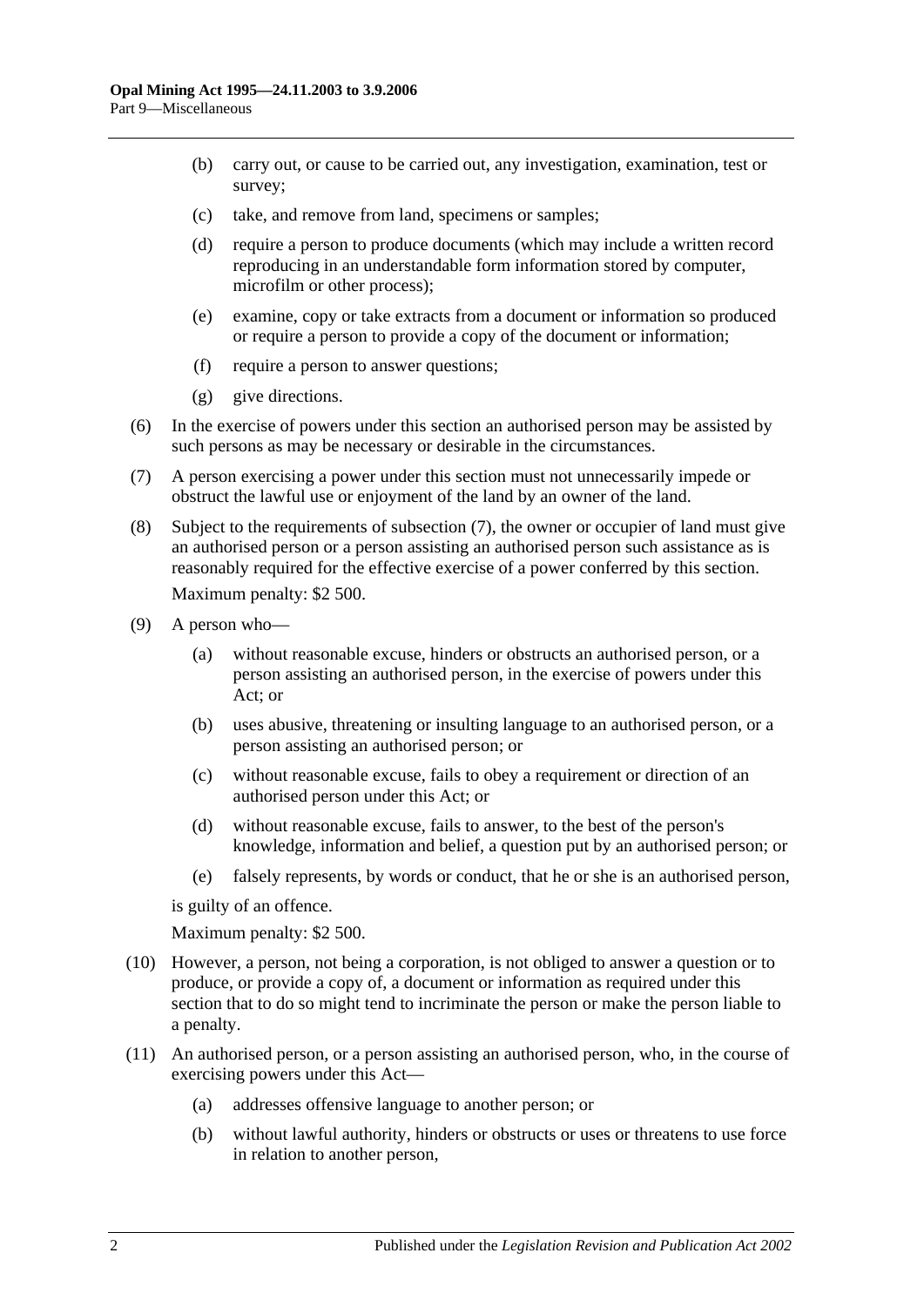is guilty of an offence.

Maximum penalty: \$2 500.

(12) An inspector under the Mining Act will be taken to be an authorised person under this Act.

### <span id="page-56-0"></span>**78—Delegations**

- (1) The Director may delegate a power or function under this Act—
	- (a) to a specified person or body; or
	- (b) to a person occupying a specified office or position.
- (2) A delegation—
	- (a) may be made subject to conditions and limitations specified in the instrument of delegation; and
	- (b) if the instrument of delegation so provides, may be further delegated by the delegate; and
	- (c) is revocable at will and does not prevent the Director from acting personally in a matter.

### <span id="page-56-1"></span>**79—Exemptions**

- (1) If the Minister is satisfied that it is justifiable to do so, the Minister may exempt a person from the obligation to comply with a provision of this Act (except [Part 7\)](#page-38-0).
- (2) An exemption may be granted on conditions determined by the Minister.
- (3) An exemption will remain in force for a period specified by the Minister or, if no period is specified, until revoked by the Minister.
- (4) The Minister may, at any time, vary, revoke or impose a condition of an exemption.
- (5) A person who contravenes or fails to comply with a condition imposed under this section is guilty of an offence. Maximum penalty: \$5 000.
- (6) An exemption may not be granted under this section so as to discriminate against the holders of native title in land.

### <span id="page-56-2"></span>**80—Passing of property**

- (1) The property in precious stones is vested in the Crown.
- (2) However, subject to this Act, the Mining Act, and other laws, the property in precious stones will pass to the person by whom the precious stones are lawfully mined on recovery of the precious stones.

### <span id="page-56-3"></span>**81—Acts of officers, employees and agents**

For the purposes of this Act, an act or default of an officer, employee or agent of a person who is the holder of a permit or tenement under this Act, or who is otherwise engaged in mining operations, will be taken to be an act or default of the person unless it is proved that the officer, employee or agent acted outside the scope of his or her actual, usual and ostensible authority.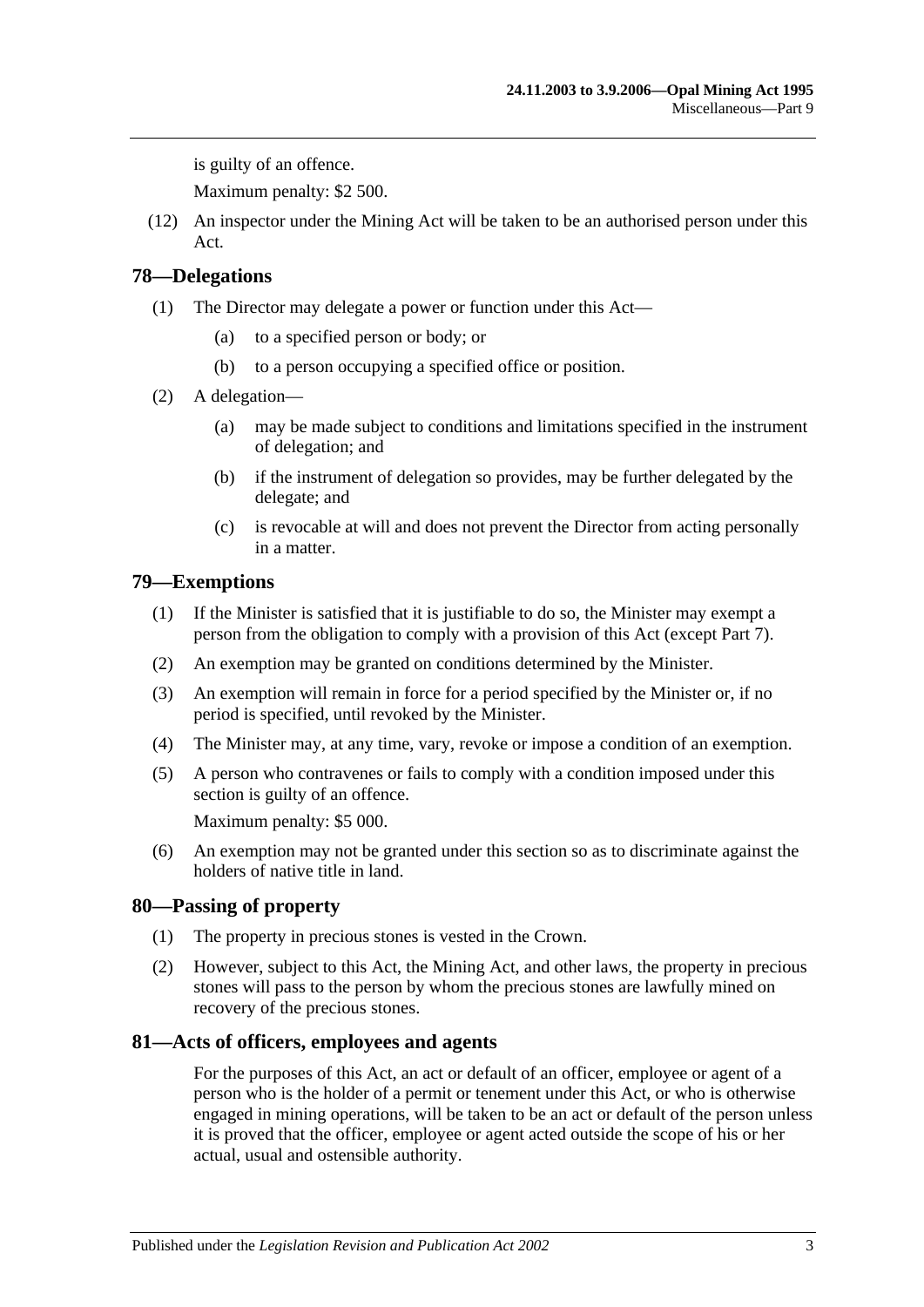### <span id="page-57-2"></span><span id="page-57-0"></span>**82—Offences**

- (1) A person who—
	- (a) mines for precious stones; or
	- (b) sells, uses or disposes of precious stones recovered in the course of mining operations,

without being duly authorised by or under this Act or the Mining Act is guilty of an offence.

Maximum penalty: \$10 000 or imprisonment for 2 years.

- (2) A person who is on land comprised in a tenement for the purpose of mining in contravention of [subsection](#page-57-2) (1) is guilty of an offence and liable to the same penalty as prescribed by that subsection.
- (3) A person must not, without lawful excuse, obstruct or hinder the holder of a permit or tenement under this Act in the reasonable exercise of a right conferred by this Act. Maximum penalty: \$1 250.
- (4) A person who—
	- (a) by a false statement or information, obtains or attempts to obtain a permit or tenement under this Act; or
	- (b) forges or fraudulently alters or uses a permit or tenement under this Act,

is guilty of an offence.

Maximum penalty: \$2 500.

- (5) A person who, in furnishing information for the purposes of this Act, makes a statement that is false or misleading in a material particular is guilty of an offence. Maximum penalty: \$2 500.
- (6) A person who contravenes or fails to comply with a provision of this Act is guilty of an offence and, if no penalty is specifically provided, is liable to a fine not exceeding \$2 500.
- (7) If a corporation is guilty of an offence against this Act, each director and manager of the corporation is guilty of an offence and liable to the same penalty as may be imposed for the principal offence unless it is proved that the principal offence did not result from failure on his or her part to take reasonable and practicable measures to prevent the commission of the offence.

### <span id="page-57-1"></span>**83—Proceedings for offences**

- (1) Offences constituted by this Act lie within the jurisdiction of the Warden's Court.
- (2) A prosecution for an offence against this Act that is commenced in the Warden's Court will be heard and determined summarily.
- (3) The Warden's Court will, for the purposes of proceedings for an offence against this Act, have the powers and authorities of a court of summary jurisdiction, and such other powers and authorities as may be conferred by regulation.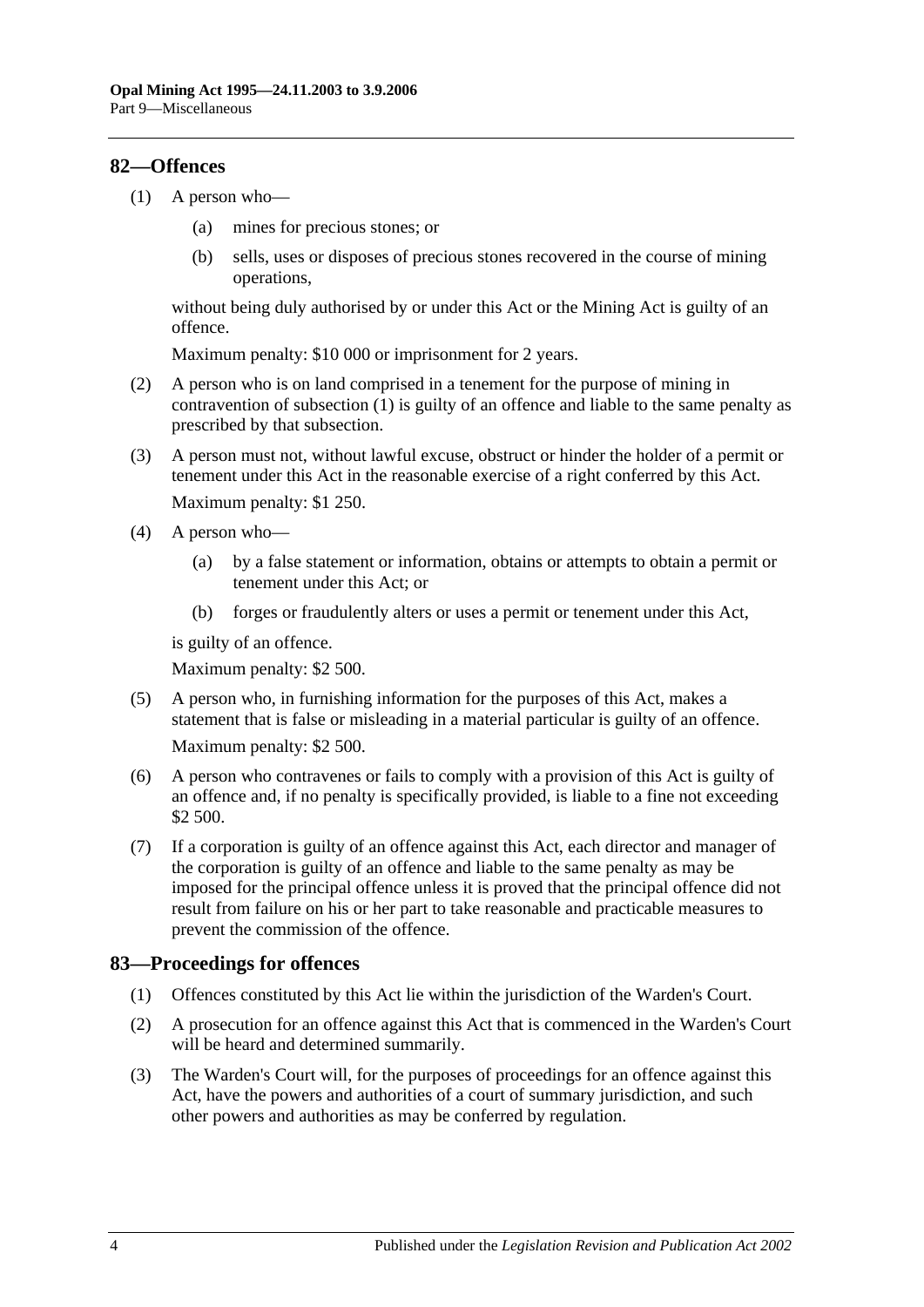- (4) A prosecution for an offence against this Act may be commenced at any time within two years after the date of the alleged commission of the offence or, with the authorisation of the Attorney-General, at a later time within three years after the date of the alleged commission of the offence.
- (5) An apparently genuine document purporting to be signed by the Attorney-General and to authorise the commencement of proceedings for an offence against this Act will be accepted in any legal proceedings, in the absence of proof to the contrary, as proof of the authorisation.
- (6) The conferral of jurisdiction on the Warden's Court in respect of offences does not limit the jurisdiction of any other court.

### <span id="page-58-0"></span>**84—Prohibition orders**

- (1) The Director may apply to the Warden's Court for an order prohibiting a person from entering or remaining on a precious stones field.
- (2) The Warden's Court may make an order against a person under this section if satisfied that the order is necessary to restore, or to safeguard, good order on a precious stones field.
- (3) An order may be made in the absence of the person if the Warden's Court is satisfied that a copy of the application was served on the person and the person was given reasonable notice of the hearing of the matter.
- (4) An order under this section must be served on the person personally and is not binding until it has been so served.
- (5) A person bound by an order who enters, or remains on, a precious stones field in contravention of the order is guilty of an offence.

Maximum penalty: \$5 000 or imprisonment for 1 year.

- (6) The Warden's Court may revoke an order under this section on application—
	- (a) by the Director; or
	- (b) by the person bound by the order.

### <span id="page-58-1"></span>**85—Power of Mining Registrar to require pegs to be removed**

If the Mining Registrar is satisfied on reasonable grounds that an area has been pegged out in contravention of this Act or otherwise than in accordance with an authority conferred by this Act, the Mining Registrar may cause the pegs to be removed.

### <span id="page-58-2"></span>**86—Compliance orders**

- (1) If a person carries out mining operations without the authority required by this Act, the ERD Court may, on application by the Director or the owner of the land on which the operations are carried out, make an order (a compliance order) requiring the person (the respondent)—
	- (a) to stop the operations; and
	- (b) if the operations have resulted in damage to land—to take specified action to restore the land to its former condition.
- (2) Before the Court makes a compliance order it must allow the respondent a reasonable opportunity to be heard on the application.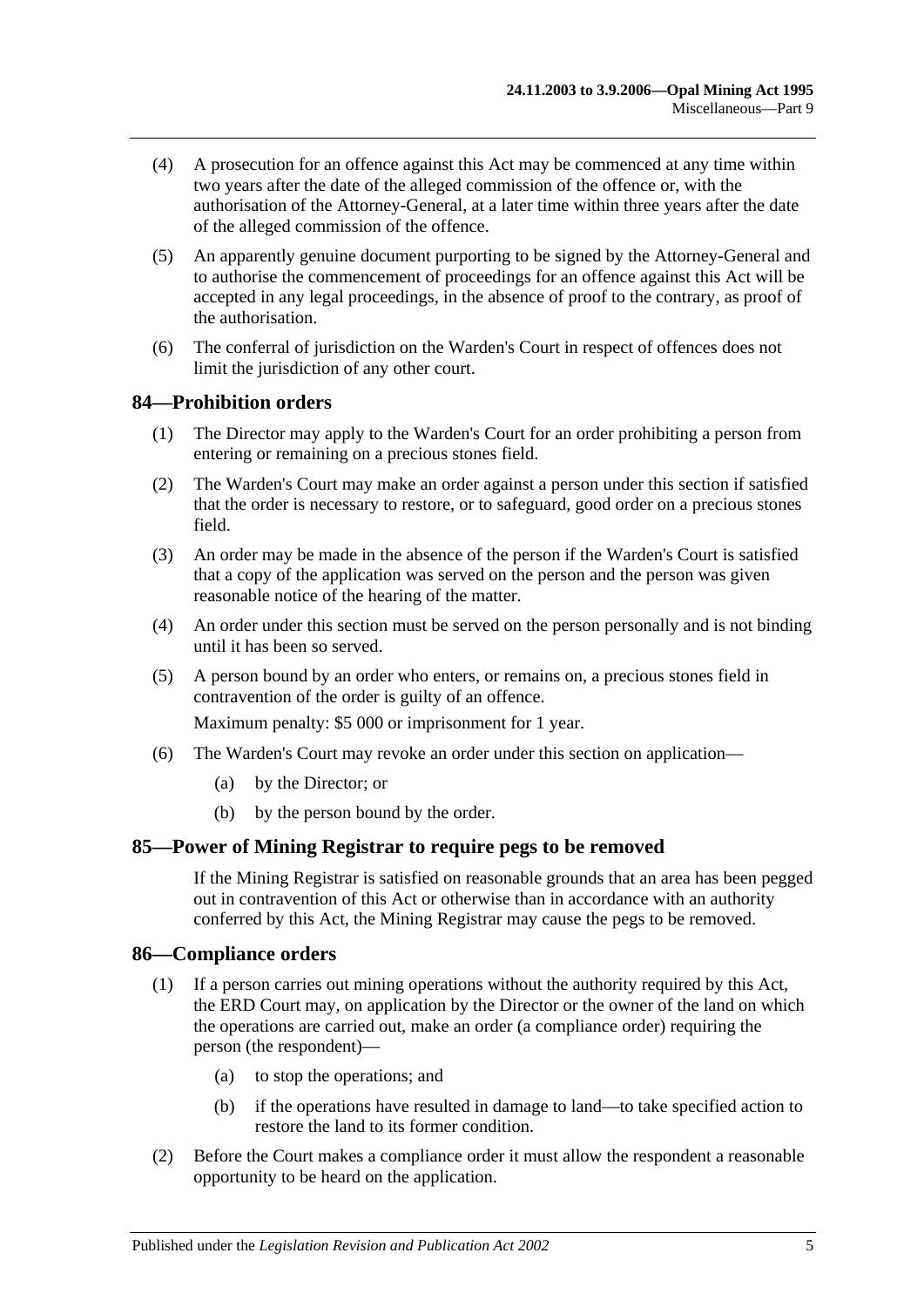(3) A person against whom a compliance order is made must comply with the order. Maximum penalty: \$100 000.

### <span id="page-59-0"></span>**87—Evidentiary provision**

- (1) In proceedings for an offence against this Act, an allegation in a complaint that land referred to in the complaint—
	- (a) comprises, or is within, a precious stones field; or
	- (b) is reserved from the operation of this Act; or
	- (c) is a designated area; or
	- (d) is an exclusion zone; or
	- (e) is exempt land; or
	- (f) is prescribed exempt land,

will be taken to be proved in the absence of proof to the contrary.

- (2) In proceedings, a certificate purporting to be given by the Mining Registrar as to a matter relating to—
	- (a) a permit or tenement under this Act; or
	- (b) a notice or requirement under this Act,

constitutes proof, in the absence of proof to the contrary, of the matters so certified.

(3) In proceedings a document purporting to be a precious stones prospecting permit or a certificate of registration of a precious stones tenement will be accepted as such in the absence of proof to the contrary.

### <span id="page-59-1"></span>**88—Avoidance of double compensation**

In determining compensation to be paid to a body or person under this Act, compensation that has been paid to the body or person, or to which the body or person is entitled under other laws, must be taken into account.

### <span id="page-59-2"></span>**89—Disposal of waste**

(1) In this section—

*relevant area* means—

- (a) an area pegged out for a precious stones claim; or
- (b) an area within a registered tenement (and, for the purposes of this paragraph, if a registered precious stones claim is within a registered opal development lease, the relevant area for the claim will be taken to include the area of the lease while the lease is in force).
- <span id="page-59-3"></span>(2) A person must not deposit, or allow to be deposited, soil, overburden or other material from a relevant area, or extend an open cut, beyond the boundaries of a relevant area, without the written authority of an authorised person.

Maximum penalty: \$2 500.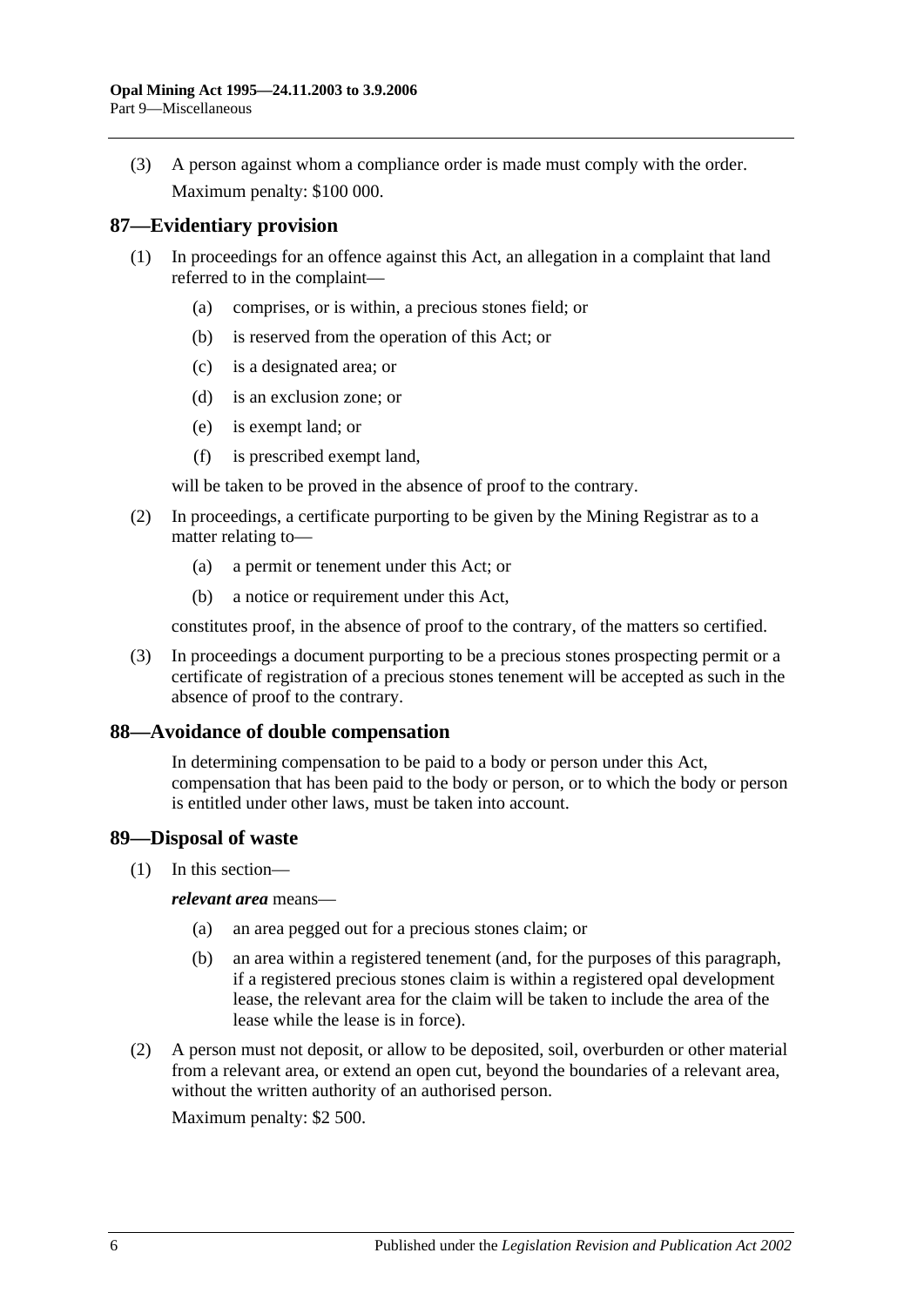- (3) If the relevant area is outside a precious stones field, an authorised person must not give an authority under [subsection](#page-59-3) (2) without the written permission of the owner of the land.
- <span id="page-60-4"></span>(4) An authority may be given subject to conditions specified by the authorised person.
- (5) A person must not contravene or fail to comply with a condition. Maximum penalty: \$2 500.
- <span id="page-60-5"></span>(6) If a person acts in contravention of [subsection](#page-59-3) (2), or of a condition under [subsection](#page-60-4) (4), an authorised person may, by notice in writing, require the person to take specified action (immediately or within a period specified in the notice) to remedy the situation.
- (7) A person to whom a notice is addressed under [subsection](#page-60-5) (6) must not, without reasonable excuse, fail to comply with the notice.
- <span id="page-60-6"></span>(8) If the requirements of a notice are not complied with, an authorised person may cause the requirements to be carried out.
- (9) The Director may recover the costs and expenses reasonably incurred in taking action under [subsection](#page-60-6) (8) from the person who failed to comply with the notice, as a debt.

### <span id="page-60-0"></span>**90—Persons under 18**

The obligations imposed by or under this Act are binding on a minor of or above the age of 16 who holds a permit or tenement as if the person were an adult.

### <span id="page-60-1"></span>**91—Safety net**

- (1) The Minister may enter into an agreement with the holder of a tenement—
	- (a) that, if the tenement should at some future time be found to be wholly or partially invalid due to circumstances beyond the control of the holder of the tenement, the holder of the tenement will have a preferential right to the grant of a new tenement; and
	- (b) dealing with the terms and conditions on which the new tenement will be provided.
- (2) The Minister must consider any proposal by the holder of a tenement for an agreement under this section.

### <span id="page-60-7"></span><span id="page-60-2"></span>**92—Land subject to more than one tenement**

- (1) Land must not be simultaneously subject to more than one tenement under this Act.
- (2) However, [subsection](#page-60-7) (1) does not apply to a precious stones claim within an area of an opal development lease where the holder of the lease is the holder of the claim.

### <span id="page-60-3"></span>**93—Interaction with Mining Act**

(1) Except where express provision is otherwise made, and subject to this section, this Act does not regulate mining operations carried out under the authority of a mining tenement issued under the Mining Act.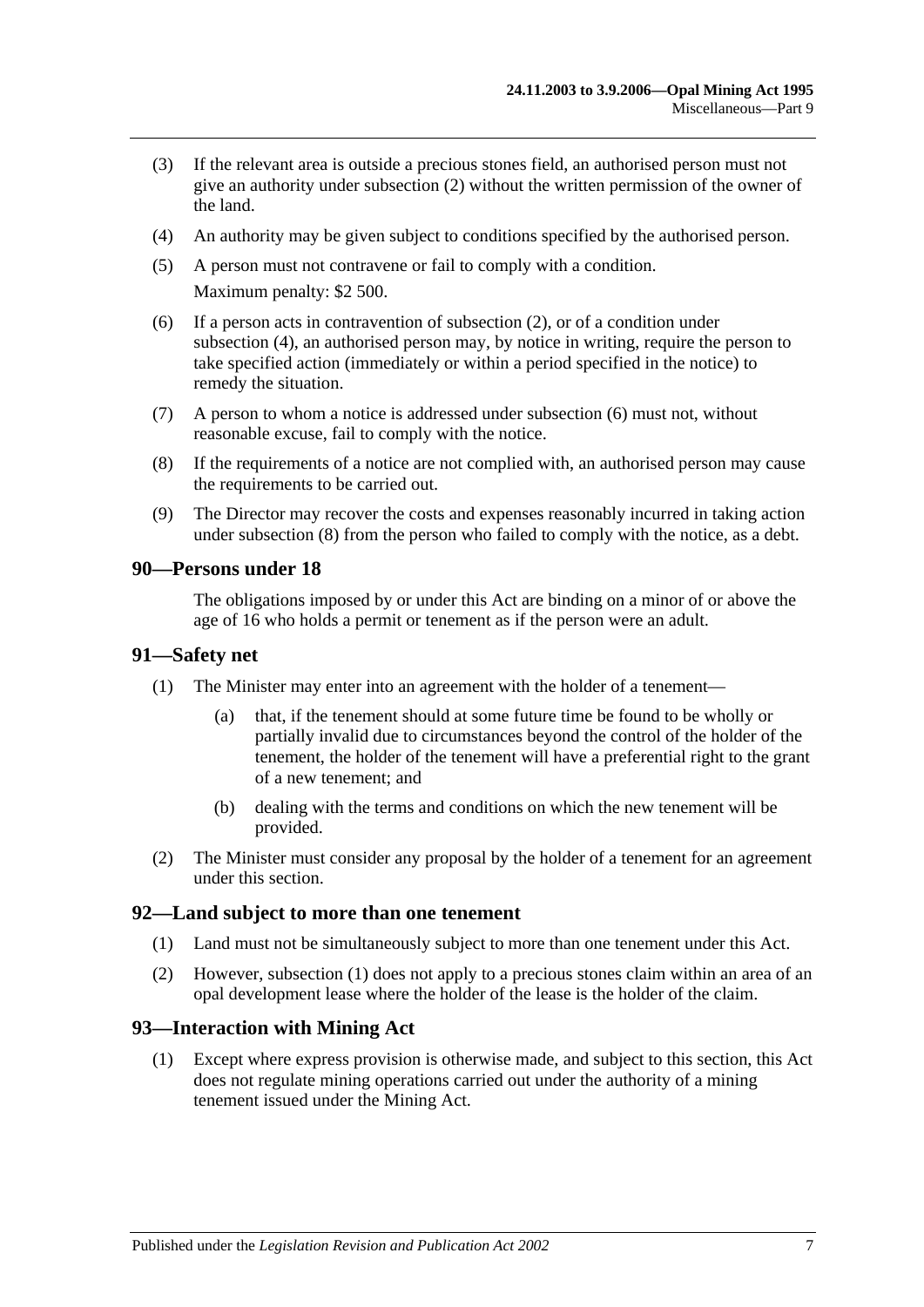- <span id="page-61-3"></span>(2) Subject to this Act and the Mining Act, land may be simultaneously subject to a registered precious stones tenement under this Act and a mining tenement under the Mining Act—
	- (a) if the holder of the tenement that is first registered (whether under this Act or the Mining Act) gives written approval to the registration of the second tenement; or
	- (b) if the Warden's Court approves the registration of the second tenement (whether under this Act or the Mining Act).
- (3) In a situation referred to in [subsection](#page-61-3) (2), the holders of the respective tenements must, subject to maintaining reasonable efficiencies in the conduct of their own operations, and any order of the Warden's Court, take all steps that are reasonably practicable to minimise interference with each others' operations.

Maximum penalty: \$5 000.

- (4) The holders of the respective tenements may agree to the modification of their rights under this Act or the Mining Act (or both) and, subject to an order of the Warden's Court (made on the application of any interested person), that agreement will have effect according to its terms.
- (5) The Warden's Court may, on the application of the holder of a tenement (whether under this Act or the Mining Act), make an order to regulate, restrict or prohibit mining operations where two or more tenements include the same land.
- (6) The holder of a tenement (whether under this Act or the Mining Act) must not contravene or fail to comply with an order of the Warden's Court under this section. Maximum penalty: \$5 000.

### <span id="page-61-0"></span>**94—Interaction with other Acts**

- (1) This Act does not derogate from the following Acts (as they relate to the conduct of mining operations):
	- (a) the *[Local Government Act](http://www.legislation.sa.gov.au/index.aspx?action=legref&type=act&legtitle=Local%20Government%20Act%201934) 1934*;
	- (b) the *[Pastoral Land Management and Conservation Act](http://www.legislation.sa.gov.au/index.aspx?action=legref&type=act&legtitle=Pastoral%20Land%20Management%20and%20Conservation%20Act%201989) 1989*.
- (2) A person must, in carrying out mining operations under this Act, give proper consideration to the protection of any Aboriginal sites or objects within the meaning of the *[Aboriginal Heritage Act](http://www.legislation.sa.gov.au/index.aspx?action=legref&type=act&legtitle=Aboriginal%20Heritage%20Act%201988) 1988* that may be affected by those operations.

### <span id="page-61-1"></span>**95—Public roads and access routes**

- (1) The rights conferred by this Act may only be exercised with respect to a public road, street or highway, or a public access route under section 45 of the *[Pastoral Land](http://www.legislation.sa.gov.au/index.aspx?action=legref&type=act&legtitle=Pastoral%20Land%20Management%20and%20Conservation%20Act%201989)  [Management and Conservation Act](http://www.legislation.sa.gov.au/index.aspx?action=legref&type=act&legtitle=Pastoral%20Land%20Management%20and%20Conservation%20Act%201989) 1989*, with the written approval of the authority that has control of that road, street, highway or route.
- (2) However, an approval is not required to peg out an area for a precious stones tenement.

### <span id="page-61-4"></span><span id="page-61-2"></span>**96—Approval of associations**

(1) The Director may, on the application of an association that represents the interests of mining operators, grant an approval to the association to act as an approved association for the purposes of this Act.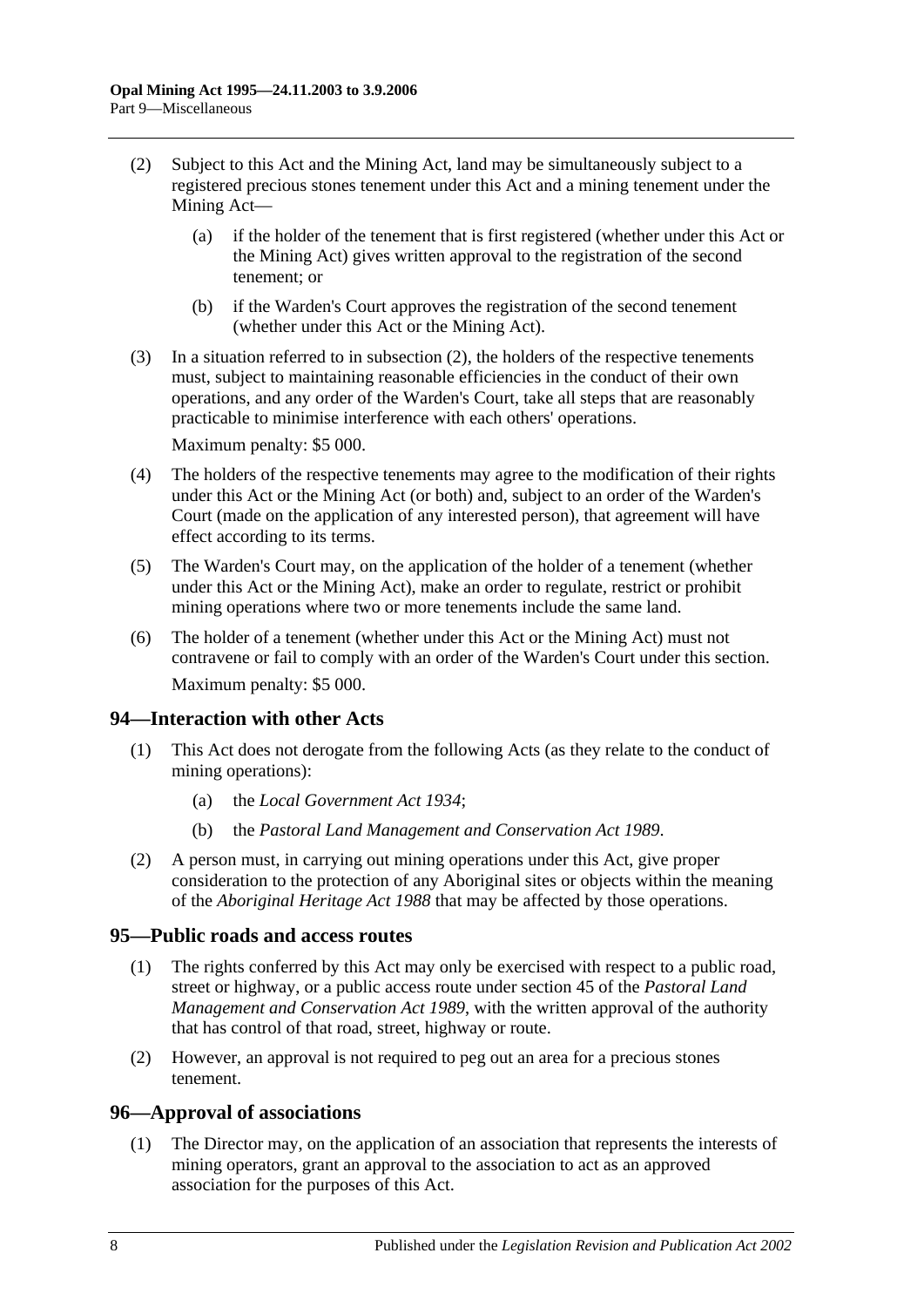- <span id="page-62-3"></span>(2) The Director may, at any time, by written notice to the association, revoke the approval of an association under this section.
- (3) If the Director—
	- (a) refuses to grant an approval to an association under [subsection](#page-61-4) (1); or
	- (b) revokes the approval of an association under [subsection](#page-62-3) (2),

the association may apply to the Minister for a review of that decision.

(4) The Minister may determine the application as the Minister thinks fit and, if the Minister finds in favour of the applicant, grant or preserve the approval (as appropriate).

### <span id="page-62-0"></span>**97—Immunity from liability**

No liability attaches to an officer or employee of the Crown or other person to whom powers or functions have been delegated under this Act for an act done, or omission made, in good faith in the course of carrying out functions related to the administration or enforcement, or purported administration or enforcement, of this Act.

#### <span id="page-62-1"></span>**98—Powers of attorney**

A person cannot do the following for or on behalf of another (other than a corporation) under a power of attorney:

- (a) apply for a precious stones prospecting permit; or
- (b) prospect, or peg out an area for a tenement; or
- (c) give notice of a pegging; or
- (d) apply for the registration or renewal of a tenement.

#### <span id="page-62-4"></span><span id="page-62-2"></span>**99—Regulations**

- (1) The Governor may make regulations that are contemplated by, or are necessary or expedient for the purposes of, this Act.
- (2) Without limiting the generality of [subsection](#page-62-4) (1), the regulations may—
	- (a) regulate and control the issue of permits, certificates of registration and other instruments under this Act; and
	- (b) prescribe categories of persons who are disqualified from holding a permit or tenement under this Act; and
	- (c) provide for the maintenance and inspection of registers; and
	- (d) regulate, restrict or prohibit specified kinds of operations on land, or land within a specified area, or land of a specified class; and
	- (e) provide that an activity must not be carried out under this Act, or a permit, tenement or other instrument issued under this Act, unless or until a prescribed authority has been consulted and, if the regulations so provide, approved the activity or concurred in the issuing of the permit, tenement or instrument; and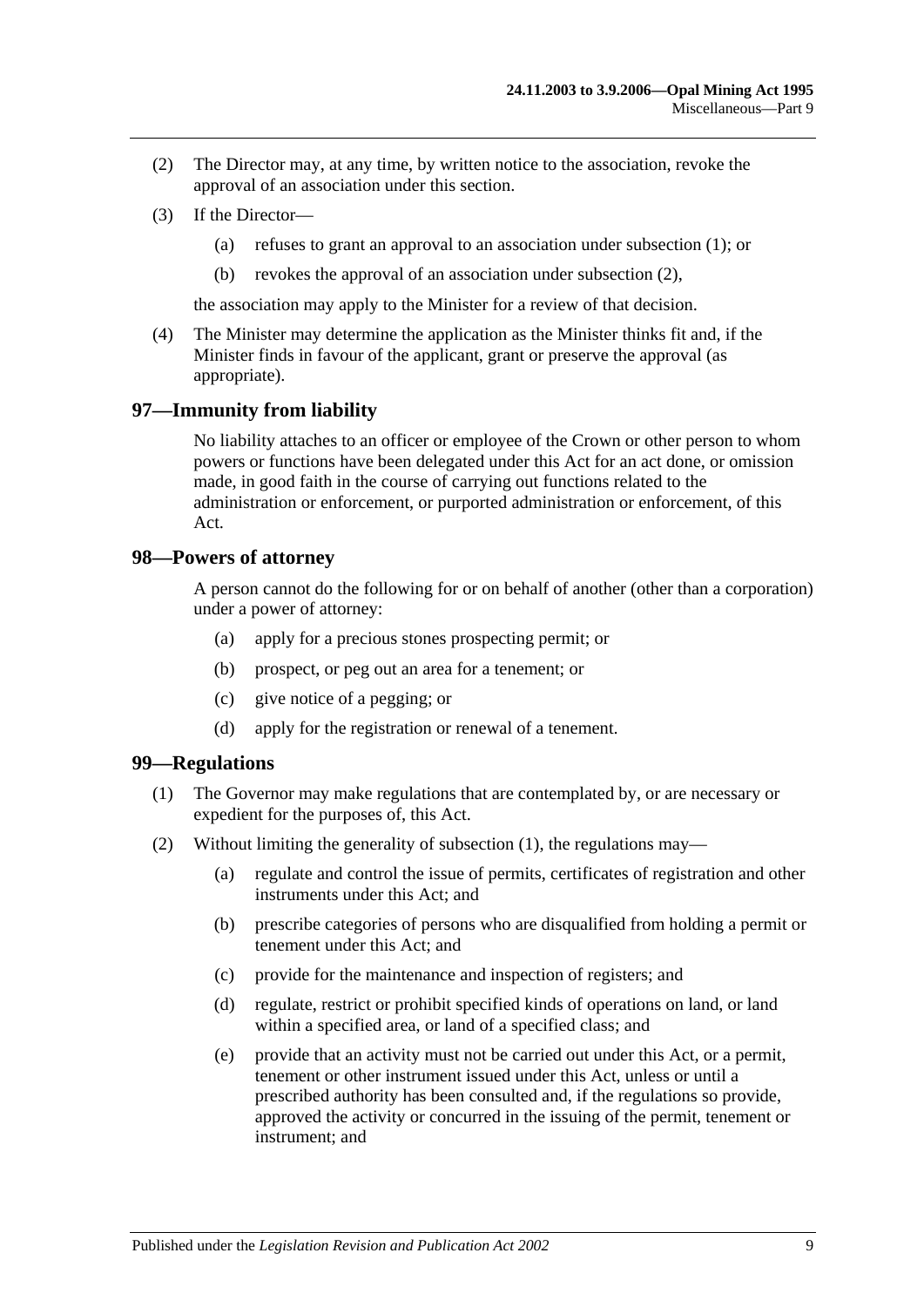- (f) require that mining operations be worked with proper diligence, in conformity with the requirements of the regulations, as to the number of personnel, and the nature of machinery, to be employed in carrying out operations and such other matters as may be required in the regulations; and
- (g) provide for the amalgamation of two or more tenements, or conditions affecting two or more tenements, so that the tenements may be worked as if they constituted a single tenement; and
- (h) provide for the protection, management, rehabilitation and restoration of land; and
- (i) restrict or prohibit operations that may cause nuisance or inconvenience to persons in the vicinity of mining operations; and
- (j) restrict or prohibit operations that may result in pollution or harm to any watercourse, water supply or natural amenity; and
- (k) prescribe the action that must be taken if a permit, pegging or tenement lapses or is cancelled under this Act, or otherwise ceases to have effect; and
- (l) provide for the form and service of notices and other documents under this Act; and
- (m) prescribe fees and charges to be paid in respect of a matter under this Act and provide for the recovery of those fees; and
- (n) authorise the release or publication of information of a specified kind obtained in the administration of this Act; and
- (o) prescribed fines (not exceeding \$2 500) for contravention of a regulation.
- (3) The regulations may—
	- (a) refer to or incorporate, wholly or partially and with or without modification, a code, standard or other document prepared or published by a prescribed body, either as in force at the time the regulations are made or as in force from time to time; and
	- (b) be of general or limited application; and
	- (c) make different provision according to the persons, things or circumstances to which they are expressed to apply; and
	- (d) provide that a specified provision of this Act does not apply, or applies with prescribed variations, in any circumstance or situation (or circumstance or situation of a prescribed class) specified by the regulations, subject to any condition to which the regulations are expressed to be subject; and
	- (e) provide that a matter or thing is to be determined, dispensed with, regulated or prohibited according to the discretion of the Minister, the Director, the Mining Registrar or a prescribed authority.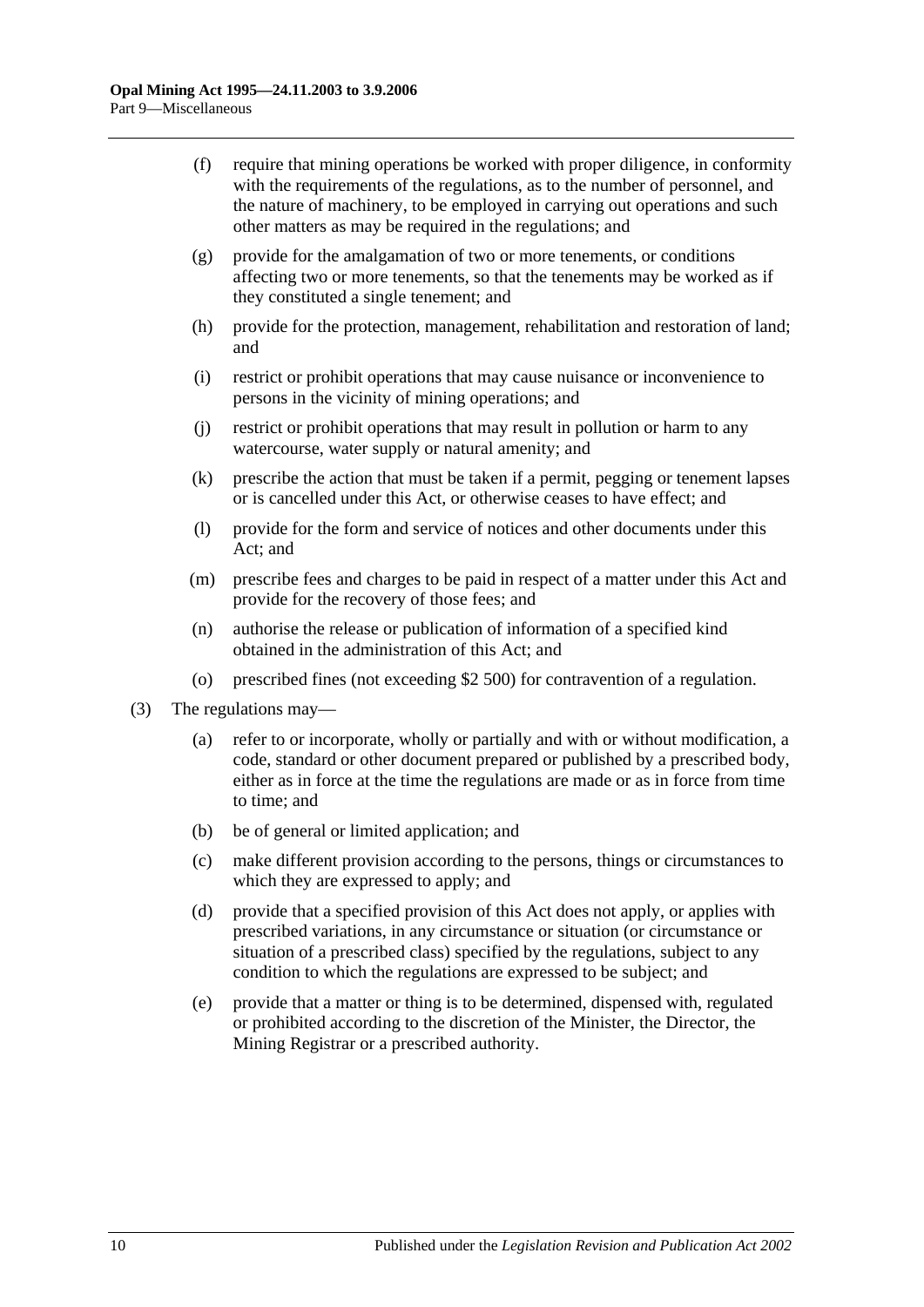## <span id="page-64-0"></span>**Schedule 1—Transitional provisions**

### <span id="page-64-1"></span>**1—Precious stones fields; reserved land**

- (1) A precious stones field under the Mining Act immediately before the commencement of this clause will be taken to have been declared as a precious stones field under this Act.
- (2) Land reserved from the operation of the Mining Act immediately before the commencement of this clause will be taken to have been reserved from the operation of this Act.

### <span id="page-64-2"></span>**2—Existing permits, tenements etc—Precious stones**

- (1) A precious stones prospecting permit in force under the Mining Act immediately before the commencement of this clause will be taken to be a precious stones prospecting permit issued under this Act (and, subject to this Act, will continue in force for the balance of its term).
- (2) A precious stones claim registered under the Mining Act immediately before the commencement of this clause will be taken to be a precious stones claim registered under this Act (and, subject to this Act, the registration will continue for the balance of the term of the claim).
- (3) A valid pegging for precious stones under the Mining Act in existence immediately before the commencement of this clause will continue to have effect under this Act.
- (4) An application made under the Mining Act that had not been determined before the commencement of this clause may, if so determined by the Mining Registrar, be dealt with under this Act.

### <span id="page-64-3"></span>**3—Exploration licences**

- (1) An exploration licence in force under the Mining Act immediately before the commencement of this clause will not be taken to include an authority to carry out exploratory operations for precious stones.
- (2) However, the Minister may, on the application of the holder of an exploration licence made after the commencement of this clause and subject to the Mining Act (as amended by this Act), if the Minister in his or her absolute discretion thinks fit, vary the terms of an exploration licence to authorise exploratory operations for precious stones under the licence.

### <span id="page-64-4"></span>**4—Appointments**

A mining registrar holding office immediately before the commencement of this clause will be taken to have been appointed to that office by the Minister under section 13 of the Mining Act (as amended by this Act), and will continue to hold that office until the appointment is revoked by the Minister.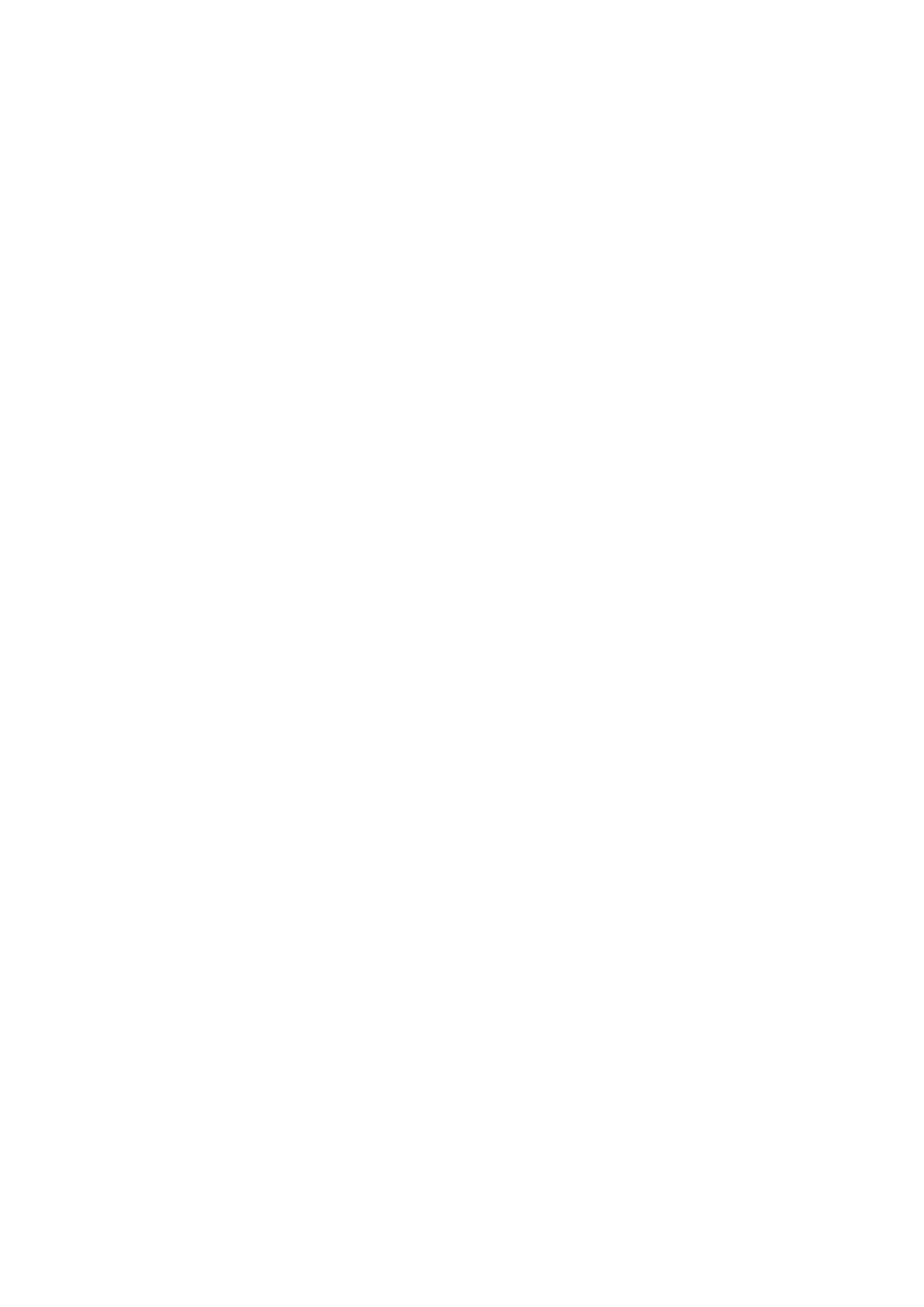## <span id="page-66-0"></span>**Legislative history**

### **Notes**

• This version is comprised of the following:

| Part 1    | 24.11.2003 (Reprint No 6) |
|-----------|---------------------------|
| Part 2    | 12.6.2003 (Reprint No 5)  |
| Part 3    | 12.6.2003 (Reprint No 5)  |
| Part 4    | 12.6.2003 (Reprint No 5)  |
| Part 5    | 12.6.2003 (Reprint No 5)  |
| Part 6    | 12.6.2003 (Reprint No 5)  |
| Part 7    | 12.6.2003 (Reprint No 5)  |
| Part 8    | 12.6.2003 (Reprint No 5)  |
| Part 9    | 12.6.2003 (Reprint No 5)  |
| Schedules | 12.6.2003 (Reprint No 5)  |
|           |                           |

- Amendments of this version that are uncommenced are not incorporated into the text.
- Please note—References in the legislation to other legislation or instruments or to titles of bodies or offices are not automatically updated as part of the program for the revision and publication of legislation and therefore may be obsolete.
- Earlier versions of this Act (historical versions) are listed at the end of the legislative history.
- For further information relating to the Act and subordinate legislation made under the Act see the Index of South Australian Statutes or www.legislation.sa.gov.au.

## **Legislation amended by principal Act**

The *Opal Mining Act 1995* amended the following:

*Mining Act 1971*

### **Principal Act and amendments**

New entries appear in bold.

| Year No |     | Title                                                                     | Assent     | Commencement                                                     |
|---------|-----|---------------------------------------------------------------------------|------------|------------------------------------------------------------------|
| 1995    | 102 | <b>Opal Mining Act 1995</b>                                               | 14.12.1995 | 21.4.1997 (Gazette 3.4.1997 p1386)                               |
| 1998    | 23  | Statutes Amendment (Native Title)<br>Act 1998                             | 2.4.1998   | Pt 4 (ss 12 & 13)-21.5.1998 ( <i>Gazette</i><br>21.5.1998 p2199) |
| 1999    | - 1 | <b>Statutes Amendment (Mining)</b><br>Administration) Act 1999            | 25.2.1999  | Pt 3 (s 10)-1.4.1999 ( <i>Gazette</i> 25.3.1999<br>p1462         |
| 2000    | 22  | Statutes Amendment (Extension of<br>Native Title Sunset Clauses) Act 2000 | 8.6.2000   | Pt 3 (s 4)–8.6.2000                                              |
| 2001    | 69  | Statutes Amendment (Courts and<br>Judicial Administration) Act 2001       | 6.12.2001  | Pt 10 (ss $23-25$ )-3.2.2002 ( <i>Gazette</i><br>24.1.2002 p346) |
| 2003    | -12 | Mining (Miscellaneous) Amendment<br>Act 2003                              | 12.6.2003  | Pt 3 (s 19)-12.6.2003 ( <i>Gazette</i><br>12.6.2003 p2497)       |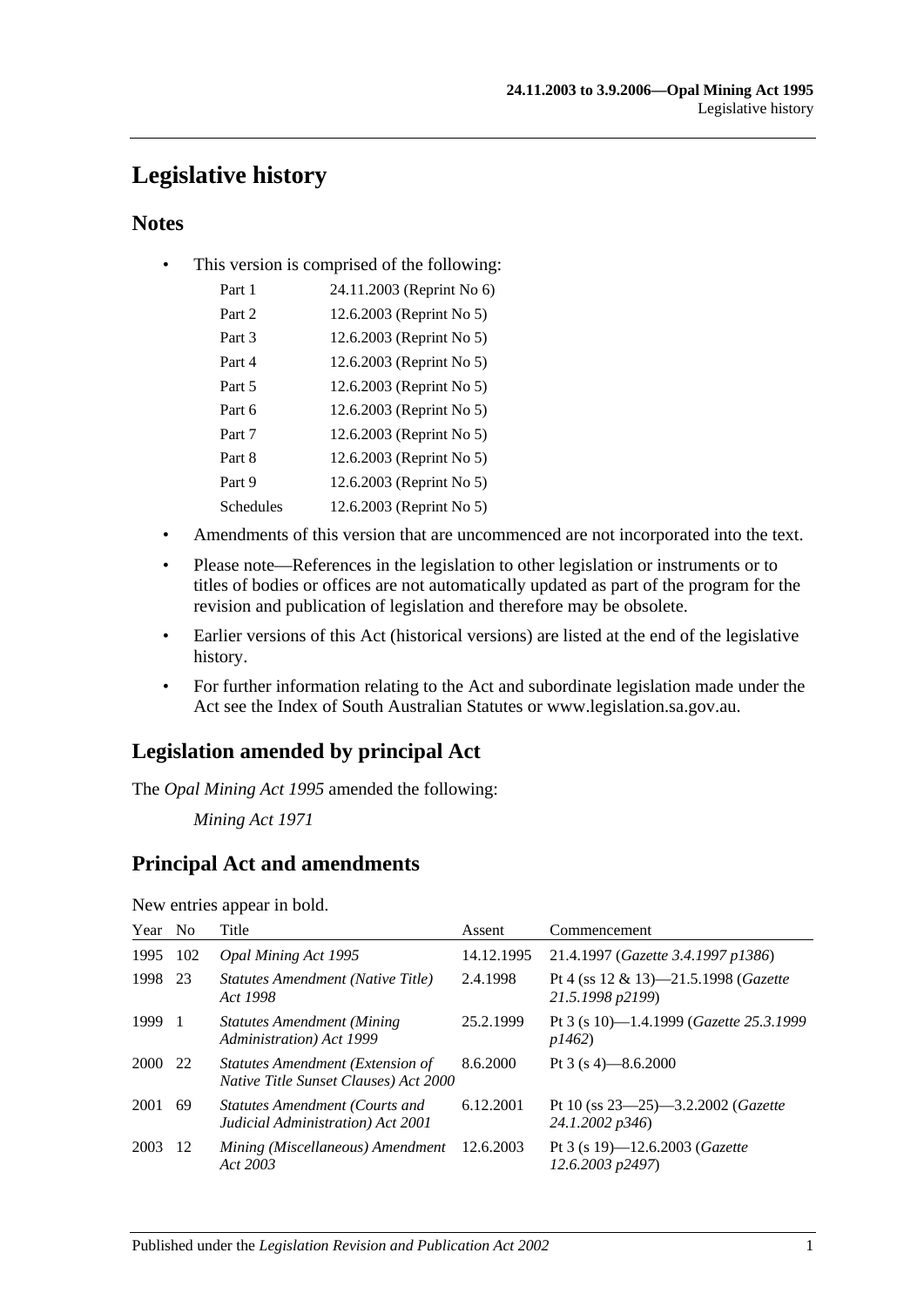| 2003 35 | River Murray Act 2003                                         | 31.7.2003 | Sch (cl 16)—24.11.2003 ( <i>Gazette</i><br>20.11.2003 p4203)                      |
|---------|---------------------------------------------------------------|-----------|-----------------------------------------------------------------------------------|
| 2006 17 | Statutes Amendment (New Rules of<br>Civil Procedure) Act 2006 | 6.7.2006  | Pt 57 (ss $177 - 181$ ) $-4.9.2006$ ( <i>Gazette</i><br>$17.8,2006 \text{ p}2831$ |

### **Provisions amended**

New entries appear in bold.

Entries that relate to provisions that have been deleted appear in italics.

| Provision                              | How varied                                                            | Commencement |
|----------------------------------------|-----------------------------------------------------------------------|--------------|
| Long title                             | amended under Legislation Revision and<br><b>Publication Act 2002</b> | 12.6.2003    |
| Pt1                                    |                                                                       |              |
| s <sub>2</sub>                         | omitted under Legislation Revision and<br><b>Publication Act 2002</b> | 12.6.2003    |
| s 3                                    |                                                                       |              |
| $s \; 3(1)$                            |                                                                       |              |
| appropriate court                      | amended by 69/2001 s 23                                               | 3.2.2002     |
| <b>River Murray</b><br>Protection Area | inserted by $35/2003$ Sch cl 16(a)                                    | 24.11.2003   |
| s <sub>5</sub>                         |                                                                       |              |
| $s\ 5(3a)$                             | inserted by $35/2003$ Sch cl 16(b)                                    | 24.11.2003   |
| Pt 7                                   |                                                                       |              |
| s <sub>53</sub>                        |                                                                       |              |
| s 53(2)                                | amended by 23/1998 s 12                                               | 21.5.1998    |
| $s$ 70 $A$                             | inserted by $1/1999$ s 10                                             | 1.4.1999     |
| s <sub>71</sub>                        | amended by 23/1998 s 13                                               | 21.5.1998    |
|                                        | amended by $22/2000 s 4$                                              | 8.6.2000     |
|                                        | deleted by 12/2003 s 19                                               | 12.6.2003    |
| Pt 8                                   |                                                                       |              |
| s 72                                   |                                                                       |              |
| $s$ 72 $(2a)$                          | inserted by 69/2001 s 24                                              | 3.2.2002     |
| Sch <sub>2</sub>                       | omitted under Legislation Revision and<br><b>Publication Act 2002</b> | 12.6.2003    |

### **Transitional etc provisions associated with Act or amendments**

### *Statutes Amendment (Mining Administration) Act 1999*

### **11—Transitional provisions**

(2) An agreement registered under Part 7 of the *[Opal Mining Act](http://www.legislation.sa.gov.au/index.aspx?action=legref&type=act&legtitle=Opal%20Mining%20Act%201995) 1995* before the commencement of this Act will be taken to be an agreement that is to be kept confidential under section 70A of that Act (as enacted by this Act) unless or until all parties to the agreement notify the Mining Registrar otherwise.